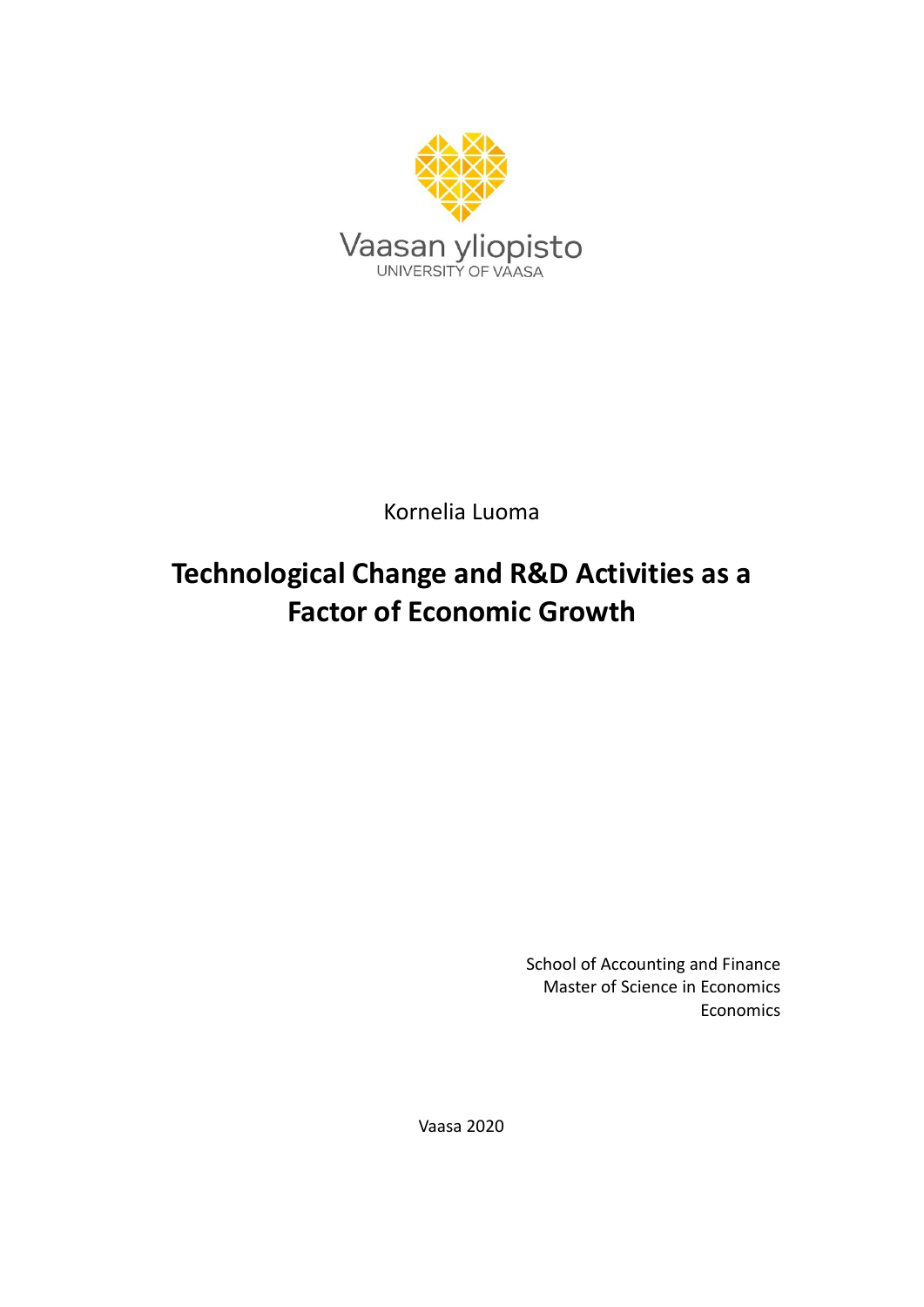| <b>University of Vaasa</b>              |                                                                           |        |    |  |  |  |
|-----------------------------------------|---------------------------------------------------------------------------|--------|----|--|--|--|
| <b>School of Accounting and Finance</b> |                                                                           |        |    |  |  |  |
| Author:                                 | Kornelia Luoma                                                            |        |    |  |  |  |
| Topic of the thesis:                    | Technological Change and R&D Activities as a Factor of Economic<br>Growth |        |    |  |  |  |
| Degree:                                 | Master of Science in Economics                                            |        |    |  |  |  |
| Subject:                                | Economics                                                                 |        |    |  |  |  |
| Supervisor:                             | Hannu Piekkola                                                            |        |    |  |  |  |
| <b>Year of graduation</b>               | 2021                                                                      | Pages: | 72 |  |  |  |

#### **ABSTRACT:**

The aim of this thesis is to concurrently evaluate the significance of technological change as an ultimate driver of productivity performance and economic growth, while also examining the role of research and development (R&D) investments in economic growth. The most important question in my thesis is: what creates growth? Factors for this creation could be various, but special attention is paid to firm performance and its changes over the firm size distribution. Measuring productivity growth and R&D performance is important as accurate estimation of R&D investment would help a firm to optimize its R&D spending and avoid unproductive expenditures. Moreover, R&D investment depends on a firm's technological opportunities and expected profitability. In the empirical part, I examine firm growth rates in Finland. The results show the significant positive impact of R&D on growth. I found that the growth impact varies with firm size, showing a positive relationship for small and medium-sized firms but a negative relationship for large firms. Additionally, I observe positive autocorrelation for all types of firms.

**KEYWORDS:** Research and Development, R&D, R&D investments, Productivity growth, Autocorrelation, Firm growth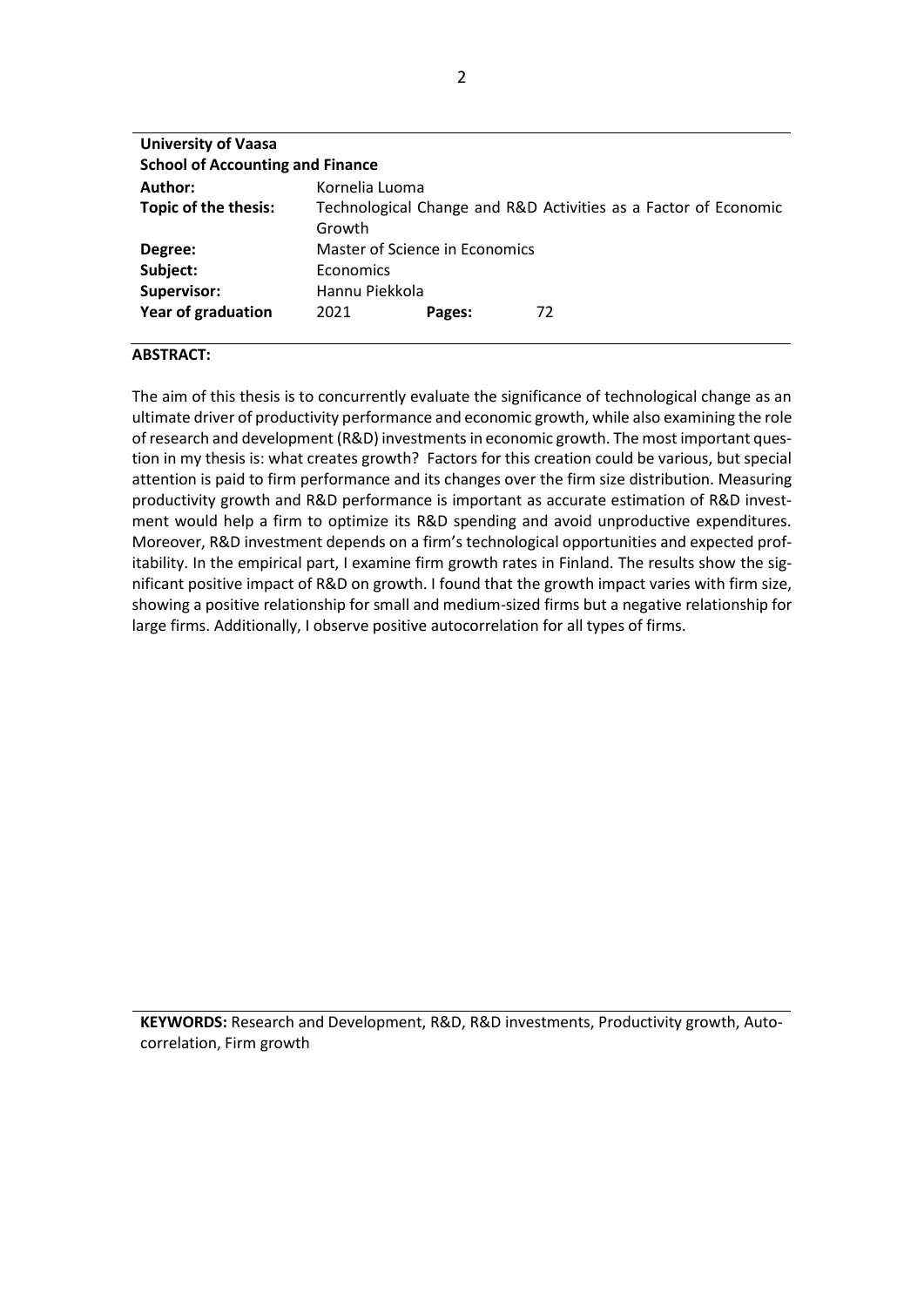# **TABLE OF CONTENTS**

| $\mathbf 1$                 | Introduction                                                        |                                                    |    |  |
|-----------------------------|---------------------------------------------------------------------|----------------------------------------------------|----|--|
| 2                           | Economic growth, technological change and research&development      |                                                    |    |  |
|                             | 2.1                                                                 | Review of theoretical studies in economic growth   | 7  |  |
|                             | 2.2                                                                 | Innovation and R&D                                 | 10 |  |
|                             | 2.3                                                                 | Measuring of technological change and productivity | 15 |  |
| 3                           | Schumpeterian theory of economic growth                             |                                                    | 20 |  |
|                             | 3.1                                                                 | The Schumpeterian model                            | 22 |  |
|                             | 3.2                                                                 | Competition and growth                             | 28 |  |
| 4                           | Firm dynamics and productivity growth                               |                                                    | 34 |  |
|                             | 4.1                                                                 | How to measure growth                              | 35 |  |
|                             | 4.2                                                                 | Autocorrelation of growth rates                    | 42 |  |
|                             | 4.3                                                                 | Profits, productivity and firm growth              | 44 |  |
| 5                           | The empirical analysis between the role of R&D activities in growth |                                                    | 49 |  |
|                             | 5.1                                                                 | Introduction                                       | 49 |  |
|                             | 5.2                                                                 | Background                                         | 50 |  |
|                             | 5.3                                                                 | Data and methodology                               | 51 |  |
|                             | 5.4                                                                 | Results                                            | 55 |  |
|                             | 5.5                                                                 | Conclusions                                        | 61 |  |
|                             | References                                                          |                                                    |    |  |
|                             | Appendices                                                          |                                                    |    |  |
| Appenix 1. Kernel density   |                                                                     |                                                    | 66 |  |
| Appendix 2. Autocorrelation |                                                                     |                                                    |    |  |
|                             |                                                                     | Appendix 3. Distribution of firms and industries   | 68 |  |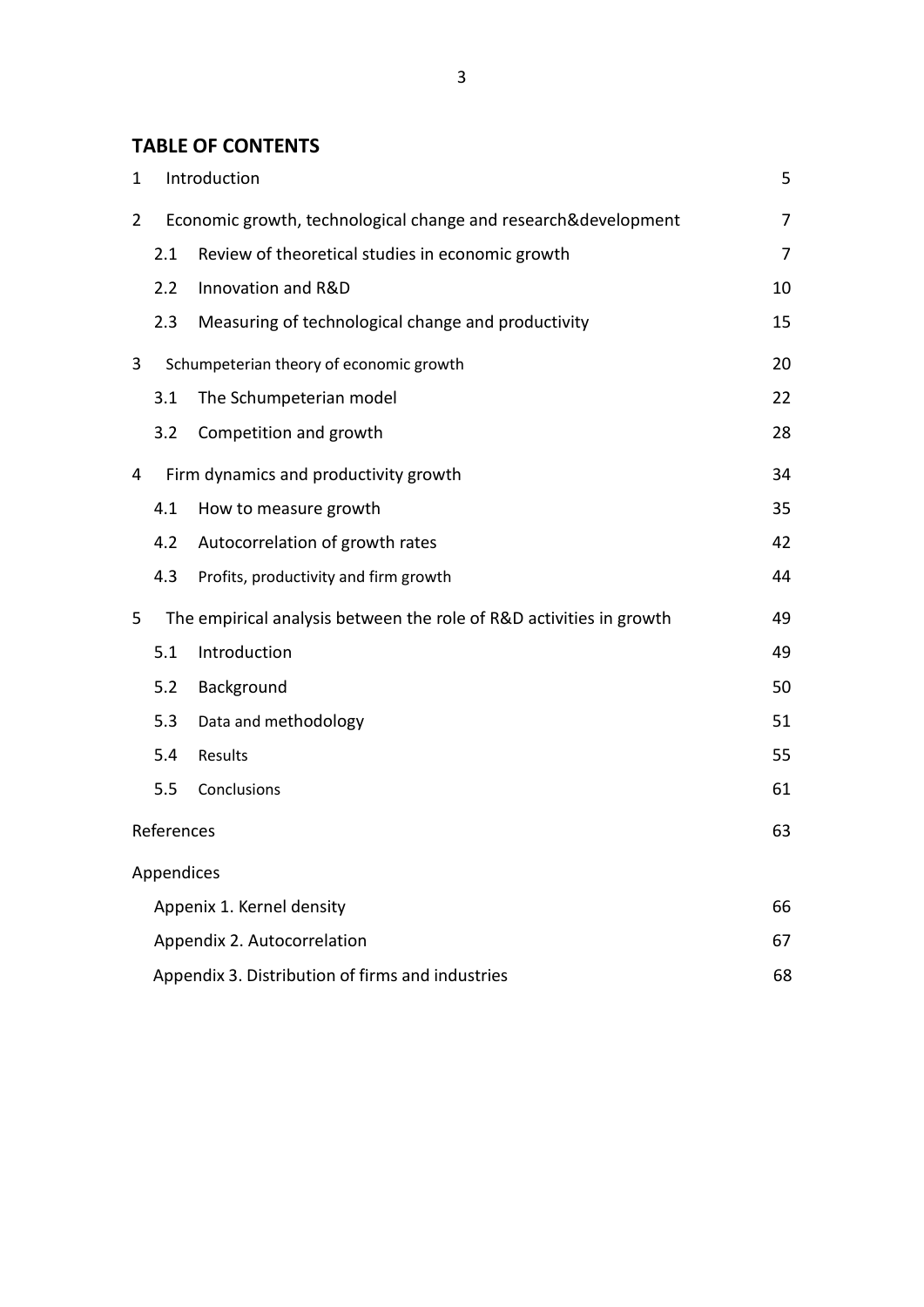## **TABLE OF FIGURES**

- Figure 1. Drastic and non-drastic innovation
- Figure 2. Autocorrelation correlogram for large firms

## **LIST OF TABLES**

Table 1. The results of fixed effect model Table 2. Autocorrelation of large firms Table 3. Autocorrelation of small and medium-sized firms Table 4. Arellano-Bond dynamic panel-data estimation

#### **ABRREVIATIONS**

**GDP** gross domestic products **GNP** gross national product **R&D** research and development **SME** small and medium-sized enterprise **TFP** total factor productivity **VAR** vector autoregression **NIPA** national income and product accounts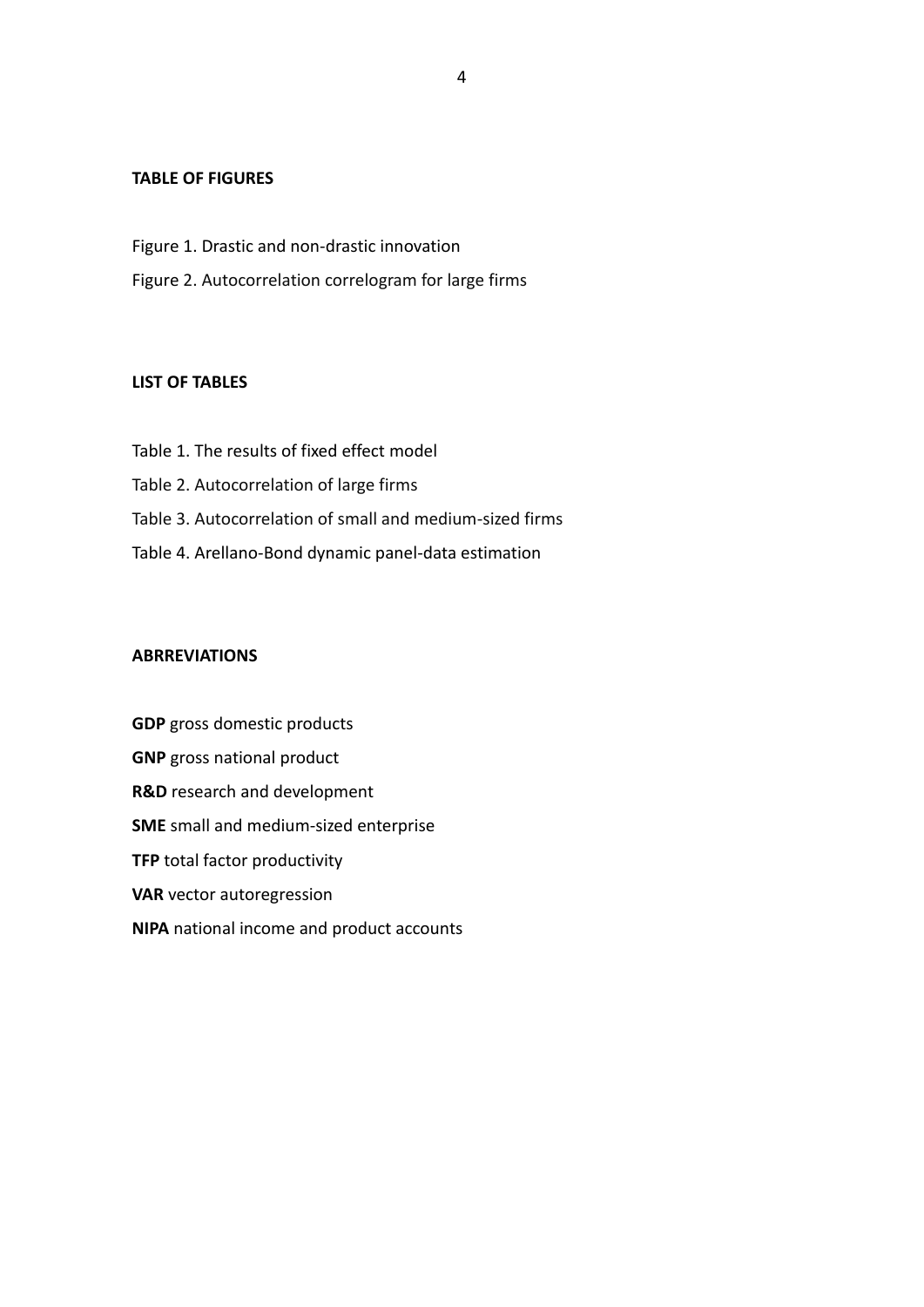# **1 INTRODUCTION**

Economic growth takes a central focus in my thesis because it is one of the most important indicators of a country's prosperity and can help various macroeconomic objectives such as price stability, reduction in unemployment and debts. Many factors can spur economic growth, sometimes is difficult to explain the reasons for it. While a variety of definitions of the term economic growth have been suggested, this paper will use the definition suggested by George Korres (2008) who saw it as a process of constantly increasing production of goods and services which is subject to scarcity of resources such as physical and human capital. In this case, production expansion cannot be possible in the long run if it is based only on the use of resources. That is why my thesis highlights productivity as a key to micro- and macroeconomic stability and furthermore the importance of sustainable growth. Sustained growth refers to an increase in output over a long period of time, while periods of growth related to rise in aggregate demand and lack of persistence might affect merely changes in the level of price. Therefore, understanding long-term growth is very important.

Economists examined three sources of economic growth in order to explain sustained economic growth. These sources are capital accumulation, population growth and technological change. Capital accumulation is considered the basic dynamic of economic growth. On one hand, it cannot explain permanent and sustained growth, on the other hand, it is characterized by the feature of diminishing returns. According to Takatoshi (2014), the accumulation of capital is the engine of growth in the short run.

The second source is population growth. The growth of the population increases the supply of labour, which in turn will induce more consumption and accumulate additional wealth. Population growth explains economic growth but is devoid of any measure of standard of living. A cause for this is that growth in workforce increases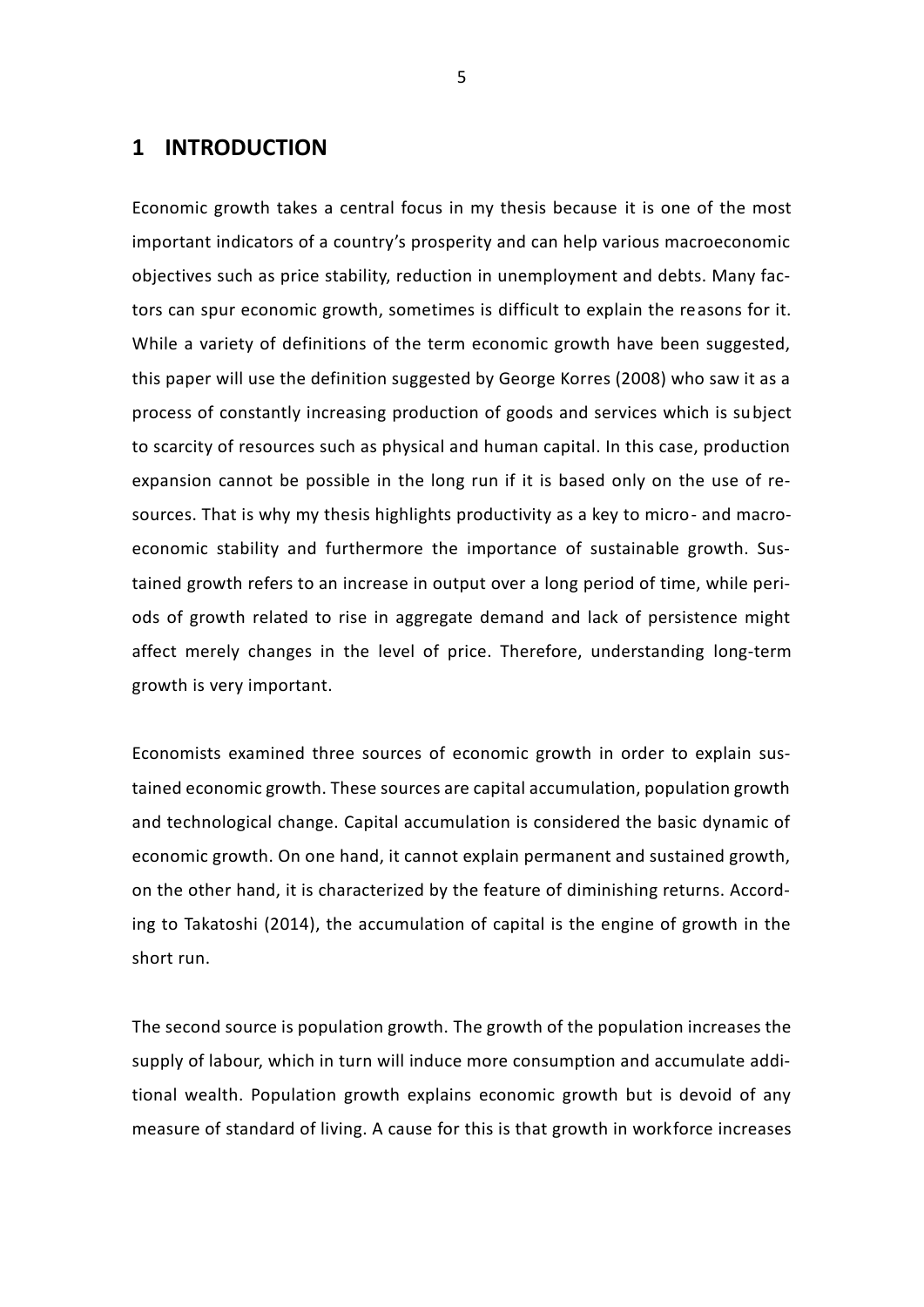production while the production would be divided among an increasing number of people.

The third source is a technological change which is the focus of my thesis. Technological change plays a key role in economic growth – knowledge accumulates, workforce becomes highly skilled, techniques improve, and all these make machinery and processes more productive and efficient. Recent studies found that the accumulation of human capital may not be affected by diminishing returns when invested in education, training, and research. This means that skills and abilities have an impact on long term growth (Takoshi, 2014).

R&D investment is an interesting topic for me as Finland is among the countries that spend the highest percentage of gross domestic product (GDP) on research and development. Although Finland is still one of the top spenders on R&D among EU counties, its share has dropped in recent years from 3.71% in 2010 to 2.71 in 2019 (Statistic Finland). In conjunction with this, I examine the relation between R&D investments and growth. An object of this paper is also the autocorrelation dynamics of firm growth between different growth periods and the influence of firms' size and industry on growth.

The rest of the paper is organized as follows: chapter 2 attempts to introduce the theoretical studies in economic growth and explain topics such as technological change, productivity, and R&D performance. Chapter 3 presents Schumpeterian theory of economic growth and examines the connection between competition and growth. Chapter 4 examines firm dynamics in relation to innovation, productivity, and growth. Finally, chapter 5 shows the impact of R&D activities to growth.

6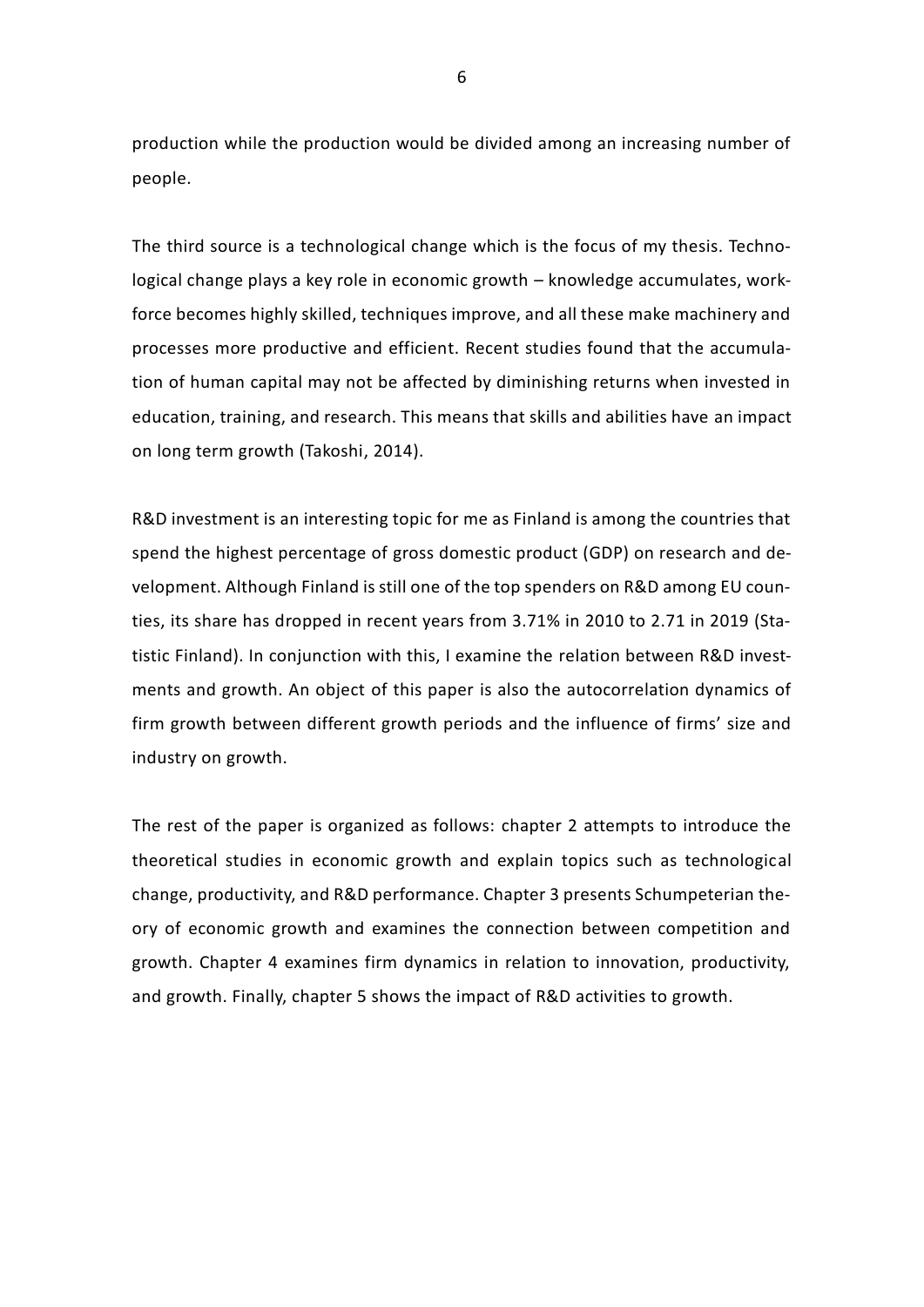# **2 Economic growth, technological change, and R&D investments**

This chapter first presents a brief overview of theoretical studies in economic growth. Second, it attempts to explain the main concepts such as technological change and R&D investments. Technological change is seen as an essential driver of productivity growth affecting economic performance. R&D is seen as determinant of productivity growth and competitive advantage over firm's rivals. Measuring of productivity growth and R&D performance is important as effective estimation of R&D investment would help a firm to optimize its R&D spending and avoid unproductive expenditure. R&D spending depends on firm's technological opportunities and expected profitability. Thus, technological opportunities are important factor in R&D decisions and difficult to qualify.

## **2.1 Review of theoretical studies in economic growth**

Classical economists represented by Adam Smith, Thomas R. Malthus, David Ricardo, and later by Frank Ramsey, Allyn Young and Joseph Schumpeter laid the foundations of modern theories of economic growth. Already Adam Smith raised the questions about the causes of national prosperity. In his book "The Wealth of Nations" (1776), he alleges that country's prosperity should be measured by its production and commerce, nowadays measured by gross domestic product (GDP production less intermediate input in each industry). He also explored the division of labour and how it relates to increase in productivity (GDP per capita). Ideas of all classical economists can be summarized as: competitive behaviour and economic equilibrium where supply and demand are balanced; the concept of diminishing returns evolved from capital and human accumulation; relationships between population growth and gross domestic product (GDP) per capita. In addition to these ideas, classical economists also examined monopoly power as a prerequisite for technological change; the concept of division of labour and production of

7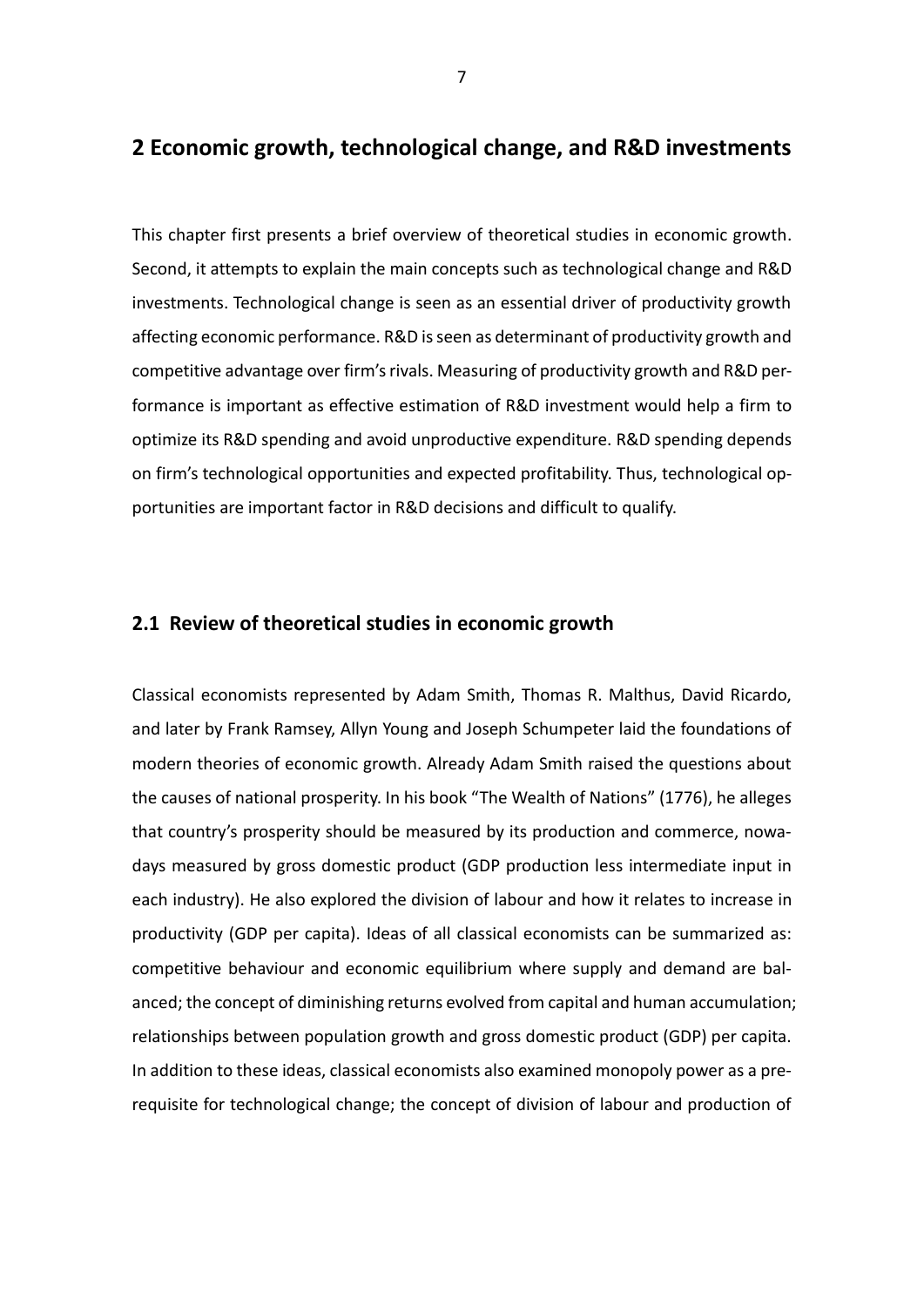new products and methods that lead to significant rise in technological change (Robert Barro, 2004).

Economic growth models can be grouped into two main types: exogenous and endogenous models. While exogenous growth models are characterized by unknown technological progress, endogenous growth theories attempt to endogenize the key parameter, namely the technological advance. A major pioneer in exogenous growth models is Solow (1956) who suggests that investments and population growth contribute to output at a diminishing rate, whereas technological progress contributes the long-run growth rates. The model is extended and developed by endogenous growth researchers such as Romer (1986), Grossman and Helpman (1991), Aghion and Howitt (1992), Lucas (1988) who suggest that technological rate is endogenous. A key feature of these models is that the stock of R&D (or knowledge) results in technological progress. Humans create innovations that raise the quality and increase the numbers of intermediate inputs used in production. By doing this, productivity increases (Chirwa and Odhiambo, 2018). The main concepts of Solow's growth model are aggregate production function, aggregate capital stock and the saving/investment function. The neoclassical model of economic growth is used to describe concepts such as human capital development, technological spillover, international trade, and others (Robert Barro, 2004, p.16).

Arrow (1962) and Sheshinski (1967) developed a model named learning-by-doing indicating that a rise in capital stock leads to a rise in its stock of knowledge which is embodied in workers through an external learning process. In this setting the spread of knowledge is unintentional, which firms do not internalize in their decision making. The new knowledge or innovations in a firm will have a spillover effect in the entire economy as knowledge is nonrival (Barro, 2004). However, Aghion disagree with the claims that Arrow (1962) is closest to the endogenous growth theory. He argues that the learningby-doing model consists of constant endogenous growth, while knowledge accumulation leads to diminishing returns, then growth is no longer endogenous and even stops in the absence of exogenous population growth (Aghion and Howitt, 1998).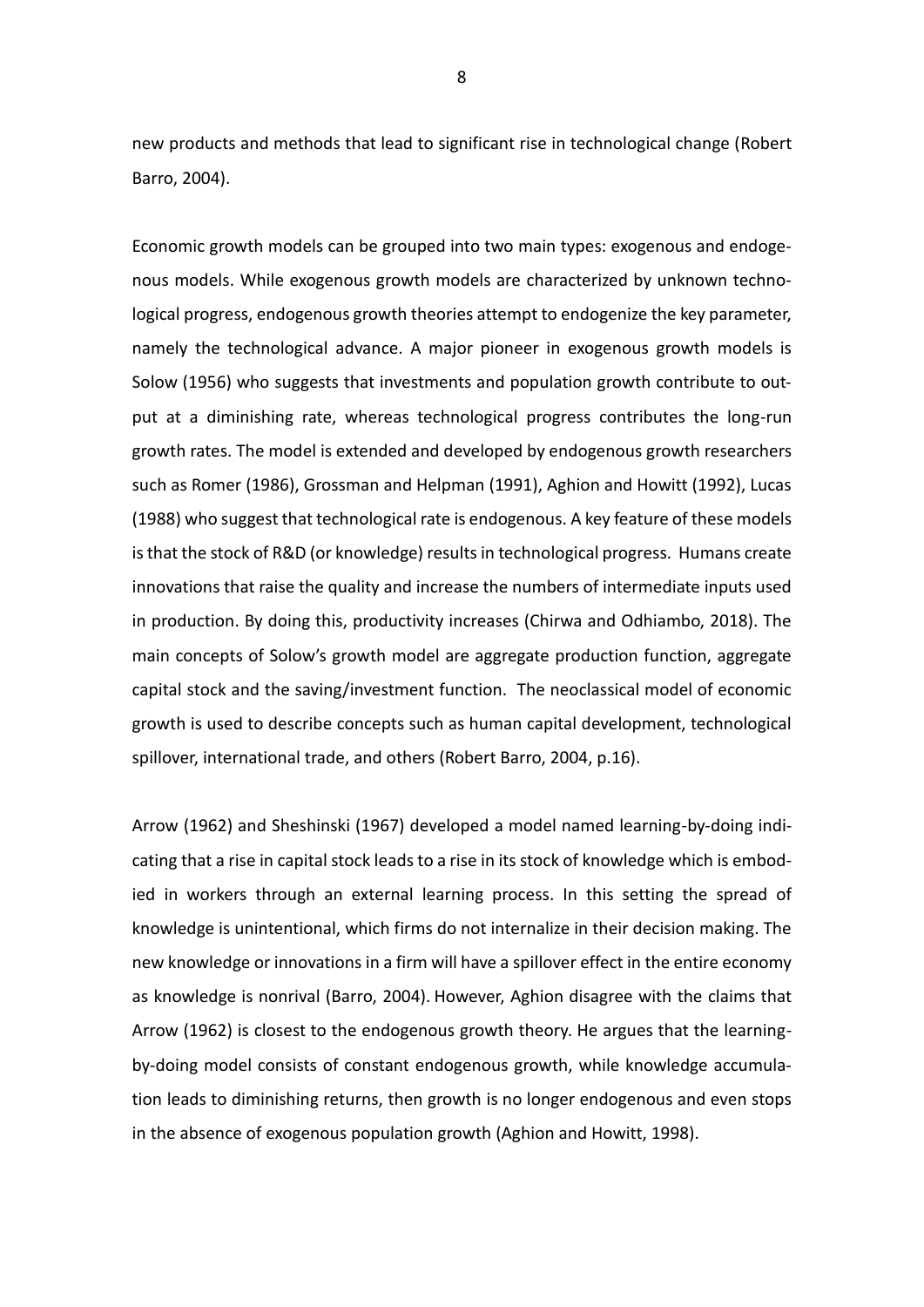The essential difference between the endogenous growth studies of the 1960s and those of the 1980s and 1990s is that the new studies compare theory with empirical results. Some of them emphasize the empirical evidence of the older studies, others investigate the new studies with the role of increasing returns, human capital, R&D activities and technology expansion (Barro, 2004).

In the context of research and development, R&D theories began with Romer (1987, 1990) followed by Aghion and Howitt (1992) as well Grossman and Helpman (1991). The focus of their models is the role of R&D activities in technological change and the necessity of monopoly power as a motivating force for long-time innovative process. The economic growth rate may be positive in the long run if ideas in the form of new products and methods of production do not cease (Barro, 2004).

Profits drive companies to develop a new product, for example, touchscreens used by fingers instead of using a keyboard, computers that fit in your hand, or satellites that help the globalization of the telecommunication services. All these improvements of technological and economic development are considered as endogenous factors of economy. According to this model, economic growth may continue without limits because the returns to capital together with human capital would not automatically imply diminishing returns. The reason is the knowledge that is characteristic of the spillover effect among producers and human capital brings external benefits (Barro). Endogenous growth theory gives a substantial contribution to the theories of economic growth. If ideas are expanded quickly between countries, the study can describe why technology improves overtime within these countries and why economic growth rate in the long run is positive [\(Mishra, Satyabrata,](https://tritonia.finna.fi/uva/Primo/Search?lookfor=Mishra%2C+Satyabrata&type=Author) 2016).

9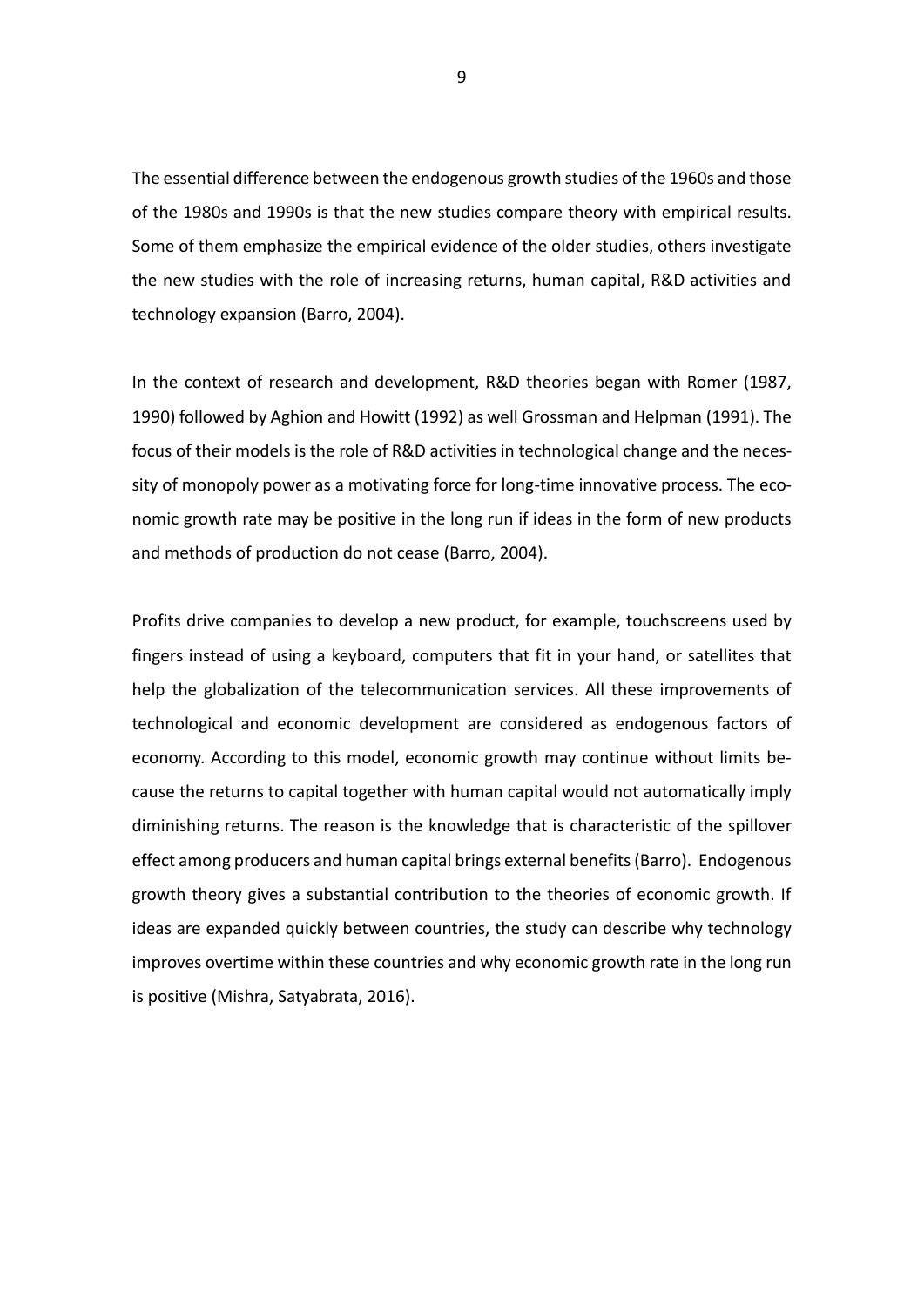## **2.2. Innovation and R&D**

Innovation and knowledge are considered as a driving force of economic growth, however different countries have different strategies of how they manage innovation and knowledge. Irrespectively of whether innovation is successful or not, investments in R&D are costly. Firms invest in R&D developing new products or processes which might increase productivity and firm performance. Other firms outside the firm that generates the innovation also could benefit from R&D which is known as spillovers. Innovations that spread within and across economies is called technological diffusion. The diffusion of innovation could be divided into disembodied (conveying of ideas, knowledge, expertise) and product-embodied diffusion where other firms use a completely new product as an intermediate product, hence the innovation becomes embodied in other final products (Viale and Etzkowitz, 2010).

Two types of innovation have different influence on knowledge: incremental and radical innovations. Incremental innovations raise the firm's existing knowledge and improve existing products; however, they reduce the technological opportunity for further development. Radical innovations renew technological opportunities by implementing new products and combining previous discoveries and knowledge. Growiec and Schumacher (2012) suggest that the same flow of incremental and radical innovations would contribute to economic growth on the long run. For that reason, technological opportunity needs to be regularly renewed and to be implemented sufficiently fast. Economic growth can cease if technological spillovers are too small in an association with the radical innovations (Growiec and Schumacher, 2012).

At this juncture it is important to understand the term "Technology". There is a wide and a narrow meaning. In a narrow sense, technology includes physical capital: machinery, equipment, buildings, energy, raw materials. Their purpose is to improve human effectiveness, for example, a hammer will give stronger force than human hand and will reduce the time to complete a task. Innovations will allow humans to make things they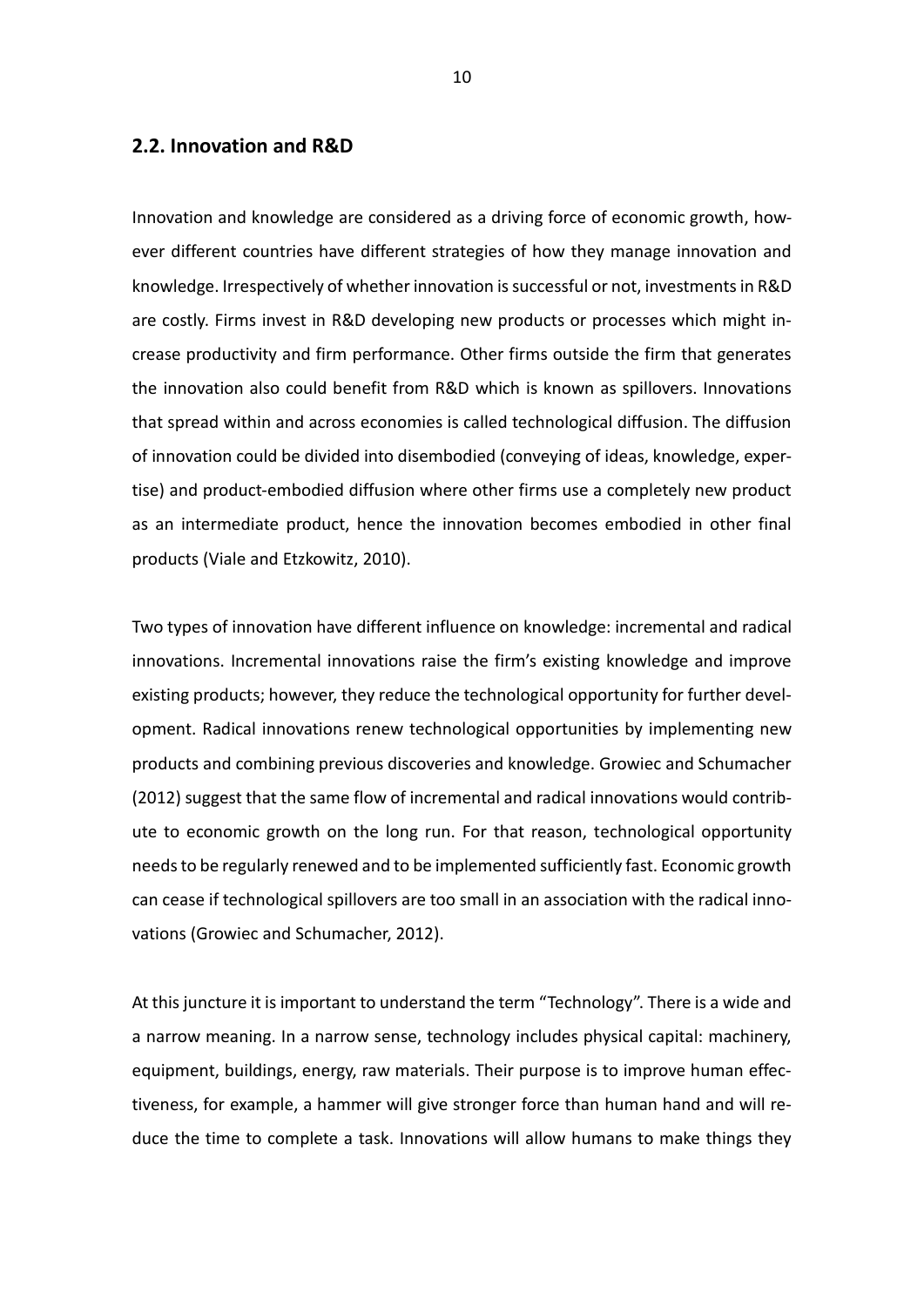could not perform otherwise. In a wider sense, technology is an intangible capital. The intangible capital is the human knowledge and skills required to produce technology (Link, A. N. & Siegel, 2003). The water supply network needs to be invented, designed and produced. This requires physical capital or inputs such as raw materials, machinery and labour, in addition to human capital such as know-how, knowledge and skills. Human capital implies the increase in education and specialization of the labour force.

Unlike physical capital, intangible capital is not easily observable as it is embodied in the skilled staff or in firm's organizational structure. In former research intangible capital's contribution to growth in growth accounting was not separately calculated, but it was captured by the Solow residual (Uppenberg, 2009).

In regard to the above mentioned, innovation can be described as output, while tangible or intangible assets are innovation inputs. The nature of intangible assets differs from the one of tangible assets. Intangible assets are characterized by spillover effects which means that an innovator is aware that competitors may benefit from his investment. At the same time, the investing firm can benefit from economies of scale and be in the role of a monopolist which will stimulate him to invest in innovation. The relationship between intellectual property rights and innovation is largely discussed as to whether it stimulates the production of new knowledge, in addition to the fact that intellectual property monopolies raise product prices in the form of patents and copyrights (Thum-Thysen, A., Voigt, 2017).

There are two main risks for those who invest in innovations: the innovative project may fail, and the result could be different than what the inventor expected. The early phases of innovation (invention and experimentation) are associated with possible high sunk costs and failures. In contrast, tangible assets can be easily reproduced and defined in comparison to tacit knowledge. Irrespective of differences between tangible and intangible assets, there exists interaction between these types of assets as in some cases, they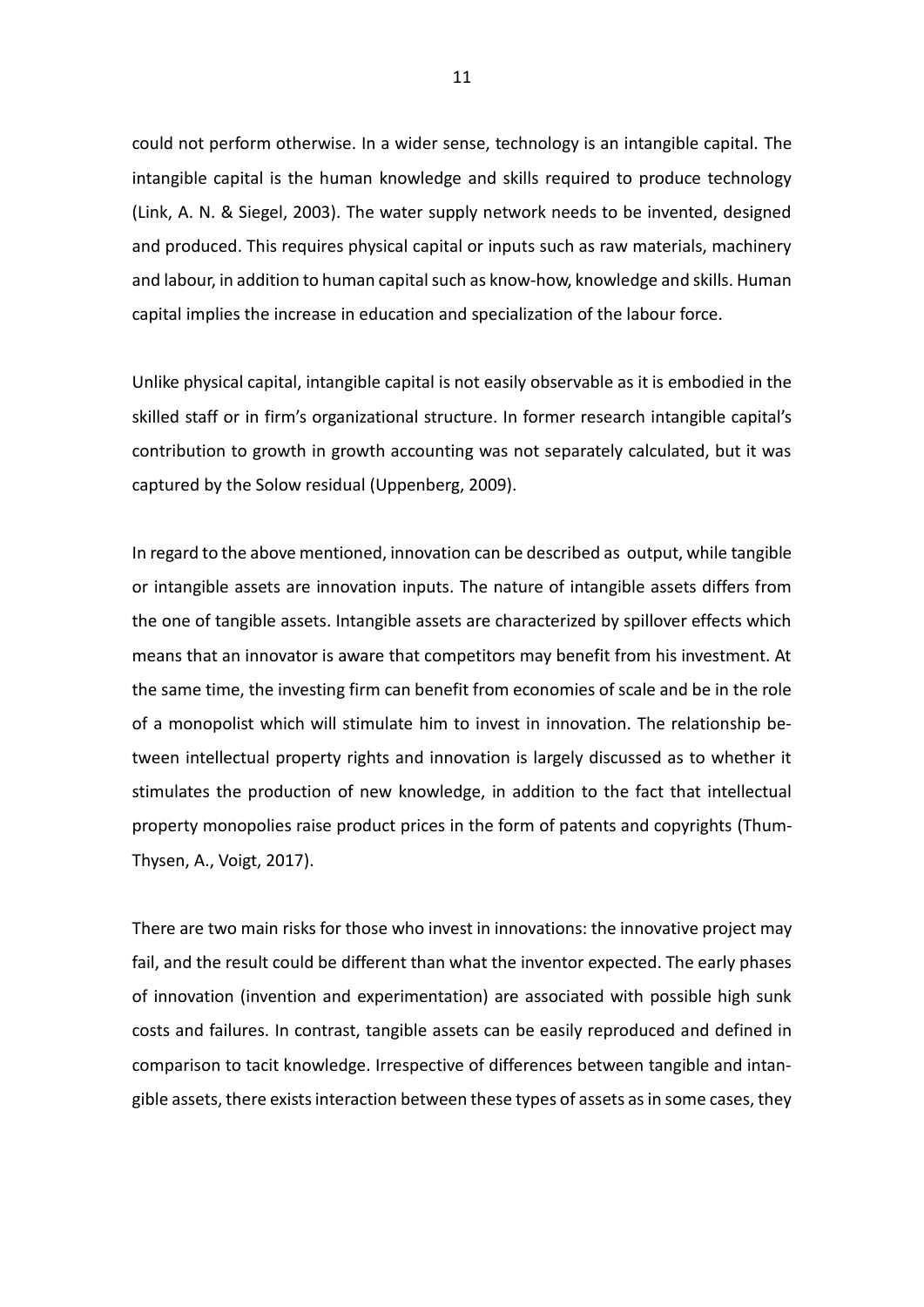cannot exist independently, for example, ICT hardware, software, and training (Thum-Thysen, A., Voigt, 2017).

When knowledge creates an economic added value, then knowledge accumulates. Firms invest in their employees to become more efficient. Knowledge is tacit which means it is in employees' minds and it is the most important asset for a firm. Even though, it cannot be found in financial reports. The capitalization of knowledge has taken a new form in the last years, and many firms understand the importance of scientific research for innovation. Scientific knowledge could be in the form of patents, licenses, copyrights, designs and know-how. The production of knowledge (and especially R&D) and its development has a key role in the innovation process. Growing part of knowledge becomes protected by intellectual property rights, the collaboration between academic and industrial laboratories increases, firms invest more in R&D activities and new organizations take a role in capitalization of knowledge (Viale and Etzkowitz, 2010).

Public R&D has a significant role in capitalization of knowledge and the relationship between university, industry and government is increasingly stronger. Governments provide financial support for research and improve the interaction between science and society. Universities become more research-oriented realizing that research has an important role in economic growth. Combination between teaching and research is more productive and cost-effective. However, this process is still in implementing phase in many countries and needs to be further developed (Viale and Etzkowitz, 2010). Recent research found that investments in university research and high-skilled human capital raises private R&D (Thum-Thysen, A., Voigt, 2017).

R&D investment involves basic research, applied research and experimental development. Basic research implies creation of new science knowledge or discoveries. Applied research endeavors in the practical application of the discoveries in the real world. Experimental development includes a production of new or improved existing products, processes and services. For example, USA is the largest R&D spender in the world and its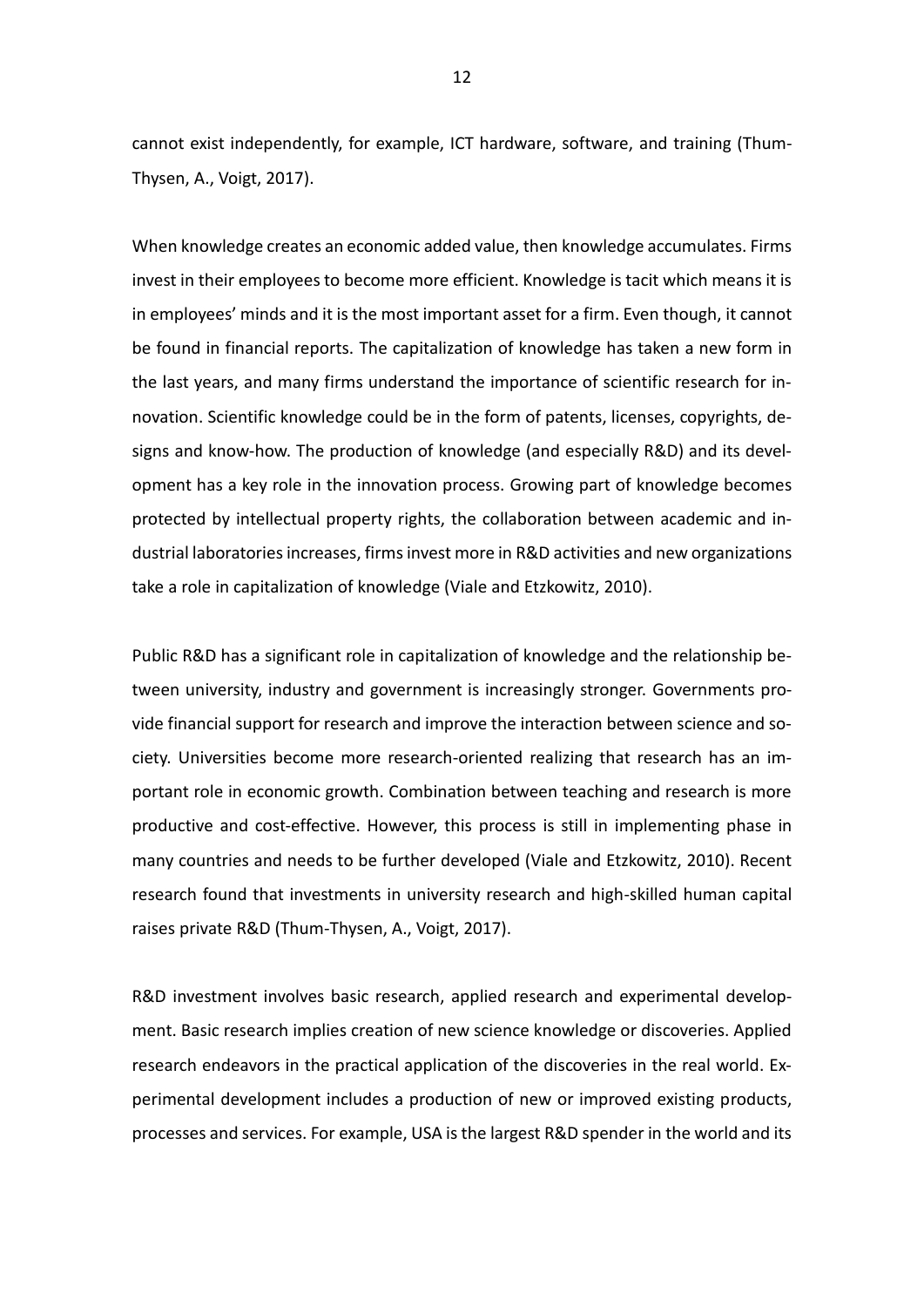costs in R&D are divided as follows – 15% of R&D expenses are allocated to basic research, 25% are directed to applied research and about two-third of costs are allocated to development. (Arnulf Grubler, 1998).

The main questions are how knowledge can be defined and how can its economic value be measured. Knowledge is an intangible asset which measures the net worth of an idea and transfers it into realization. Knowledge is a set of theories, hypotheses and empirical statements where individual's skill and abilities are involved in conjunction with interaction between all participators (Viale and Etzkowitz, 2010, p.23).

R&D expenditure is an indicator by which innovation can be measured. Investors are increasingly concerned about economic return from scientific and technological research. However, knowledge cannot be measured by using the Solow model where the production function separates GDP into capital and labour inputs and the residual is associated with the technical change. A limitation of this is the complexity to catch value created in R&D. Research is an investment. However, it appears as a cost in the financial statements, although it raises productivity and economic growth (Viale and Etzkowitz, 2010, p.24).

Capitalization of intangible assets such as R&D is important because knowledge generates an economic added value (Viale and Etzkowitz, 2010, p.24). Investment goods are treated as a capital good in economics. However, R&D does not have the same role as capital input, moreover it is seen as an explanation of the portion of residual. It is difficult to define weather R&D is a part of output or investment good (Corrado, Hulten and Sichel, 2004). For that reason, it is important to determine what investment implies and how to measure the capital in the production function.

The model of Hulten (1979) attempts to endogenize the capital where the object of his interest is intangible assets and the possibility to treat them as capital. This approach uses Solow-growth accounting framework illustrated by aggregate production function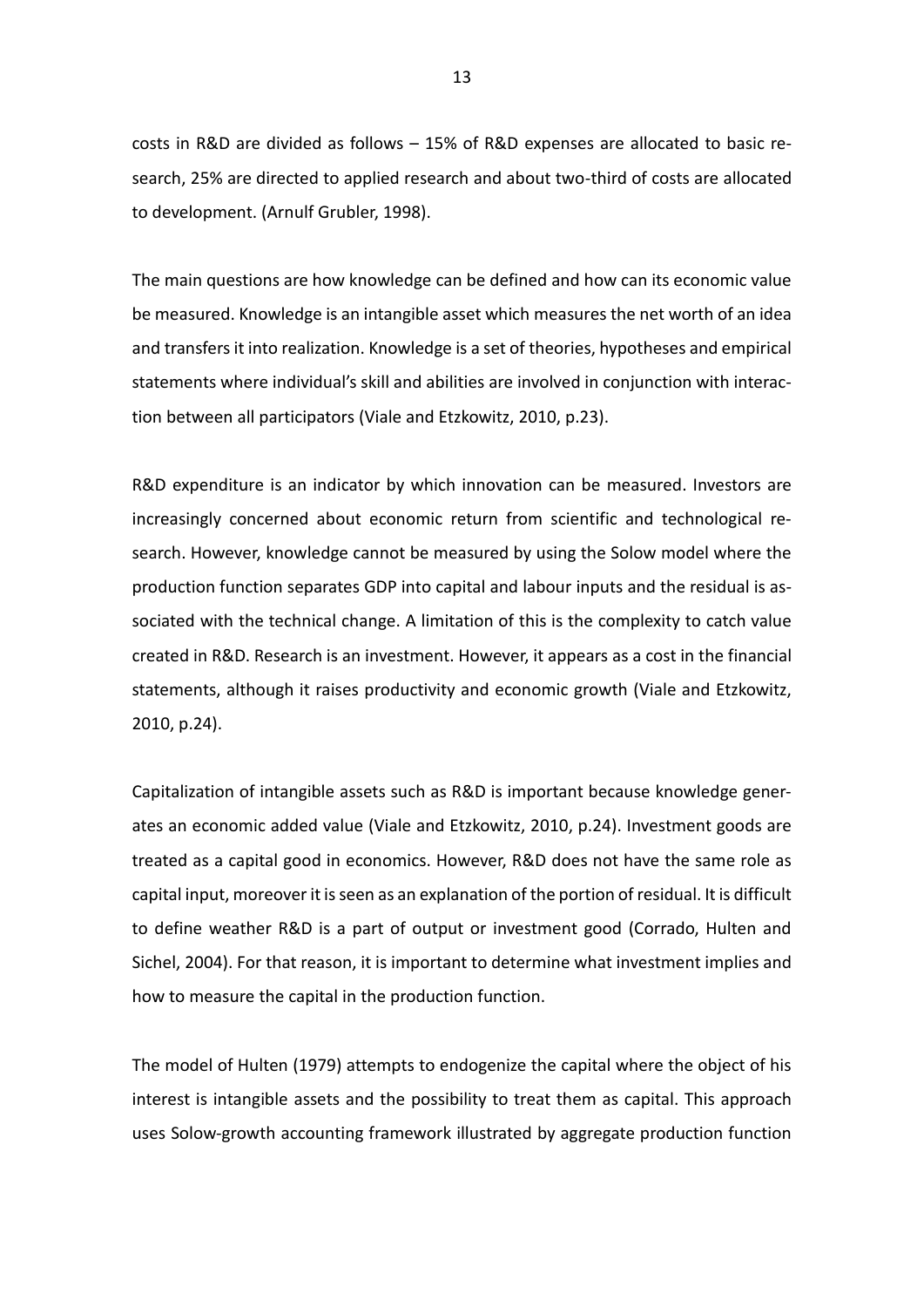to which is added intertemporal framework where output is separated into consumption and investment goods in order to decide how to treat intangible assets. Reduction of the current consumption with the intention to increase the future consumption is known as investment. This shall include intangible assets such as R&D, copyrights, improved organization structures and many others. Corrado, Hulten and Sichel (2004, 2005) framework shows that there is no reason for treating intangible assets as something different from capital, even the unbalanced usage of the two types of capital can distort the factors that drive the growth.

Coad and Rao (2006) find that innovation is of much greater importance to high growth firms. Empirical studies show that cooperation with universities is more important for firms in science-based industries (e.g., chemical, biomedical, and computer industries). However, this evidence concern firms in the manufacturing sector and high-tech industries (Pinto et al., 2015). The United States manufacturing sector is characterized by more research-intensive high-tech industry, and this is one of the reasons for the R&D gap between the EU and the US.

In high-technology and knowledge-intensive industries, firms use the resources of university research in order to improve their internal knowledge by external sources of knowledge (other companies, universities, governmental research institutes). Moreover, multinational enterprises (MNEs) attempt to reach local education institutions to access and recruit the scientific personnel and academic researchers. The distribution of R&D globally is a main incentive for firms to achieve innovation advantage and to be a competitor at a global level (EU Industrial R&D Investment Scoreboard).

The analysis of Sitra Reports shows that firms are more prone to collaboration with universities if they have higher R&D investments and a greater number of R&D personal. It is also applicable for firms that are large and have in-house R&D departments: having own R&D activities firms are more likely to use external knowledge. Finnish firms who use services of university are also high- or medium high-tech firms and have in-house

14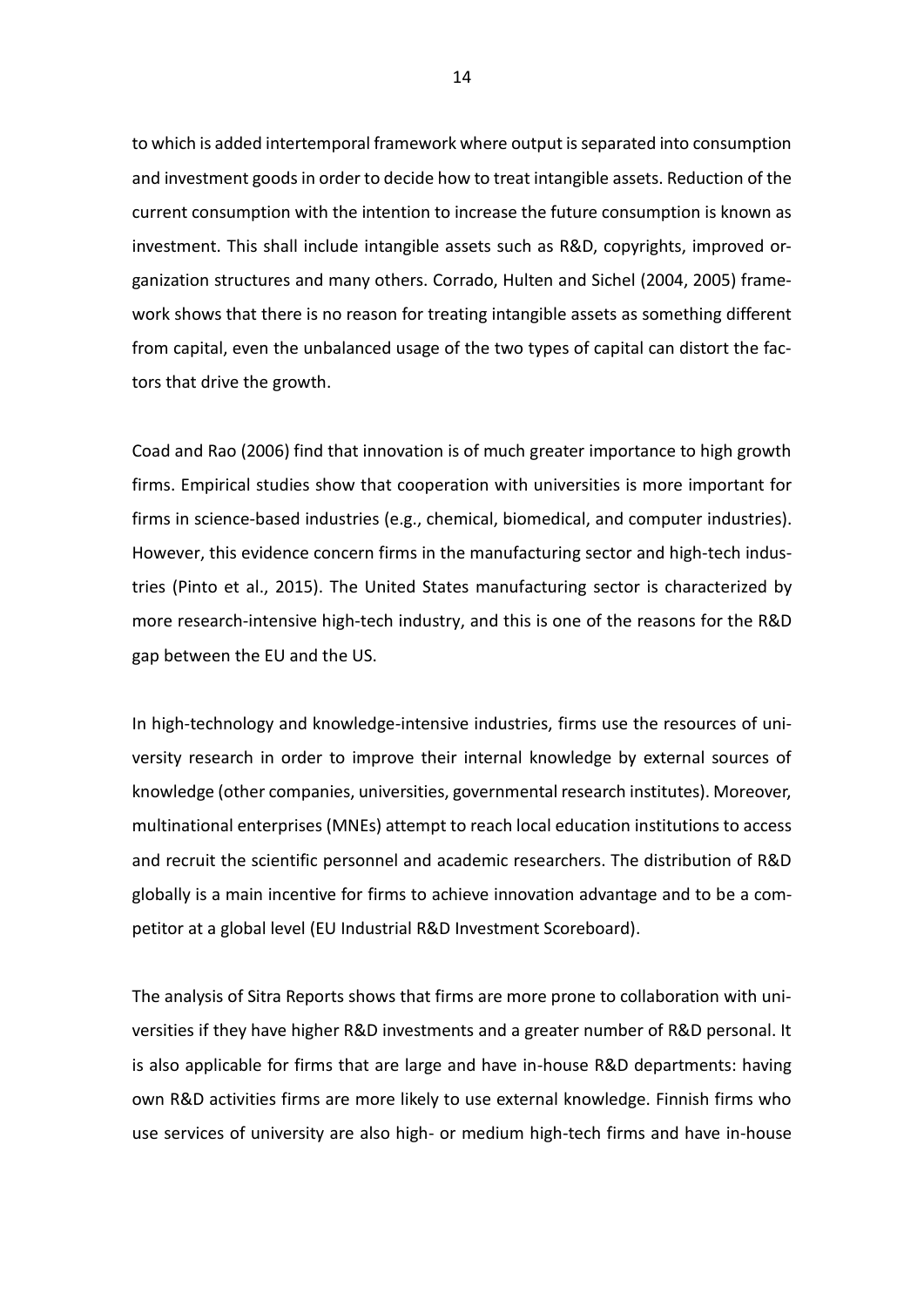R&D activities. Firms with in-house R&D departments improve product development, while university research creates generic knowledge (Kaukonen and Nieminen, 2001).

## **2.3. Measuring of technological change and productivity**

Developing countries have a better opportunity for higher economic growth rates compared to advanced countries if they launch new technologies which have been already utilized by technological countries. A country (China, Korea or Singapore) that introduces new products or services and improves technology in a local market, will be more successful compared to a country that imports technology and investment (Korres, 2008). The aim of science and technology is to increase the efficiency of already existing products, processes and services, or develop new ones. This will result in increased technological productivity and reduction in the costs of production, and therefore will increase competitive advantage and profits (Hülya Kesici, 2015).

Current modern theory arguesthat technological change leads to permanent differences in economic growth and income inequality between countries. Barro (2012) shows evidence that developing countries are likely to catch up to developed countries at around rate of 2.4% per year which will take 115 years for 90% to fill the initial gap (Barro, 2012). According to Keller (2004), sources of technological change based on foreign innovation efforts are important for developing countries where technological innovations are spread by the developed countries (Barro and Sala-i-Martin, 1995). Keller (2004) argue that technology investments take time because of a time lag between technology adaptation and productivity growth. Thus, some developing countries can grow faster than others, such as China and India where adaptation process takes less time. This might be due to the cheaper cost of adaptation, differences in cultural and international trading characteristics, differences in government policies on the protection of intellectual property rights and many more (Misra, 2015). According to Barro (2012), poor countries such as North Korea, Venezuela, sub-Saharan African countries might not catch up at all to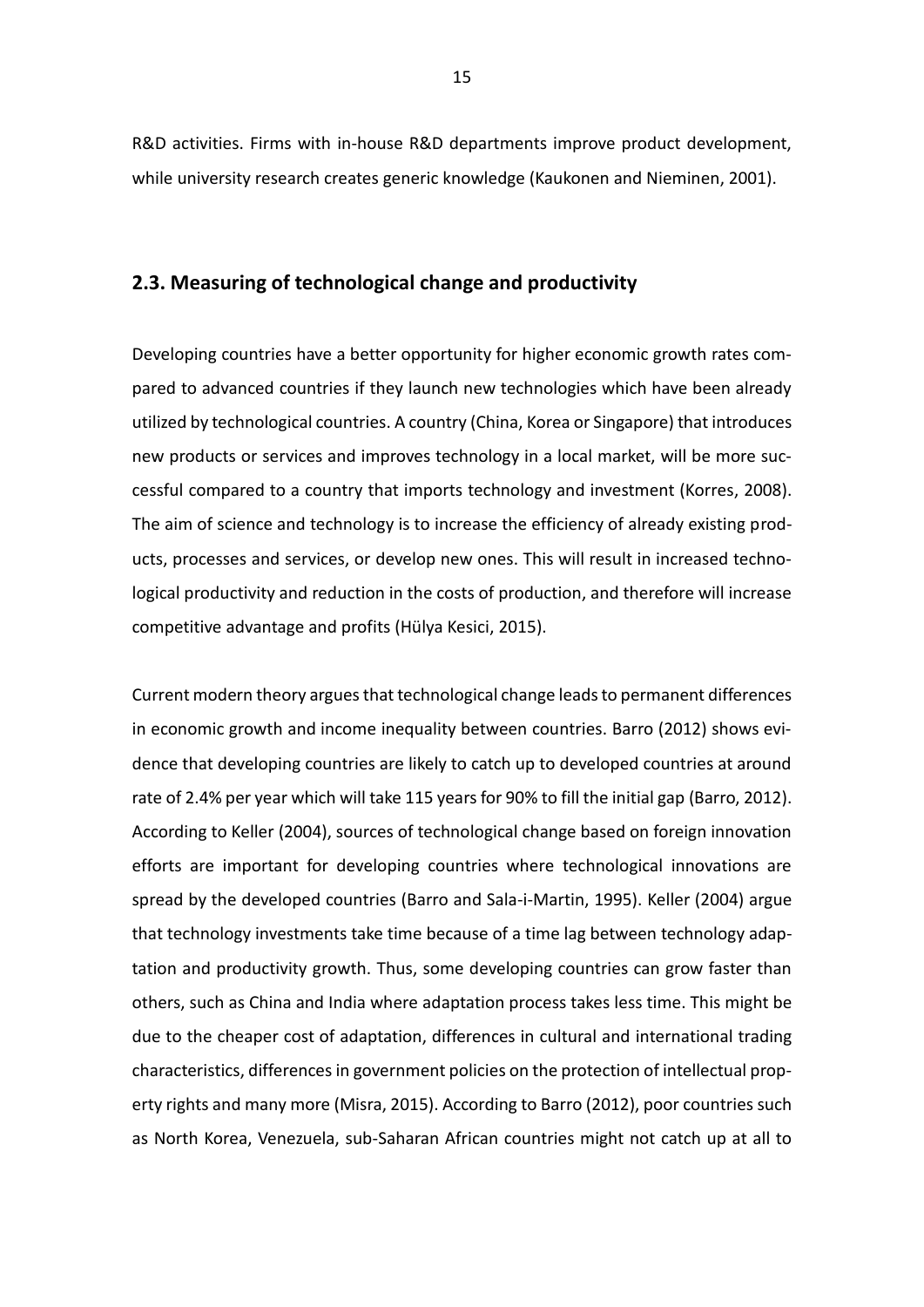developed countries if these counties do not improve the quality of human capital and institutional policies.

Changes in technology are a major source for sustainable productivity. Productivity is a measure of the ability of a firm to produce. It can be defined as a ratio between output (products and services) and inputs (labour, raw materials, machines). To increase the productivity, numerator (output) can be raised, or denominator (inputs) can be decreased. Similar effect would be achieved if both input and output increase, but the output increases at a greater rate, or both decrease but the input decreases at a greater rate. This productivity analysis can explain how well resources are being used in the production process and it can be utilized in corporate planning, strategic implementation, organizational changes. In such a case, economic performance can be raised via organizational changes accompanied by technological change.

One productivity measure is partial factor productivity. It is a ratio of total output to a single input, for example - output per labour hours, output per capital, output per machine. The same level of output can be reached by a small amount of input if the ratio (output/input) rises while the other factors stay unchanged. In such a case, the picture will be incomplete because other factors cannot be changed. Therefore, the total factor productivity is necessary to be measured (Korres, 2008).

Growth accounting deconstructs economic growth into components in relation to changes in capital input, labour input and a residual that is a measure of technological change by using the neoclassical production function

$$
(1) \t Y_t = A_t K_t^{\alpha} L_t^{1-\alpha}
$$

Where output  $Y_t$  is a function of level of technology  $A_t$  or Hicks neutral technology index, capital  $K_t$  and labour  $L_t$ , and  $0 \leq \alpha \geq 1$ .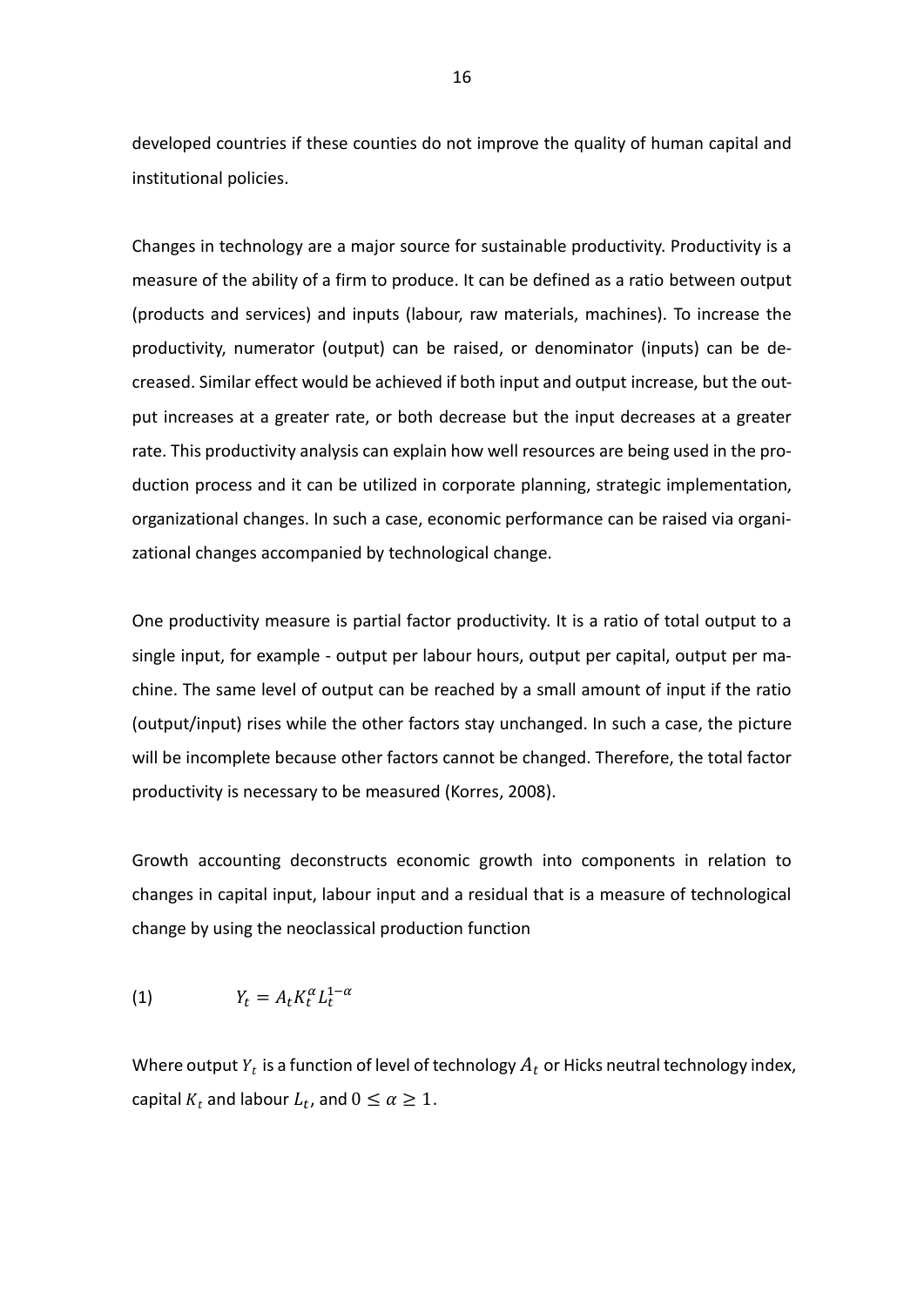Productivity growth can be measured taking logs of the production function (1) on the left-hand and right-hand sides and after this, taking differences between time t and time t+1. The final step involves the approximation of  $\Delta Y_t = \Delta A_t + \alpha \Delta K_t + (1 - \alpha) \Delta L_t$ . Barro (1999) and Barro and Sala-i-Martin (2003) introduce TFP in discrete time as follows

(2) 
$$
A_t = \frac{\Delta Y_t}{Y_{t-1}} - \alpha \frac{\Delta K_t}{K_{t-1}} - (1 - \alpha) \frac{\Delta L_t}{L_{t-1}}
$$

Standard growth-accounting studies consider the Solow residual as a measure of technological progress and R&D spending as a determinant of the TFP growth rate. Recent theories of endogenous growth see the residual as an adjustment that allow for increasing returns and spillovers; and implement models where technological advance is generated by purposeful and successful research.

Kydland and Prescott (1991) compute the Solow residual to demonstrate the role of technological shocks which are treated by RBC theory as the main source of aggregate fluctuations.

Butler and Pakko (1998) generate a R&D model which is developed by C. Jones (1995). They differentiate a productivity shock that causes changes in the production function and a technological shock which is connected to new knowledge generation. The model consists of capital, household choice between labour and leisure, and a combination between formerly accumulated knowledge and current efforts to innovation. Then, current level of technology would be

(3) 
$$
A_t - A_{t-1} = z_{A_t} \eta L_{A_t} A_t^{\phi} L_{A_t}^{\lambda - 1}
$$

Where  $z_{A_t}$  is a exogenous shock,  $\eta$  is the innovation rate,  $L_{A_t}$  is a labour in the R&D process ,  $L$ ¯  $a_t$  are externalities of R&D. Formerly accumulated knowledge  $A_t$  is associated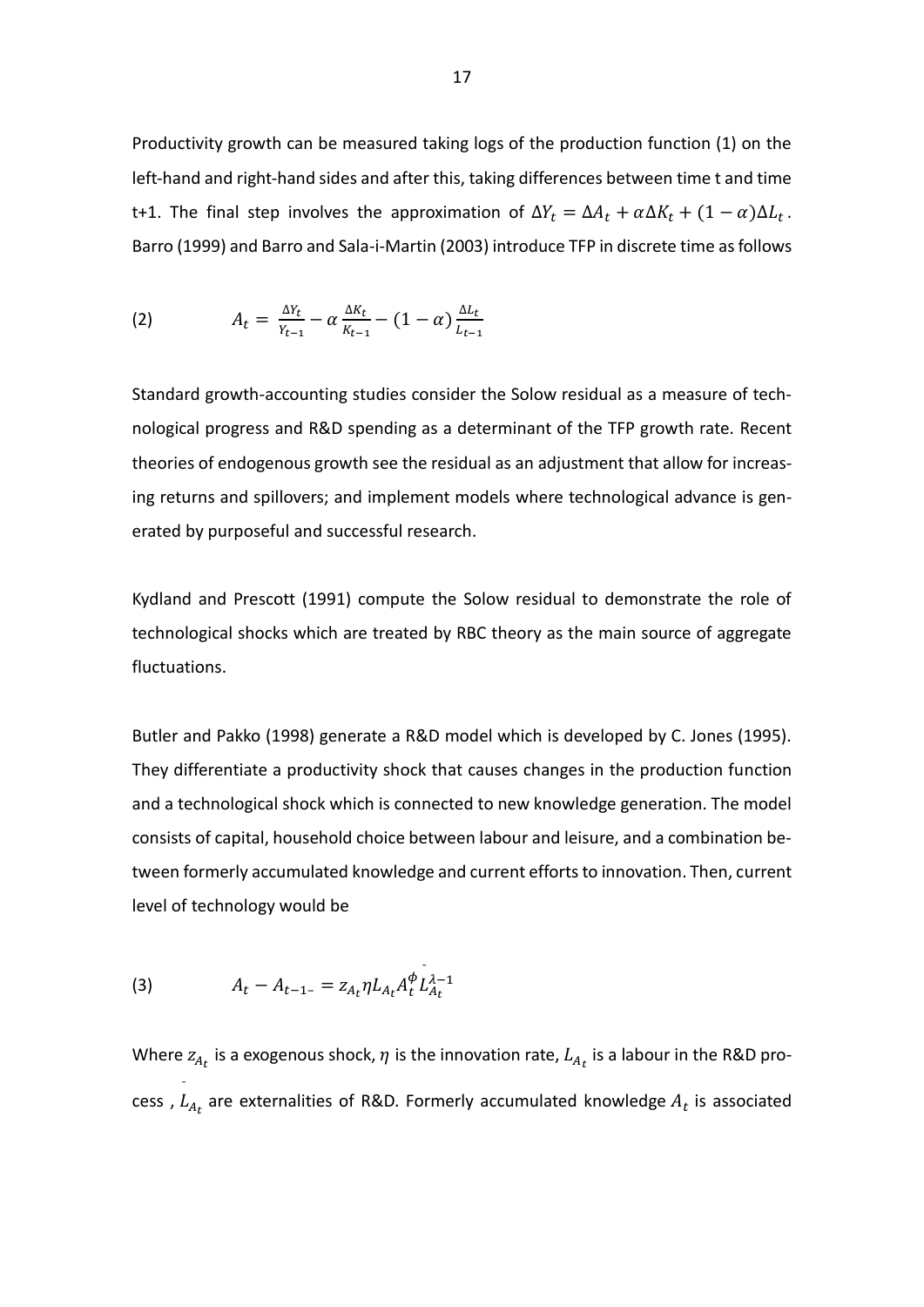with exponential parameter  $\phi$  showing that the innovation rate increases ( $\phi$ >0) or decreases ( $\phi$ <0) with the level of knowledge,  $\lambda$  measures external diminishing returns. Furthermore, they use the production function with labor-augmenting technological change in order to calculate the real wage, rate for capital, profit and the price of patents (Pakko,1998).

Economists attempted to define the explanatory factors that move the technological parameter *At*. Measuring of productivity residual from (2) is essential, but the importance of its explanation will contribute to identifying these factors and implementing the policies necessary to increase economic growth. In this way, researchers will not make mistakes in technological change measuring. Correct measurement of inputs is urgently important to the increase of productivity growth, especially in growth accounting whereby economists measure the contribution of each of the factors to economic growth, deducting all factors other than pure technological-change element from the *A<sup>t</sup>* parameter. This concept can be explained by splitting the total output growth into parts in respect to measurable factor inputs. The unexplained part of output represents or measures technological change (Link, A. N. & Siegel, 2003). In general, technological change is difficult to estimate. For that reason, it is important to identify the indicators that signal technological change. Based on the published growth accounting data for OECD countries in the period between 1985 and 2010, the average growth rate of GDP per employee was 2.58 %, and the multifactor productivity (MFP) was 45.5 % which was calculated as average contribution proportion. It means with regard to economic growth, MFP contributes nearly half of the total contribution of all factors of production (H. Kato, 2016).

The abovementioned growth accounting studies emphasized technological change as an essential driver of productivity growth affecting economic performance. Based on these findings the focus is moved to the ingredients of technological change especially to R&D activities (Link, A. N. & Siegel, 2003).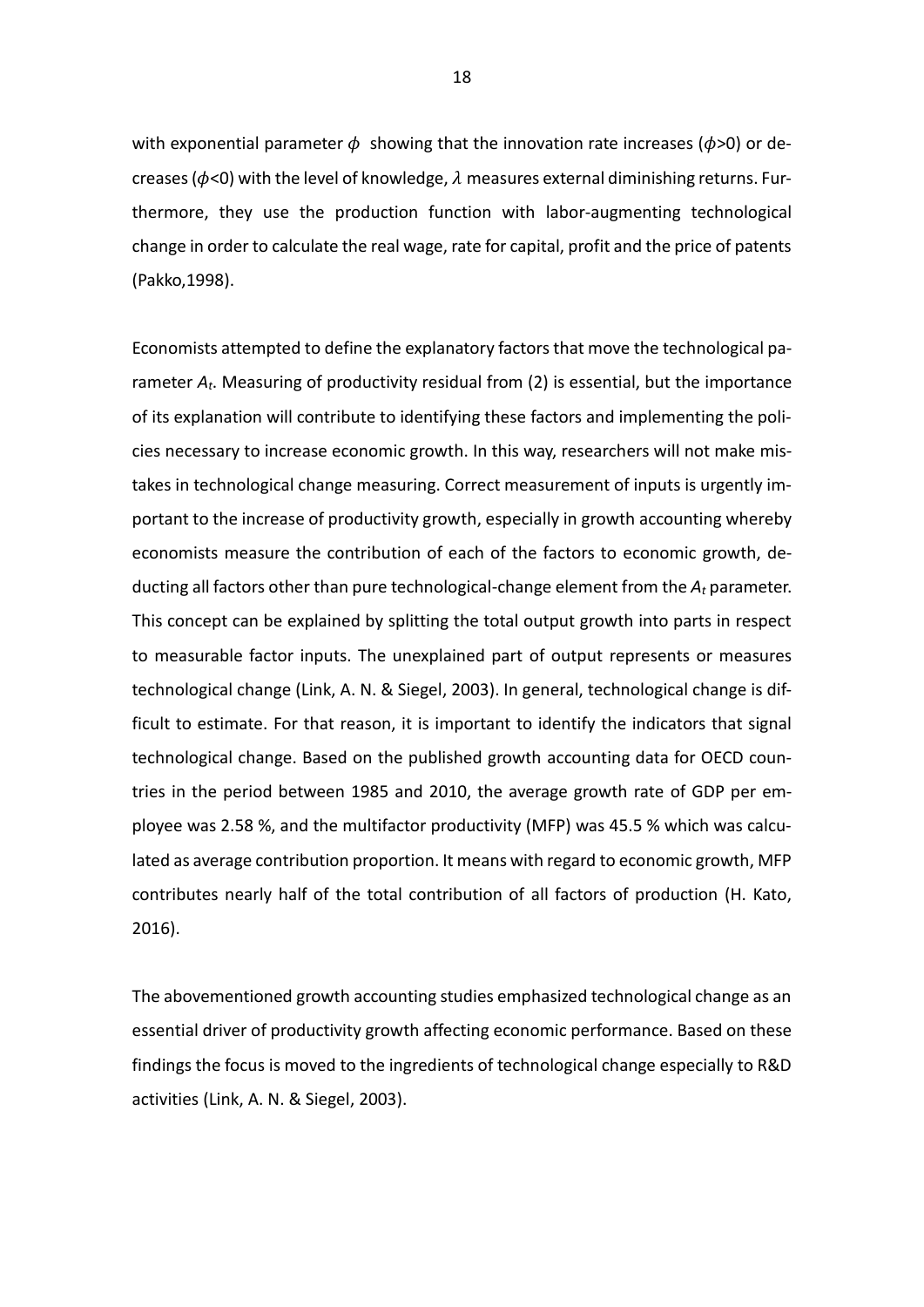Output indicators are another way to measure the technological change and productivity. The main indicators of technology output are patents. Patents are intellectual property protection and their role is to encourage firms to invest in R&D and contribute to the technological progress. R&D activities play an essential role in launching and utilizing new technologies. Many researchers have shown that there is a strong positive correlation between R&D activities and patenting. Limitations of the approach is that this indicator has a closer relationship with innovations than technological change and few results from R&D activities are eligible to be patented. Inventive and innovative behaviour of a company depends on the direction and price of the underlying technology and patents do not influence this behaviour. The role of patents is also to be a predictor of knowledge transfer. (Link, A. N. & Siegel).

Another output indicator is a count of the major innovations over time in the order in which they happened. In this way researchers can quantify the diffusions of innovations in association with the economic performance and understand how economic growth is generated. (Link, A. N. & Siegel).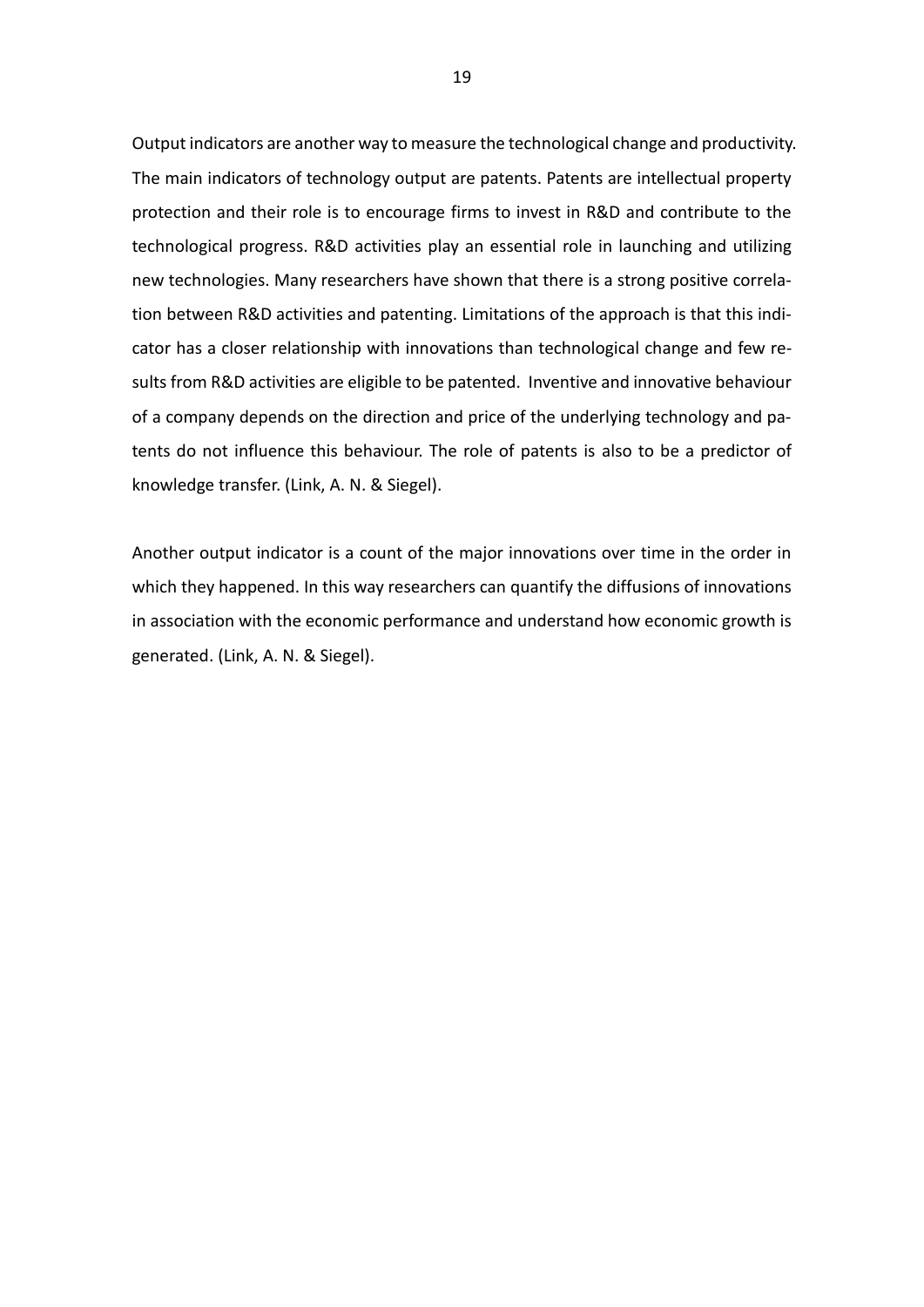# **3 Schumpeterian theory of economic growth**

Schumpeter is widely viewed as one of the greatest economists in explaining economic growth. The key concepts in his theory are entrepreneurship, innovation and economic development. In contrast to other traditional economic theories such as Keynesian theory, where economic models are presented by theories of equilibrium of a static economy, Schumpeter explains the features of modern economies by technological change which is endogenous to the economy.

Technological change in a dynamic economy is a result of innovation in the production process. Innovation is the driver of the economy. In Schumpeter's theory two types of changes are distinguished: progressive improvements accumulated by small changes and completely new changes. Innovation drives economic development by creating new technologies, but at the same time, it damages the effect of former innovation by making it obsolete. There are different forms of innovation that can be summarized as follows:

- 1. A new product or a new quality of a product.
- 2. New methods of production that could be invented through research and development or a new way of trading the products commercially.
- 3. Expanding into a new market: entering an entirely new market or taking positions into existing market by a new creative marketing idea.
- 4. The sourcing of a new supply of raw materials or intermediate goods. These sources might be newly founded, or they already exist.
- 5. Creation of new forms of organization. (Schumpeter, 1934: 66)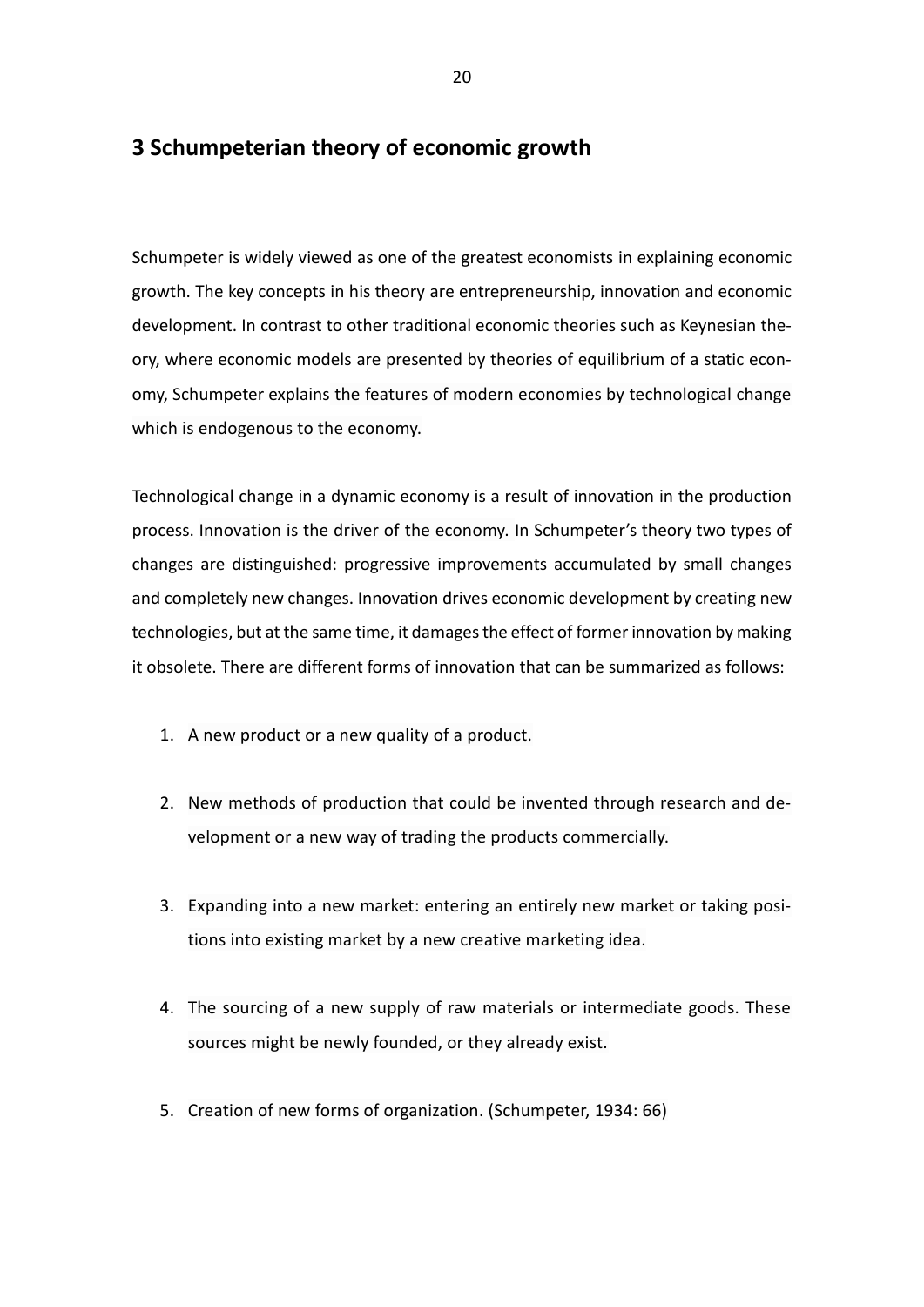According to Schumpeter, technological change is not merely "more of the same", but the change alters the correlation between inputs and outputs, and it also removes constraints, allowing for development. Technological change happens through new opportunities for entrepreneurship, incentives that generate new technologies, R&D efforts, process of experimentation that enables the firm to create its products, marketing activities and efforts. Schumpeter described these changes by technological progress which is evaluated separately from growth due to the rise of capital and population (Grübler, 1998).

According to Schumpeter, large firms have a greater advantage in implementation of innovation in a concentrated market. In other words, larger firm size generates more innovation activities where growth increases more than proportionally. This statement might be explained by several reasons. Firstly, larger firms usually have effortless access to capital markets compared to small firms, and they invest in riskier innovation activities. In this connection, empirical findings often examine the effect of firm size on market concentration. Secondly, larger firms may face increasing returns to scale from R&D projects, because of specialization, accumulation of human capital and efficient utilization of resources. Thirdly, expenditures in R&D or other innovation activities are fixed costs in larger firms, and they are diffused over higher sales volume. Fourthly, management activities and structure are more developed in larger firms [\(Bettina,](about:blank) 2008).

Schumpeter claims that there is a negative relationship between market competition and innovation, because monopoly increases rents and stimulates the innovations. When a firm has a market power, it has ability to manipulate the market price and increase the firm's profits which will stimulate innovation activities. Competition is also associated to growth of uncertainty due to redundant rivalry that may result in reduced incentives for innovation. [\(Bettina](about:blank) and [Wolfgang,](about:blank) 2008).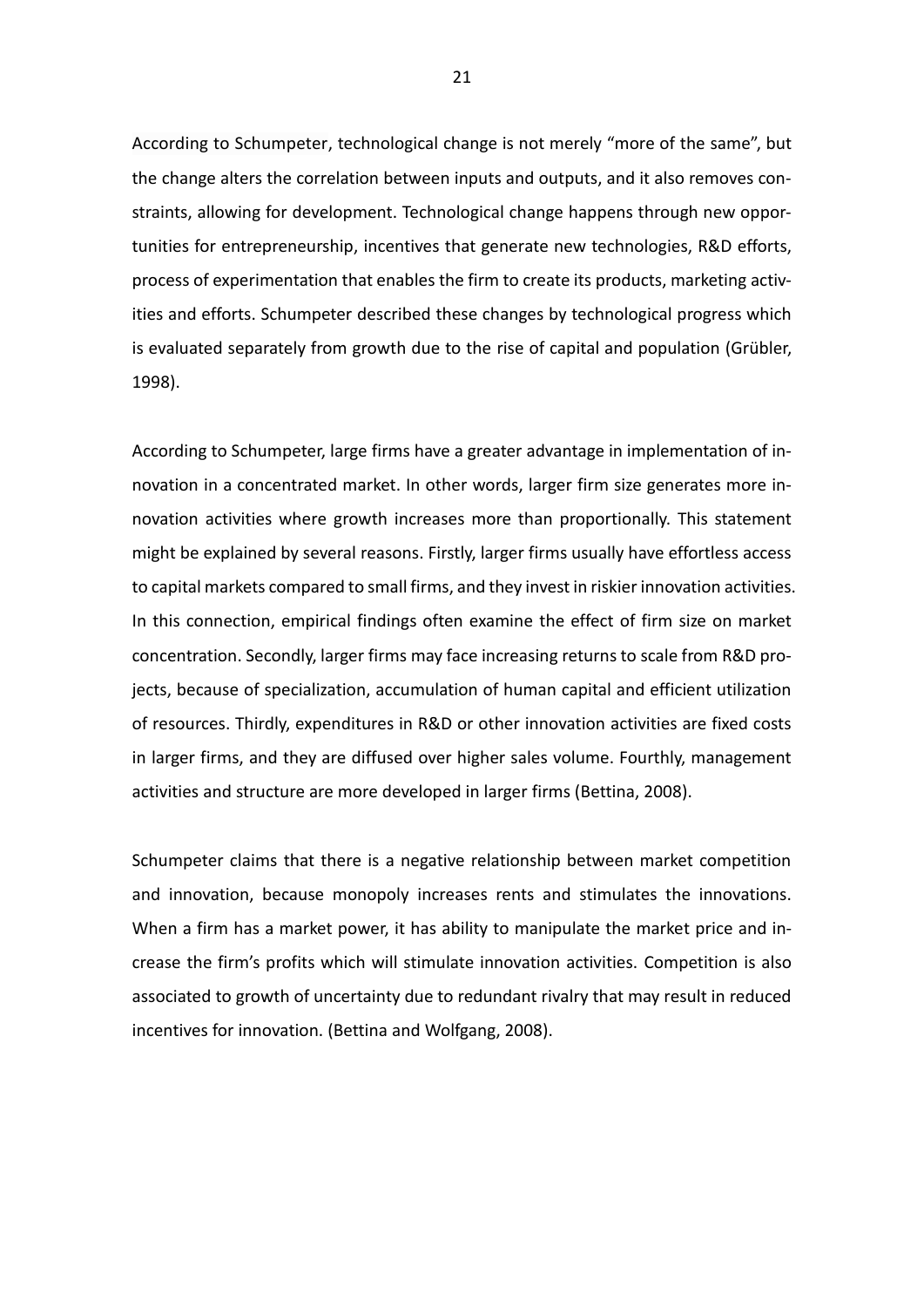## **3.1. The Schumpeterian model**

The structure of innovation is heterogeneity because an innovation can be split into fundamental and secondary. Aghion supposes that the fundamental innovations are R&D activities which is a result of research in new products and processes, and secondary innovations are learning by doing which are related to improvements of existing products. While growth equation controls for evaluation of knowledge over time, and have an effect on growth rate, the arbitrage equation is a result of efforts to choose the most profitable innovation activity assuming the growth rate, no matter research or learning by doing.

According to Young (1992) allocation of many resources to research related to learning by doing might lead to slower long-run rate of growth. Aghion argues that the reason for this might be the nature of technology spillover, however the reason that growing rate tends to decrease could be in a situation when other firms benefit from the innovation (Aghion, 2009).

The following models that I present are taken from the book of Aghion, Howitt (2009) "The Economics Of Growth". The research arbitrage is found through the equilibrium profit equation as the innovating firm wants to maximize the net profits by determining the costs for research *Rt*.

$$
(4) \qquad \qquad \phi'(n_t)\pi L = 1
$$

This means that the marginal cost of research is equal to 1 where the marginal benefit from R&D expenditure is expressed as multiplication of a cumulative probability of innovation and the return on successful innovation. The marginal benefit in *nt* grows less as a result of the diminishing innovation function. In every case where the marginal costs fall and the marginal benefit tend to rise, the change will impact the equilibrium research intensity *nt* to rise (Aghion, 2009, p. 85-100).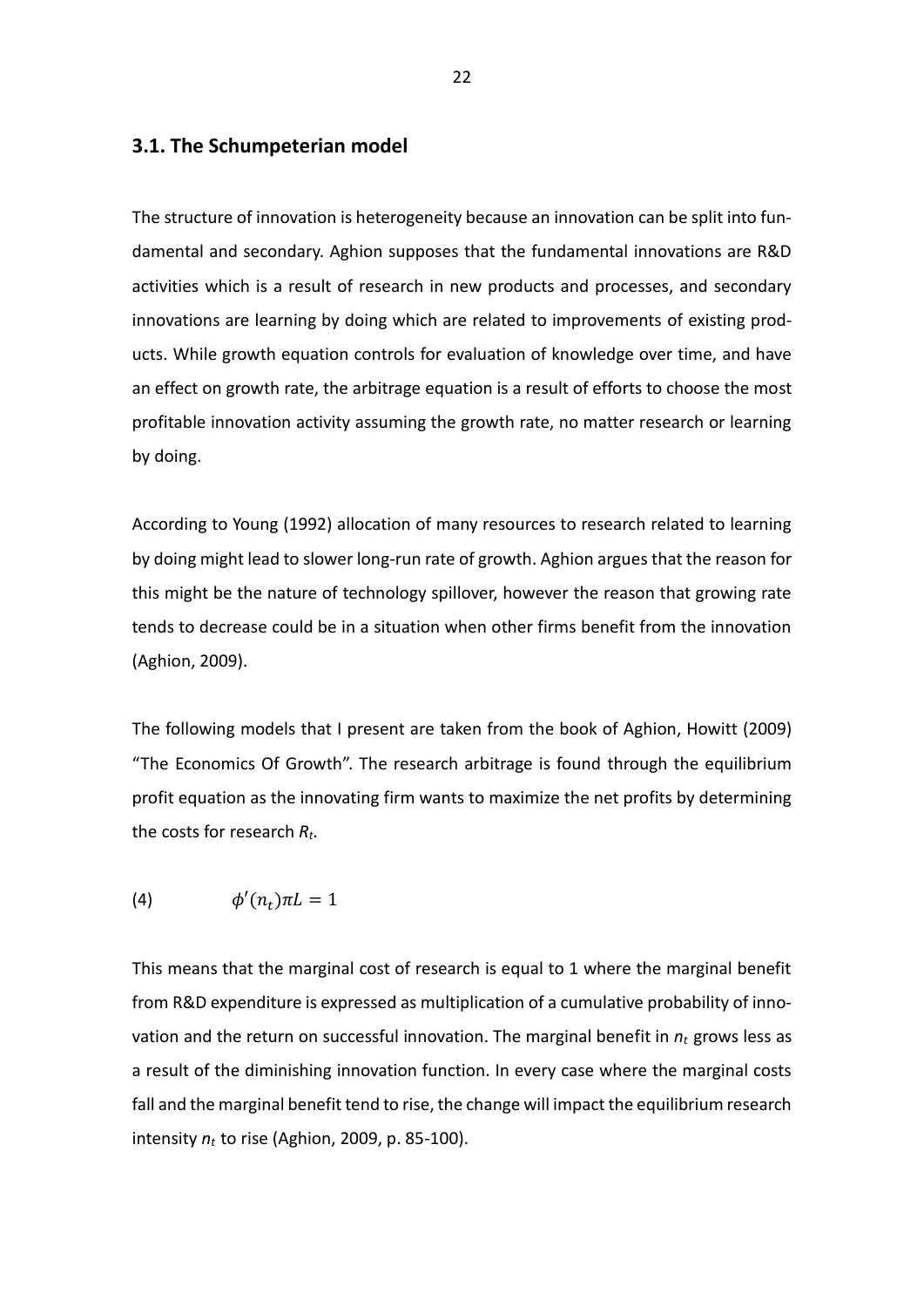Process innovations are connected to the development of new technologies or new delivery methods. They could be separated into two categories: drastic and non-drastic innovations. Drastic innovations are connected to the monopolist who can charge price without constraint. In non-drastic innovations, a follower can introduce an innovation, however, the previous leader is not entirely replaced, and both have positive profits. The follower can suggest a perfect substitutable product to the monopolist's one. This product costs *c* > 1, therefore the monopolist cannot raise the price higher than *c* in equilibrium, because the competitor can undercut that price (Aghion, 2009, p. 85-100).



Figure 1. Drastic and non-drastic innovation (Industrial organization, Paul Belleflamme)

From figure 3. the limit price constraint is  $p_c^m \leq c_0$  where firms produce at  $c_0$ . When the R&D spending decline, then the costs of innovation are below  $c_0$ .

As a result of the comparative statistic could generalized the following:

• The productivity of innovations tends to raise growth. Countries with investments in higher education will possess more educated labour force, increasing the productivity of the successful research and development.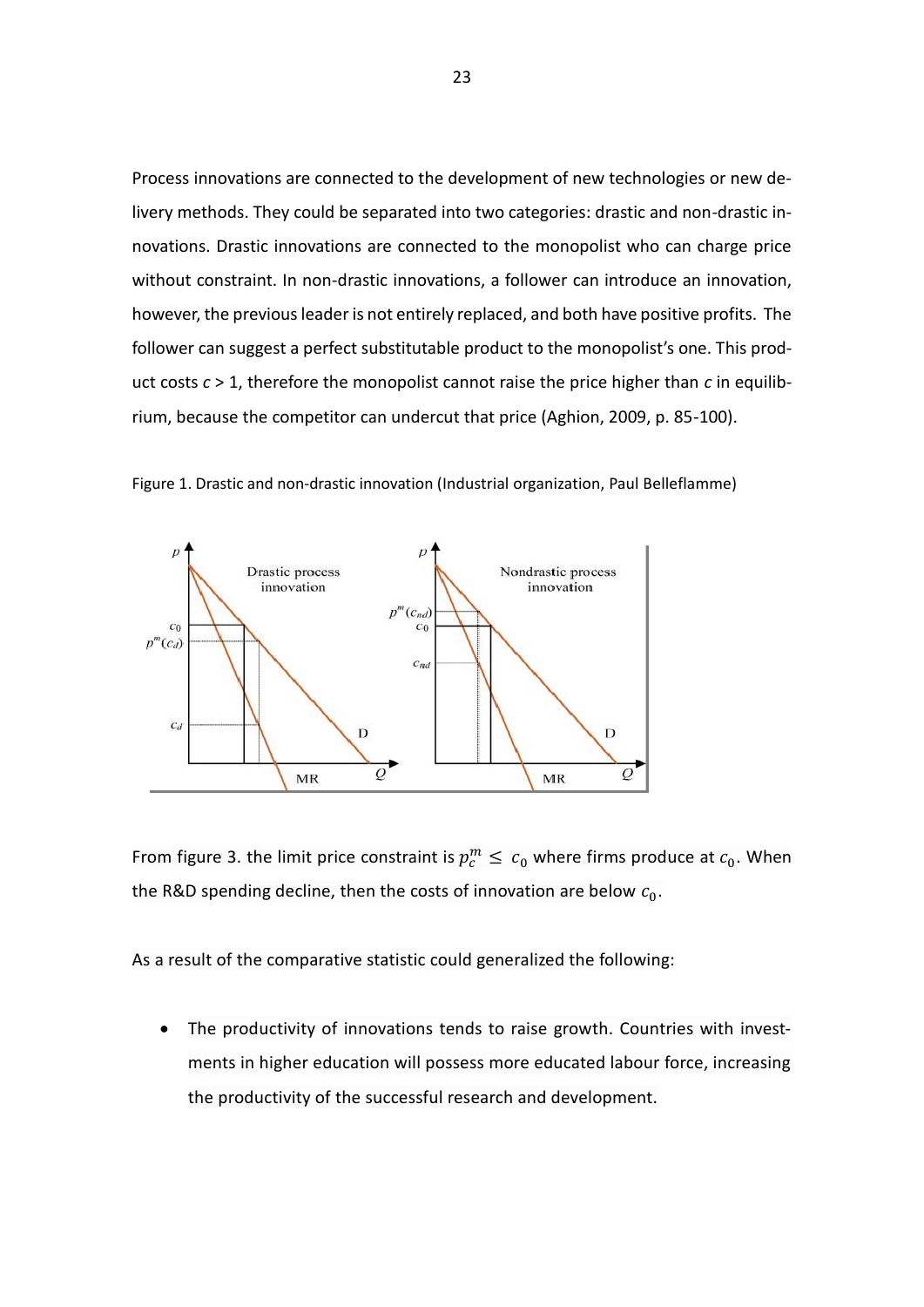- The dimension of innovation is measured by the productivity factor  $\gamma$  (where  $A_t^* = \gamma A_{t-1}$ ) which affect the growth. The repetitiveness of innovation is unconnected to the productivity factor γ. These countries that are behind the frontier can grow faster by innovating processes and products that the technological leader expand.
- A stronger patent protection would stimulate the inventor to discover innovations and invest more intensively in R&D due to higher costs of imitation of their new technology. More intensive R&D activities resulting in successful innovations will increase the firm profits and in turn, will lead to economic growth.
- Increased competition tends to reduce growth. Less R&D activities of monopolist might affect entering of other firms decreasing the value of innovation.
- Growth of population leads to more workers (increase in the supply of labour) and this allows growth (Aghion, 2009, p. 85-100).

The theoretical framework considers a multisector model in which are involved more than one intermediate products *xit*, measured on the interval [0, 1], with differences in the productivity parameter *Ait* by which can be improved the quality of the product.

Factors of productivity changes over products that are used in the production process for each period as innovation is a random process. The production function is exactly alike the one presented in the one-sector model. In thе multisector model, every single intermediate product has a monopoly power, where the price  $p_{it}$ , the equilibrium quantity *xit*, and the maximized profit *П* can be solved.

In this context, the aggregate productivity parameter will have an impact on the aggregate economic behaviour expressed by the unweighted arithmetic mean of each productivity parameter (Aghion, 2009).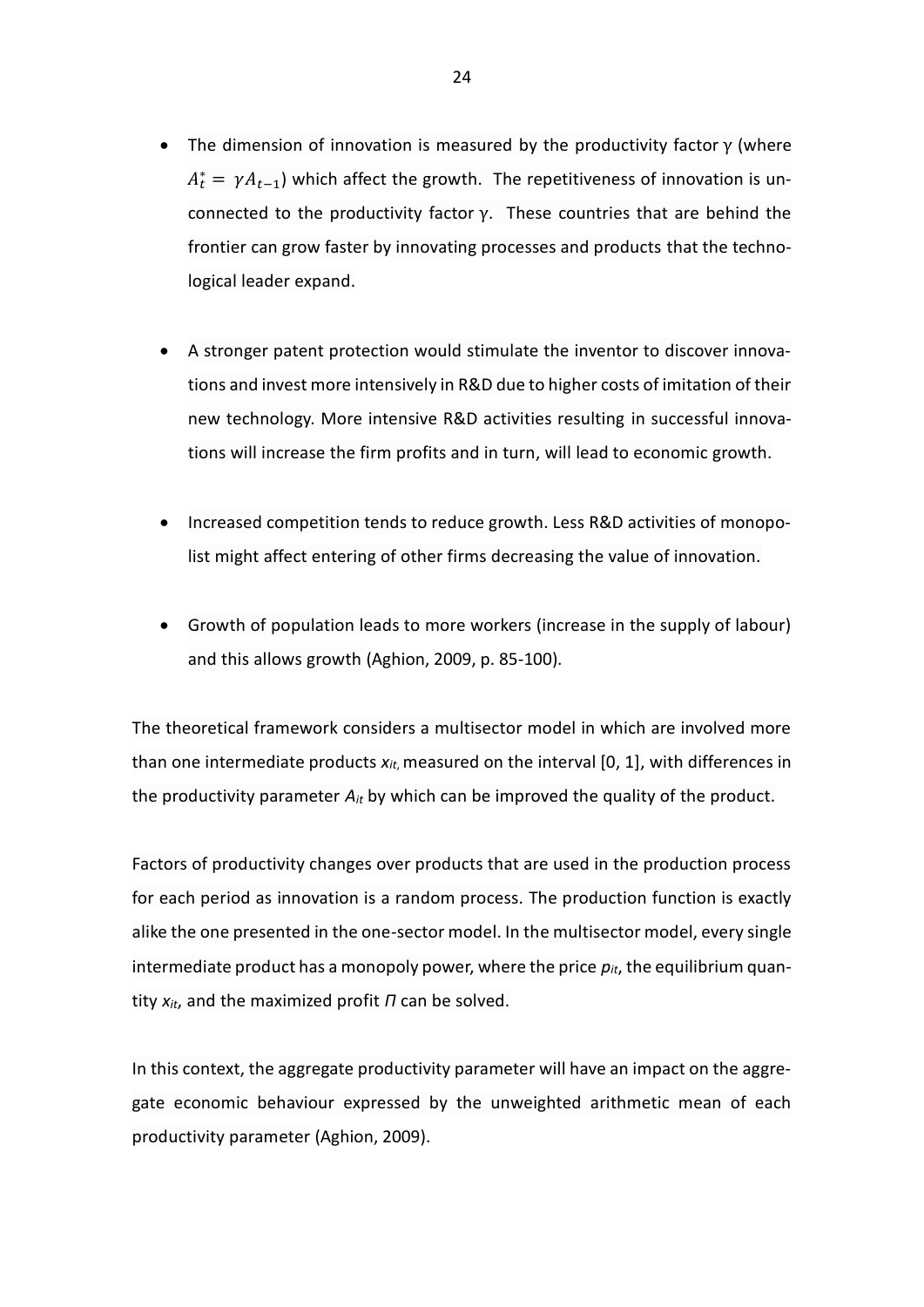As mentioned before, the economy's output is the market value of all final goods *Y<sup>t</sup>* produced within an economy in a given [period of time,](about:blank) deducting the costs of production of the intermediate products.

The same results in the multisector model shall arrive at the same conclusion as in the one sector model, that the economy's output is proportional to the effective labour supply *AtL*. All implications in the one sector model are valid for the multisector model, with a difference that the costs of research in sector *i* are denoted by *nit* and productivity in sector *i* is denoted by *Ait*. The most important characteristic of this model is that regardless of the level of productivity at the beginning, the likelihood of successful innovation *μ* would be identical in all sectors although the profit in the advanced sector tend to be higher (Aghion, 2009).

The economy growth rate *g<sup>t</sup>* in both models is identical but the aggregate growth rate in the multisector model would not be random anymore since the unsuccessful innovation in one sector could be balanced by the successful one in another sector.

(5) 
$$
A_t = \mu A_{1t} + (1 - \mu) A_{2t}
$$

where the expected value  $\mu$  is multiplied by the average  $A_{it}$  in sectors that innovate at a given time *t*, and adding  $(1 - \mu)$  multiplied by the average of the sectors that do not innovate at a given time *t* (Aghion, 2009, p. 85-100).

The average *A2t* in (5) might be replaced with the average of the whole economy in the past period  $A_{t-1}$  because sectors have the same productivity as in the last period, and by reason of the random selection from the economy. Respectively, *A1t* will be replaced by γAt-1 where the average *A1t* for sectors that did not develop an innovation is equal to γ multiplied by the average of their productivity in the past. A conclusion is that the economy growth rate will be a constant as in the one sector model.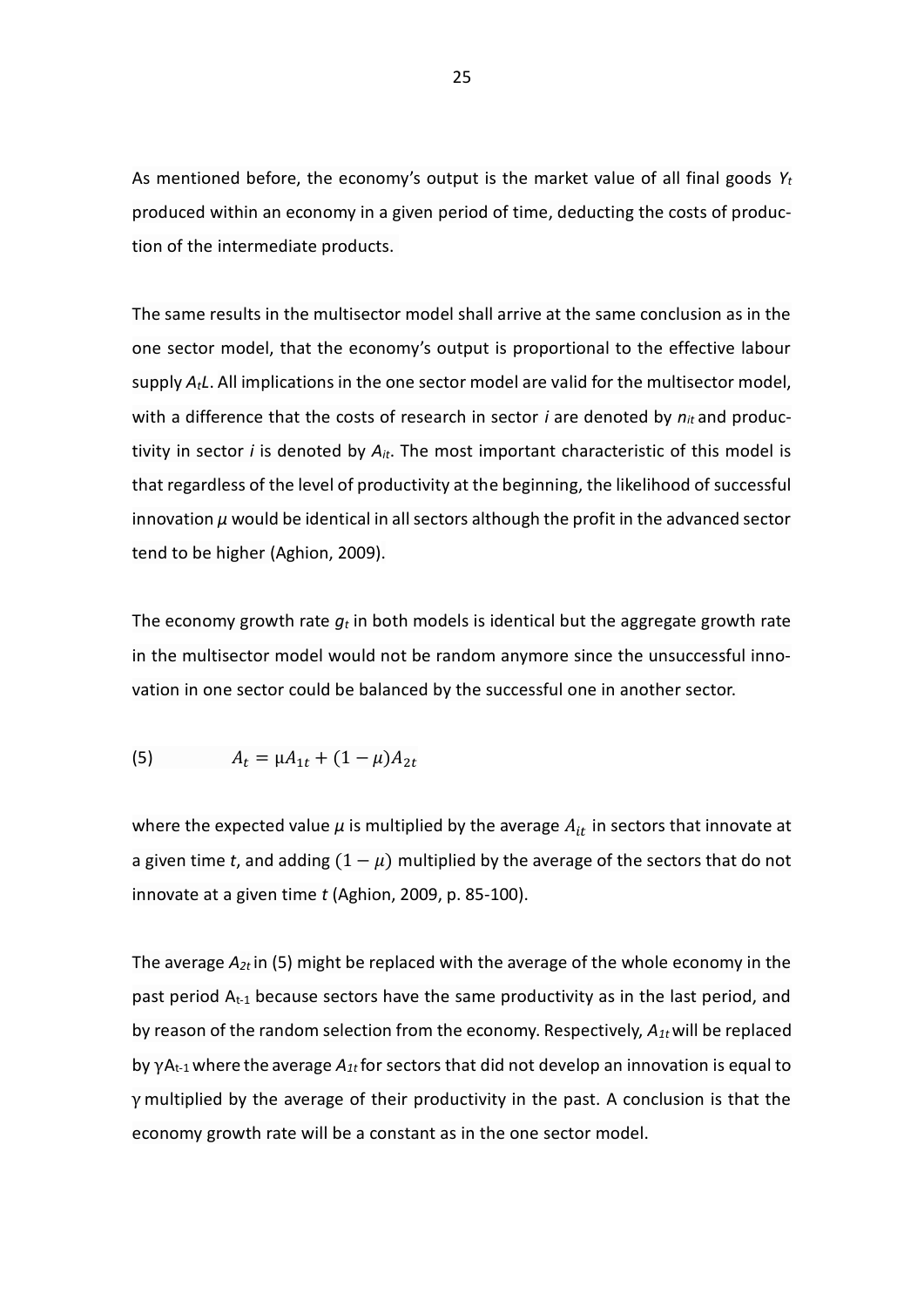One of the most interesting questions is how the rate of innovation behave when the size of economy increases. What is the reason that smartphones' price decline while their functions and quality are always on the rise? The answer is the reduction of the cost of production which is the main object of the economies of scale. The increase of economies of scale is connected to the greater rate of long run innovation. They can be measured by aggregate income, population, or resources (Aghion, 2009).

Many R&D-based growth theories suppose that the increase of population will raise the size of the market along with the rise of the numbers of researchers. This is inconsistent with the empirical evidence such as C. Jones's (1995). He showed notwithstanding that the number of researchers L is increased, the rise does not mean directly that per capita growth rate of output will increase. For example, in the United Stated the numbers of scientists and engineers involved in R&D were around 200 000 in 1951 and their number in 1987 was already raised to approximately one million. At the same time there was no significant increase in productivity growth (Charles I. Jones, 1995).

The reason for this inconsistence could be explained by this, that theory predicts *g* and *L* in a long run, not in a short run. Therefore, empirical evidence needs to control for business cycles and waves, and additionally to detect every change in *g* and *L* which could impact the rate of innovation altering the economic scale.

A model of Aghion and Howitt omitted the incorrect scale effect using both horizontal and vertical innovations. They considered the A. Young's (1998) stand that the rise of population affects a reduction of successful research meant to improve quality. The reason for this decrease is a result of a large number of product varieties that are spread more slightly over many different sectors causing a diminishing effect on the total rate of productivity growth.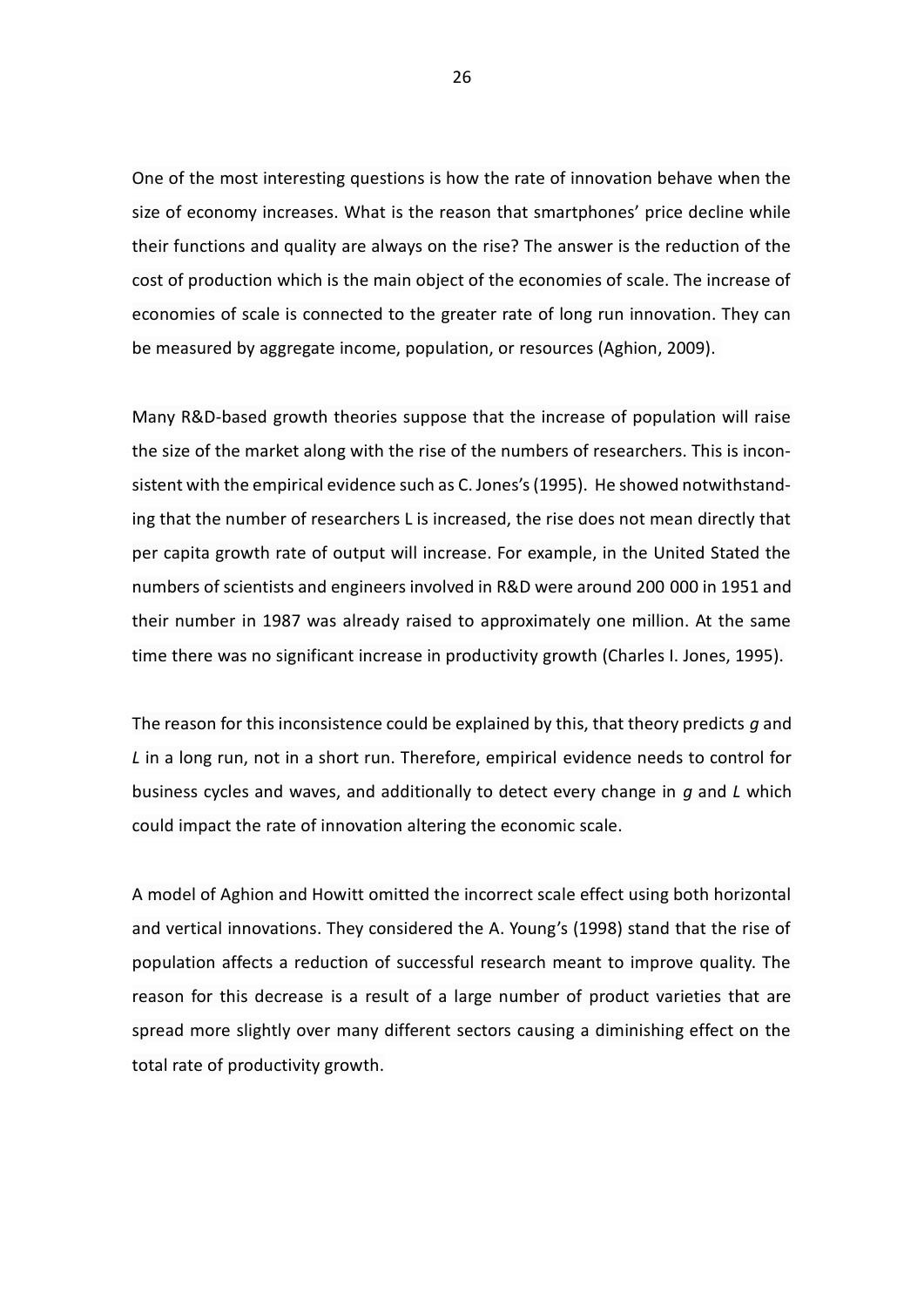The impact of a single intermediate input to the final output demonstrates that although the number of unfinished products increases, the labor used in the production stays unchanged, therefore the impact of intermediate inputs to the final output will be less. Contribution to the final output can be realized only if the quality  $A_{it}$  or the quantity xit is increased (Aghion, 2009).

However, we are interested of the process whereby the product variety might rise. The assumption of the simple model involves stable population, where the number of the intermediate products will change every year. Aghion (2009) found that if the population grows, the sum of intermediate products will grow proportionally (Aghion, 2009, p. 85-100).

The results from calculation of output, equilibrium quantity, price of the intermediate products and profit will be the same as in the one-sector model, but the difference will be in this, that the *L* is substituted with *ε / Ψ* where *ε* is the portion of products that leave every year and *Ψ* is the probability of discovering new intermediate products without cost of research (Aghion, 2009, p. 85-100).

As the demand function is independent of *L*, the equilibrium quantity and profit of the monopolists are independent of the economies of scale. This will have an impact to the net benefit to R&D, equilibrium R&D intensity, innovation frequency *µ = φ(n)*, and the growth rate  $g = \mu (Y - 1)$ , because they will also be independent of economies of scale.

Schumpeterian growth theory could be compared with the two alternatives of endogenous growth: the AK model and the product-variety model. Product-variety model is characterized by innovation aroused from new, but not necessarily improved varieties of products resulting in productivity growth. AK model considers not innovation but thrift and capital accumulation for the main driving forces behind economic growth. The main problem of this model is that long-run growth is determined by exogenous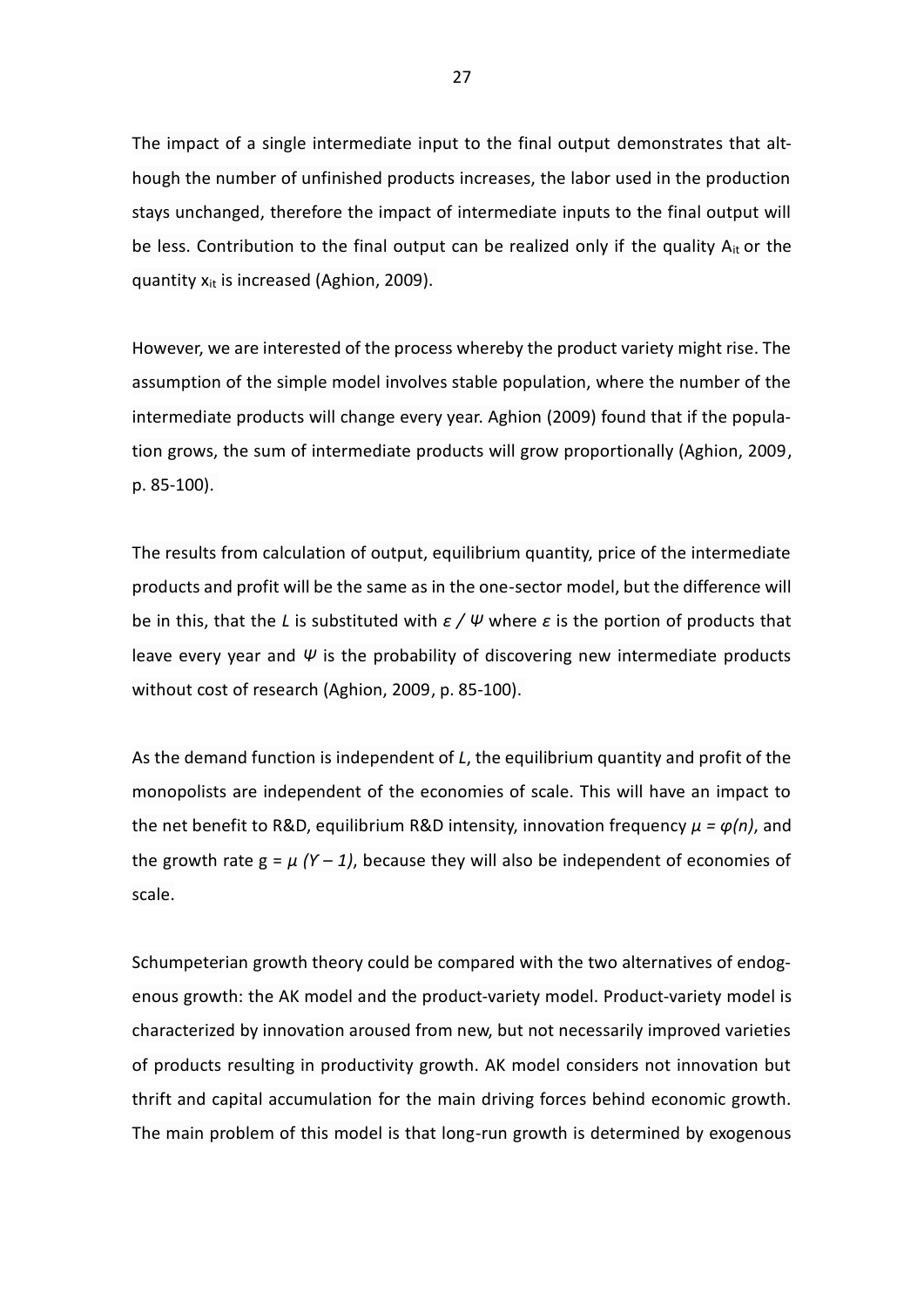forces and it cannot explain where these improvements come from. Learning by doing is supposed to be external to the firms where technological progress relies on the aggregate production of capital and firms take the rate of technological progress as a given. Therefore, firms maximize their profits only in respect to *K* and *L*. Unlike the innovation-based models make the difference between capital accumulation and technological progress underlying long-run growth and convergence. In contrast with the product-variety model, Schumpeterian model predicts determinants of growth across firms and industries (exit and turnover of firms and workers) which is consistent with various studies' arguments that labour and product-market mobility are main components of the policies that enhance the growth around the technological leader (Aghion, 2009, p. 85-100).

Disadvantages of Schumpeterian model is the scale effect due to population growth, but it could be fixed by Schumpeterian paradigm. Other issues are related to convergence, the absence of the capital which is very important and the assumption of the perfect financial markets as the firms that invest in R&D depend on capital markets (Aghion, 2009, p. 85-100).

## **3.2. Competition and growth**

A wide range of studies have examined whether competition has a positive or negative effect on growth. Some empirical and theoretical studies believe that large firm size and high market concentration has a positive correlation with higher level of innovation activities and growth. Numerous researchers along with Schumpeter contend that competition reduces the motivation for innovation by decreasing the monopoly rents in the presence of imitation. The value of monopoly rent declines until the next successful innovation which is provided by competitors. Patent protection of technology is essential since intellectual property protection supports the return on investment for certain time assuring that ideas and concepts of the technological leader will not lose their potential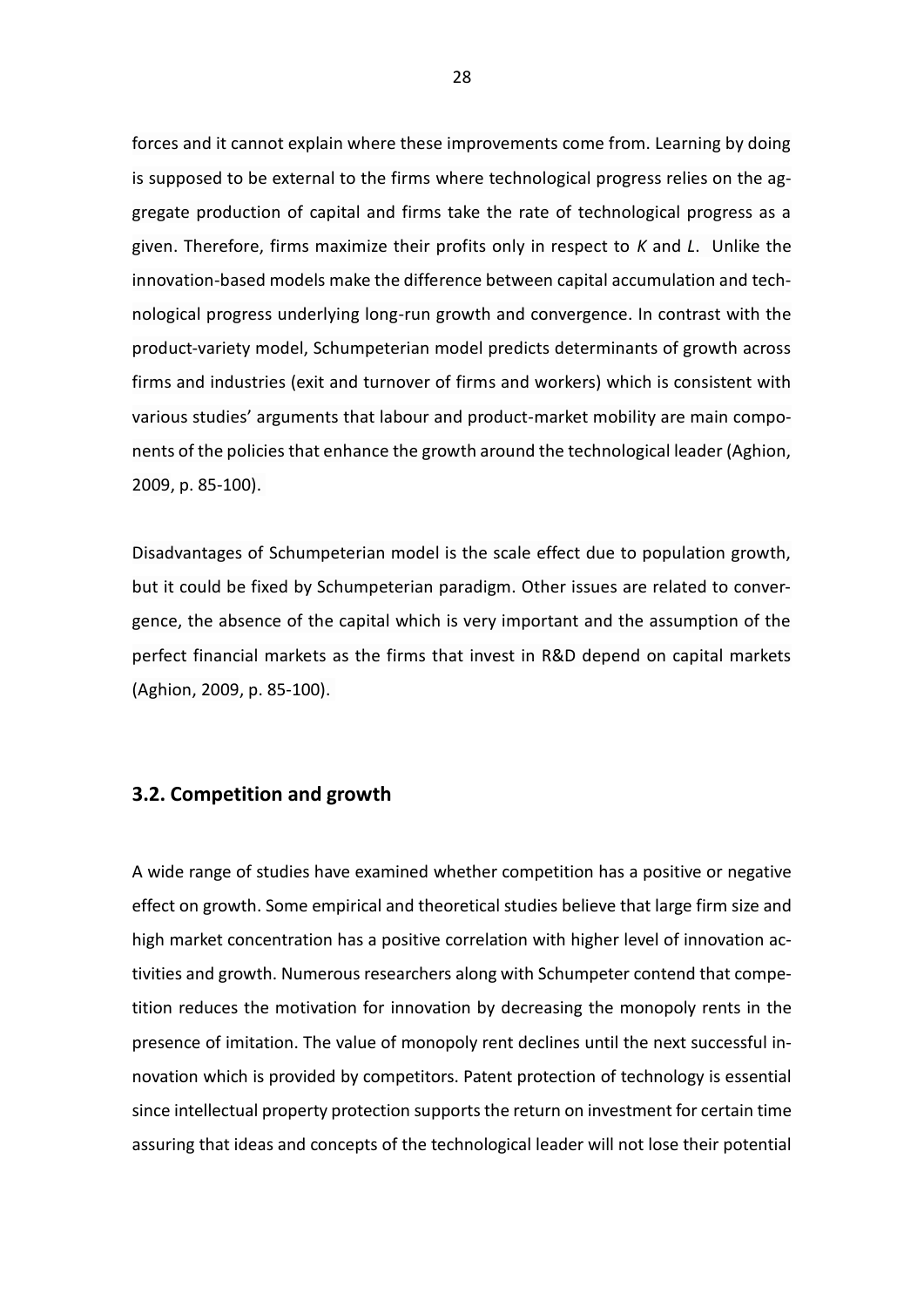value. However, researchers such as Nickell (1996), Blundell, Griffi Van Reenen (1995) and Porter (1990) got opposite results and found a positive correlation between growth and competition arguing that firms strive to innovate among the competitors to be able to survive.

In order to identify empirical advantages and disadvantages of competition in relation to innovation and growth, Aghion and Howitt (2009) represent innovation as a step-by-step process. They replace the leapfrogging assumption in Schumpeterian model (a laggard firm innovates and leapfrogs the leader) with a step-by-step assumption where technological leaders and their followers are involved in R&D investments and which implies that the gap between firms is always of one step. If innovation is successful, the technological level will grow by one step and patents protect only the latest technology. This suggests the knowledge that pioneer obtains cannot be used by other competitors unless they invest in their own R&D activities. If they do this, they can outperform the former leader and his intellectual property will no longer be protected (Aghion, 2009, p.267-283).

For the purpose of analysis, it is necessary to distinguish neck-and-neck (or level) and unlevel sectors. Neck-and-neck (level) sector is characterized by firms that operate at the same technological level, while unlevel sector is characterized by a leader firm that is one step ahead before the followers. In a level sector each firm is encouraged to innovate in order to escape competition between head-to-head rivals which stimulates R&D activities. In unlevel sectors, the laggard firm is not motivated to invest in R&D in a short run as the expected profits for catching up decrease by the intensity of competition (Aghion, 2009, p.267-283).

Investments in knowledge impact the others by exchange of ideas between firms. It is known as knowledge spillover. R&D investments are usually intangible and other firms are likely to benefit from other's innovation. This way, the firm that invest in R&D does not alone enjoy all the positive outcomes from the investment.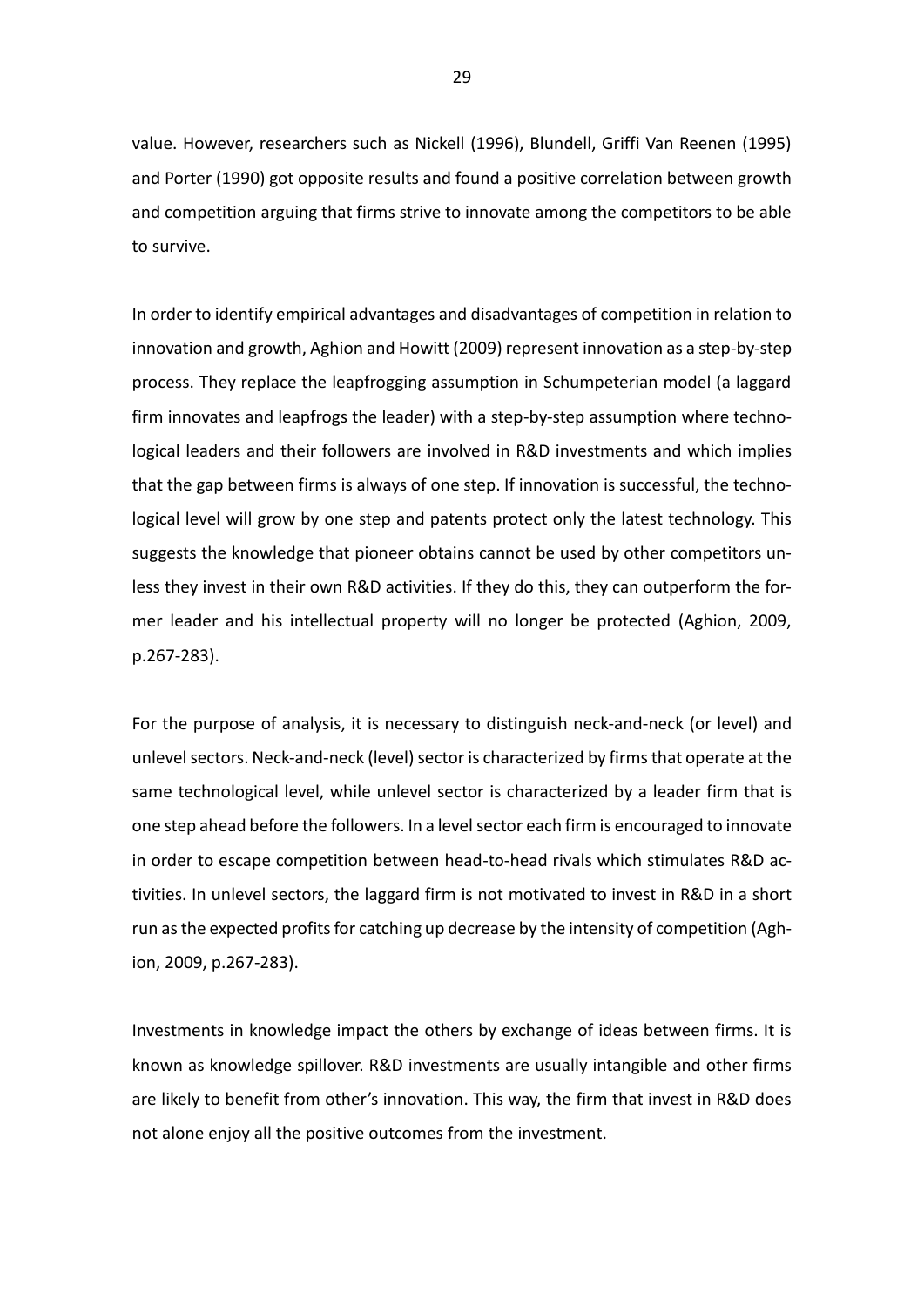The cost of R&D can be denoted as

$$
(7) \hspace{1cm} \varphi(n) = n^2/2
$$

*n* denotes the probability of the technological leader that moves a step ahead and implies the R&D intensity of the firm. The probability that a follower firm moves a step ahead is denoted by *h*. This move ahead of the follower does not exactly mean that he invests in R&D activities, moreover he moves by copying and imitating from technological leaders. Imitation is easier way to try to improve an existing idea than inventing something new. The R&D cost of the follower firm is  $n^2/2$  and probability to move ahead is n *+ h* (Aghion, 2009, p.267-283). Assumptions are the following:

- $n_0$  is the R&D intensity of firms in a level sector
- $n_{-1}$  is the R&D intensity of follower firms in an unlevel sector
- If  $n_1 = 0$ , it means that the leader firm does not have an opportunity to create further value by innovating (Aghion, 2009, p.267-283).

Competition is grouped by level and unlevel sectors. An unlevel sector is characterized by a leader who stays one step ahead of its competitors (followers or laggard). Then, the equilibrium profit and competition should be identified. The cost per unit for the leader is *c* and he is forced to limit and set a price  $p_1 \leq \gamma c$ , where  $\gamma c$  is the competitor's cost per unit. Assumption of the model implies that customers choose the products only on the basis of price. Therefore, the competitor is likely to gain a larger market share if leader suggests higher price. In case that the leader controls the whole market share, firm's sales will be equal to the total consumption in that sector. If the price is lower, the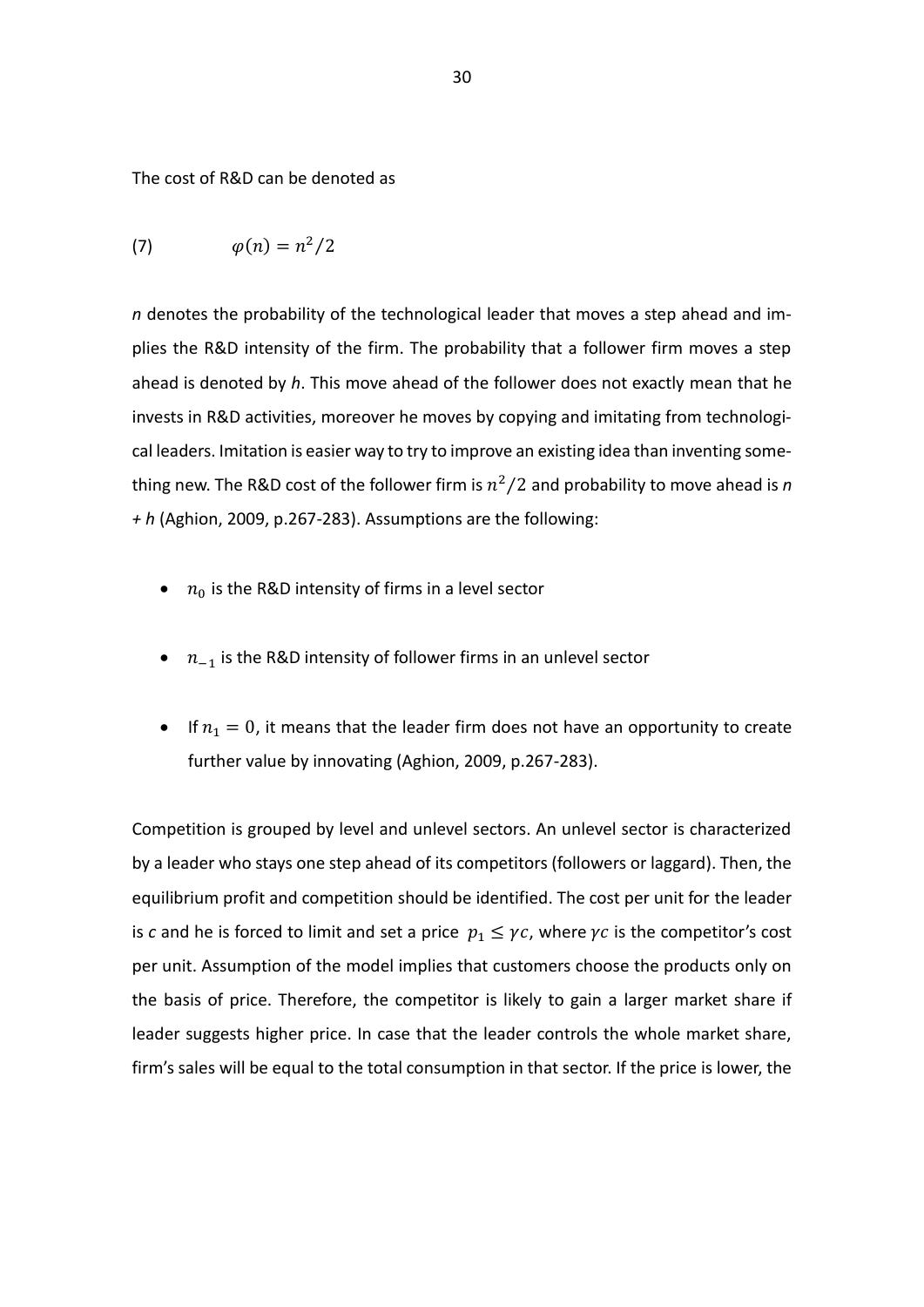firm's revenue would stay unchanged, however, the cost will grow  $cx_1 = c/p_1$ . If the follower firm charges higher prices, customers will stop to buy its products. Thus, its profit will be zero:  $\pi_{-1} = 0$  (Aghion, 2009, p.267-283).

Furthermore, in the model with level sector, two firms may collude to set prices in order to maximize their profits. Then, both will operate like the leader in an unlevel sector. If there is no collusion, the equilibrium price is likely to decrease to the unit cost *c* which will lead to zero profits. For that reason, firms are motivated to collude, where the price is  $p = c$ , profit is  $\pi_1/2$  and every third firm behaves like a follower in an unlevel sector (Aghion, 2009, p.267-283).

Thus, the profit of the leader firm in level sector is  $\pi_0 = (1 - \Delta)\pi_1$ , where  $\Delta$  measures the competition with range  $1/2 \leq \Delta \leq 1$  depending on what is the fraction of a leader's profits between firms in collusion. Simultaneously, it also denotes the incremental profit of the firms that innovate (Aghion, 2009, p.267-283).

Aghion and Howitt (2009) argue that the overall impact of competition on innovation depends on the proportion of level sectors and situation. Furthermore, the competition ∆ in an unlevel sector will suppress innovation due to existence of Schumpeterian effect causing the reduction of rents. However, the increase of competition in level sectors will stimulate innovation through escape-competition effect (Aghion, 2009).

The "composition effect" and the "inverted U" can be explained by the following. In steady state, the portion of firms that become levelled are equal to the portion of firms that become unlevelled:

(8) 
$$
(n_{-1} + h)\mu_1 = n_0(1 - \mu_1)
$$

where  $\mu_1$  is constant and implies the portion of firms in unlevel sector.  $\mu_0 = 1 - \mu_1$  denotes the portion of firms in level sector. The movement of sectors from unlevel to level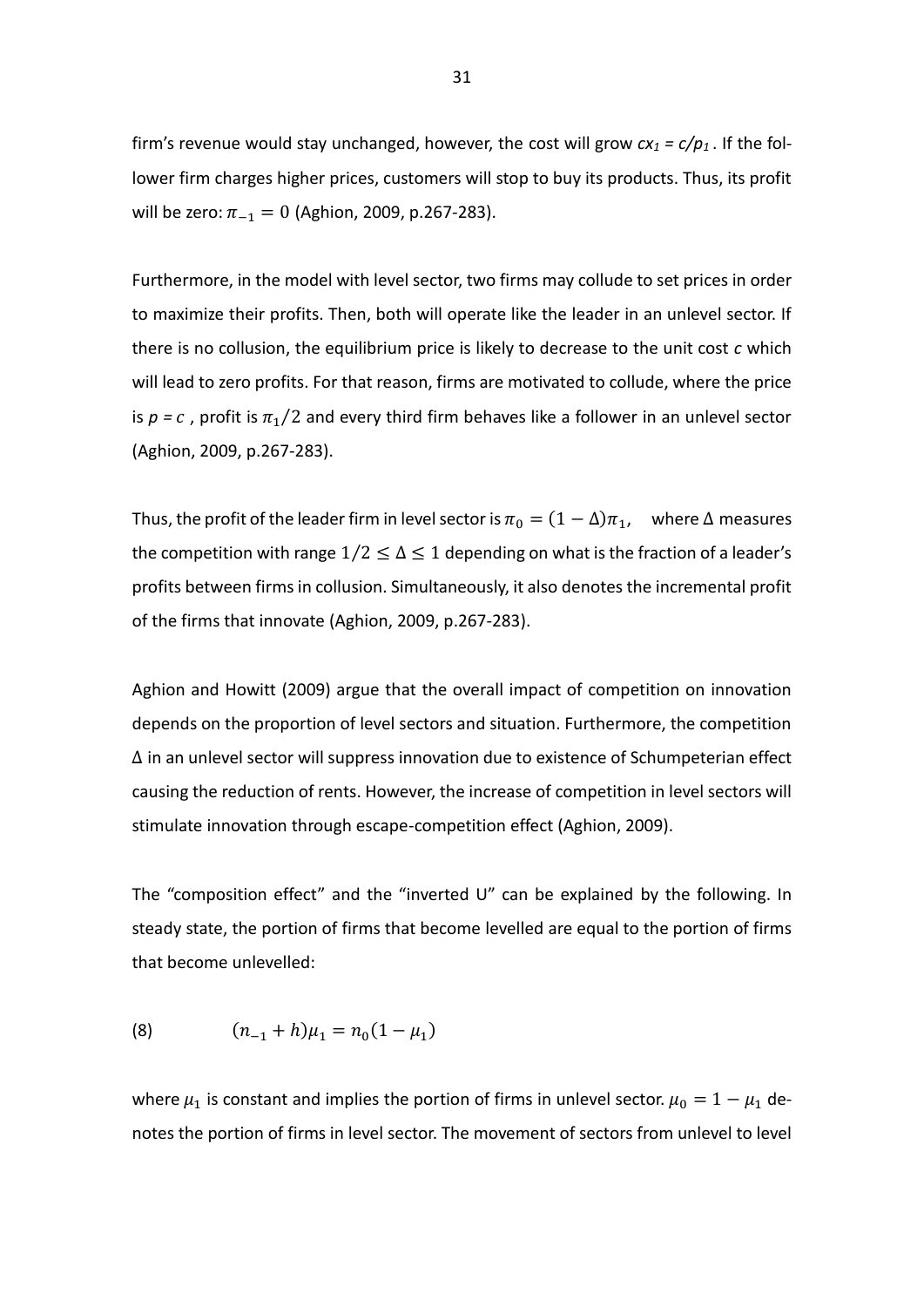is the portion of all sectors  $(n_{-1} + h)\mu_1$ , moreover the movement of sectors from level to unlevel sectors is  $n_0 \mu_0$  as one of the firms innovate with probability  $n_0$  (Aghion, 2009).

Aghion and Howitt (2009) measure the effect of competition on innovation and find that the correlation between competition and innovation is positive when there is a low degree of competition ( $\Delta = 1/2$ ) and negative when the competition increases. The help factor *h* has a huge influence on the correlation. This follows two assumptions:

If  $h < \pi_1$ , then according to the inverted-U model the aggregate innovation will grow even with small values of competition and will decrease with enough large values of competition (Aghion, 2009, p.267-283).

If  $h \geq \pi_1$ , then innovation grows with competition, however, the increase will occur at a declining rate (Aghion, 2009, p.267-283).

When the degree of competition is low, the leader firm will not have incentive to innovate, thus, the innovative rate will increase at a higher degree with increasing competition. The innovation rate will be highest in unlevel sectors. Therefore, firms will strive to spend more time in the level sector where the escape competition effect dominates (Aghion, 2009, p.267-283).

When the degree of competition is very high, the follower firm will not have incentive to innovate in unlevel sectors and will stay longer in this unlevel sector because in the level sectors leader firms share the large profits from innovations with a slower average innovation rate. Then, the Schumpeterian effect will dominate in the unlevel sectors. Overall, the impact of increased competition on growth will be ambiguous (Aghion, 2009).

Step-by-step model can be generalized by the following: the assumption of escape-competition effect model is that competition encourages innovation in level sectors with the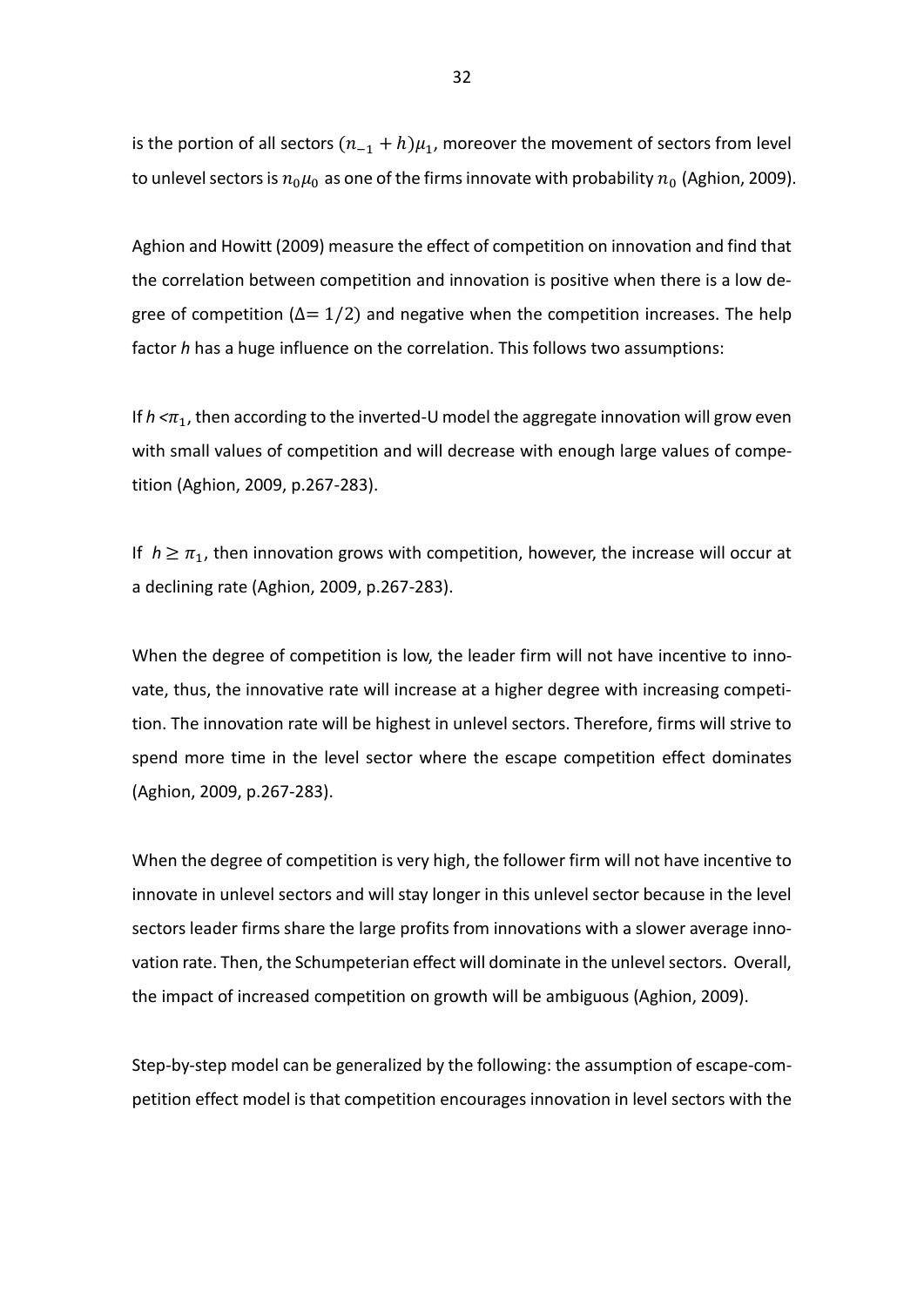same technological level; competition reduces pre-innovation rents making the incremental profit to grow due to a leader position as a result of innovating. The next assumption of the model is a negative Schumpeterian effect on follower firms in unlevel sectors as the rise of competition lowers the reward of followers and their motivation to catch up with the leader. However, this effect can be neutralized in the case that the follower has caught up with the current leader. Schumpeterian effect in addition to escape-competition effect where the equilibrium fraction of level sectors depends positively on the motivation of followers to innovate in unlevel sectors and negatively on the motivation of leaders to innovate in level sectors, indicates that the equilibrium fraction of level sectors will decrease with competition, which is so-called composition effect (Aghion, 2009, p.267-283).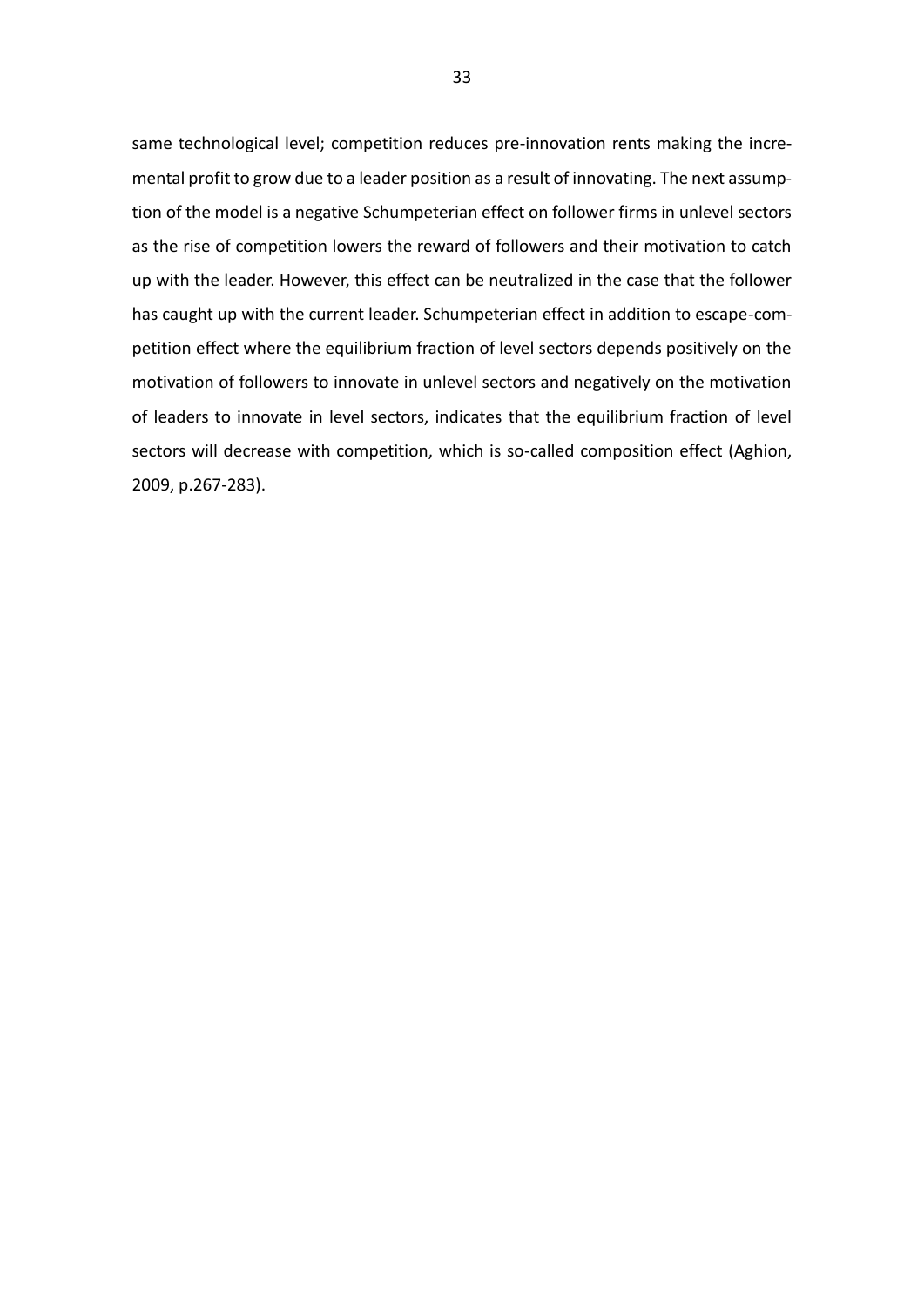# **4 Firm dynamics and productivity growth**

Firm performance is an essential source of sustainable economic growth. Successful firms are profitable, they increase shareholder value, create new jobs, innovate, pay taxes and benefit society. For this reason, firm growth has been the central topic for many researchers for many years. The essential research questions are concerned with the factors that contribute to firm success, what moves a firm from one stage to another, what makes one firm grow faster than others: is it a result of innovation in production and processes, or is growth more likely because of an effective management team and techniques, or maybe something else. Additionally, we may observe that some firms in the sector grow at 5% a year, and others grow at 20% a year. A firm that grew very quickly in one year possesses a greater market share from that moment forward compared to firms that were merely a part of the average growth in their sector. Thus, we are interested not only in the growth rate above the industry average, but also with the period where additional growth occurs. In this connection, it is important to note that the growth process must be demonstrated over several years to be defined as a growth.

Firm entry and exit are essential for economic growth; new firms enter the market and succeed while unsuccessful firms are forced to exit the market by transferring their know-how to surviving firms. These processes happen as a result of changes in market supply and demand, level of production of goods, quality, different products offered by a supplier, technological advance, scale economies, competition and policy changes.

Contrary to growth, resource misallocation towards less productive firms can affect negatively the aggregate productivity as efficient firms produce less output and employ fewer workers. The process of misallocation could cause firm size distortions. For this reason, growing firms that acquire new knowledge and resources should know how to use the resources which will help the identification of changes in market expectations.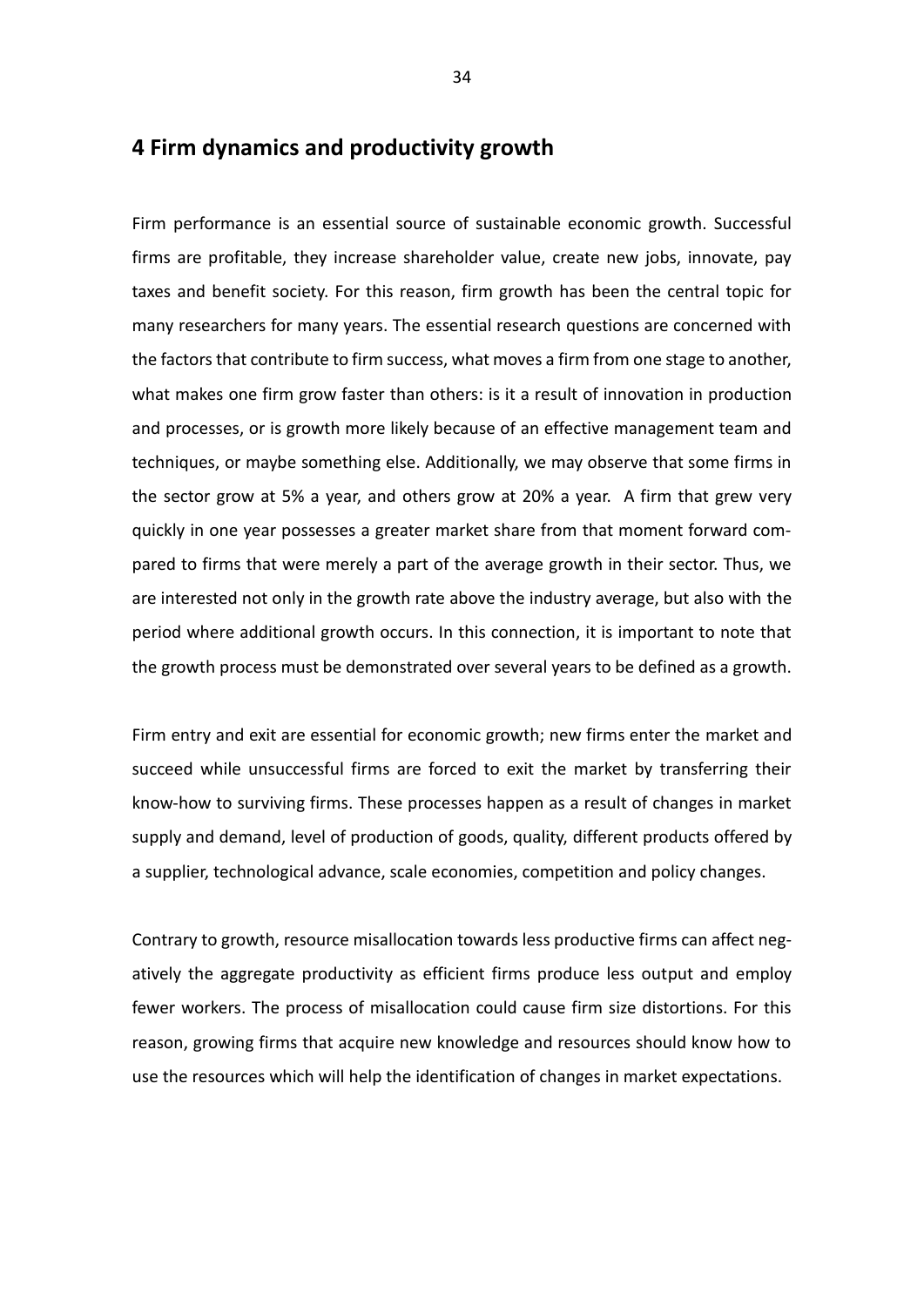#### **4.1. How to measure growth**

Firm growth can be measured by inputs such as employees, by values such as assets or by outputs such as turnover and profit. Generally, the most used measurements for growth from empirical studies are labour productivity growth (growth of value added per employee), employment growth or sales growth. However, when only sales are taken into consideration to the calculation, there is a risk that sales do not show the real company value-added. The reason for this could be, for example, a firm that buys products manufactured already by others and ready to consume. This firm could repackage or modify them slightly and sell to others. In this case, the sales could be misinterpreted because firm will rather have high turnover due to high costs of the product, but valueadded to the economy is low. Therefore, value-added is a proper indicator to measure firm size, but researchers face a problem of data collection for this measurement (A. Coad, 2009, p.9-10).

Growth can be measured in absolute growth rate or in relative growth rate. Relative growth rate refers to two time points *t<sup>1</sup>* and *t<sup>2</sup>* defining the relative change per unit size. The growth could be measured by taking log-differences of size of firm *Sit*:

(17) 
$$
G_{it} = \frac{1}{\Delta t} \frac{S_{t_2}}{S_{t_1}} - 1
$$

Another way to measure growth is the log differencing

$$
(19) \tG \approx \left[ \ln(S_{t_2}) - \left[ \ln(S_{t_1}) \right] \right]
$$

Log differencing reduces the significance of outliers and is symmetric with respect increases and decreases of a variable. Tradition growth measure could be a poor indicator of growth if the model is not exponential and two time points are not close enough to each other. For example, when firm's initial size is very low due to a temporary shock. Growth could be incorrectly recorded as extremely high when the shock is controlled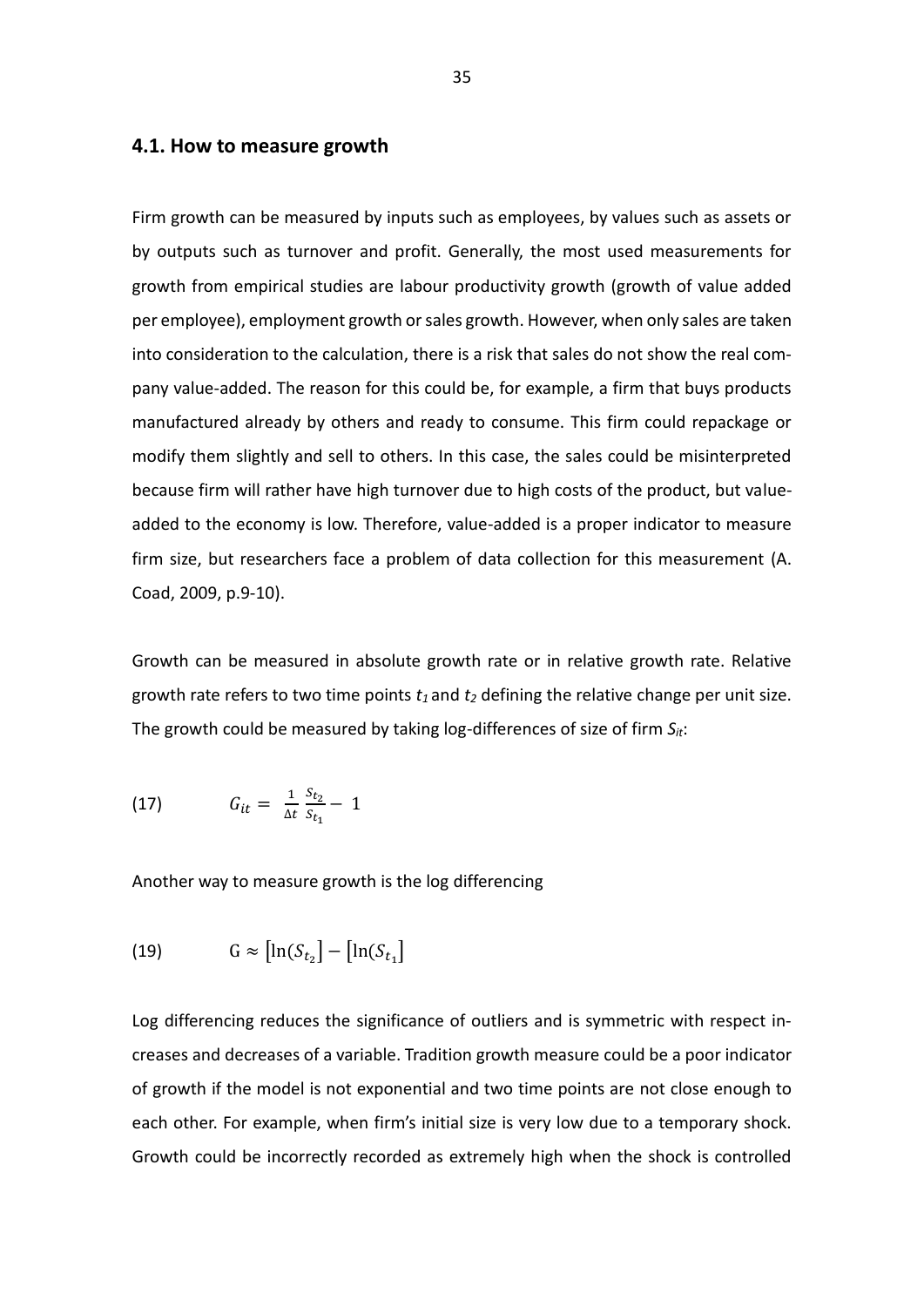over the time and followed by growth, because the comparative initial size was too low compared to the next period. Another method of measurement of growth rate is the use of Törnqvist index also known as DHS index (Davis, 1996) where the denominator in (17) would the average size over the two periods instead of initial size. This ranges from +2 (entrant or firm that has zero size at time *t-1*) to -2 (a firm that exits and has zero size at time *t*) (A. Coad, 2009). It can be shown that growth is then between growth rate and log difference.

Absolute growth is measured in absolute increase in numbers of employees at time *t* by using following formula (Reford, 1967):

(20) 
$$
AGR = \frac{x_{t_2} - x_{t_1}}{t_2 + t_1}
$$

Absolute growth is used in the literature analysing small firms. This method also could be used when policy makers are more concerned with the creation of jobs rather than firms' performance (A. Coad, 2009, p.9-10).

The Birch index is a weighted average of relative and absolute growth rates where  $E$ implies the employment in firm *i* at time *t*. Therefore, it will be relatively neutral with respect to firm size.

(21) 
$$
Birch Index = (E_{it_2} - E_{it_1}) \frac{E_{it_2}}{E_{it_1}}
$$

The Birch index can be calculated as a change in employees, a change in value added or as a change of mixture of both. Birch index is relatively neutral in respect to firm size, because if absolute growth in employment is taken into consideration, large firms would be classified as fast growing. However, if relative growth is used, then mainly small firms would be classified as fast growing. According to Birch, high-growing firms should have minimum 20 percent growth over a five-year period.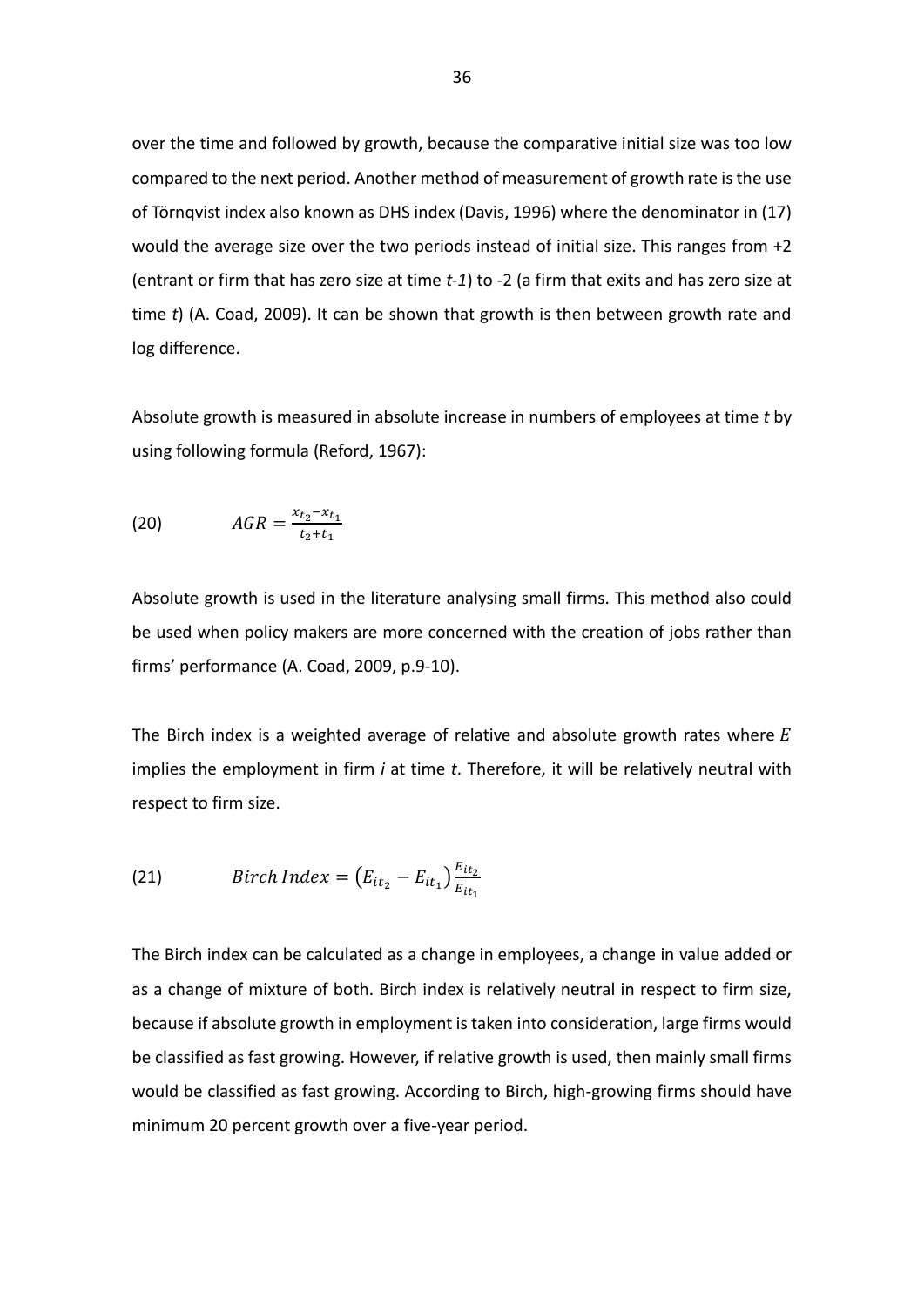The most important question in my thesis is what creates growth. Factors for this creation could be various, but special attention is paid to firm performance and its changes over the firm size distribution. This raises other questions: do small and young firms grow faster than old and larger firms? Do large firms face more regulations compared to small firms such as tax differentiation between small and big firms, compliance costs and others?

Firm size distribution is a central focus in different empirical and theoretical studies by reason of its power in the processes in a market: growth (or reduction), firm entry (new firms enter the industry) and exit (firms face losses). Firm size is an important factor that needs to be examined. By this indicator we could determine the market concentration. This means that the increase in share of small firms will increase the competitiveness on the market while the increase share of large firms will build a market concentration (A. Coad, 2009).

One of the first models of firm growth is Gibrat's law also known as Law of Proportionate Effect which describes the dynamics of firms with a geometric motion

$$
(22) \tS_t - S_{t-1} = \varepsilon_t S_{t-1}
$$

where *ε<sup>t</sup>* is a random variable implying the proportionate rate and *S<sup>t</sup>* is firm size at time *t*. Finding *x<sup>t</sup>* from the formula (17) and calculating the logarithms in order to approximate log (1+ $\varepsilon$ <sub>t</sub>), the result takes the following form

(23) 
$$
log(x_t) \approx log(x_0) + \epsilon_1 + \epsilon_2 ... + \epsilon_t = log(x_0) + \sum_{n=1}^t \epsilon_n
$$

Because the log  $(x_0)$  becomes too small when the amount of *t* grows, then the equation yields

$$
(24) \hspace{1cm} \log(x_t) = \sum_{n=1}^t \epsilon_n
$$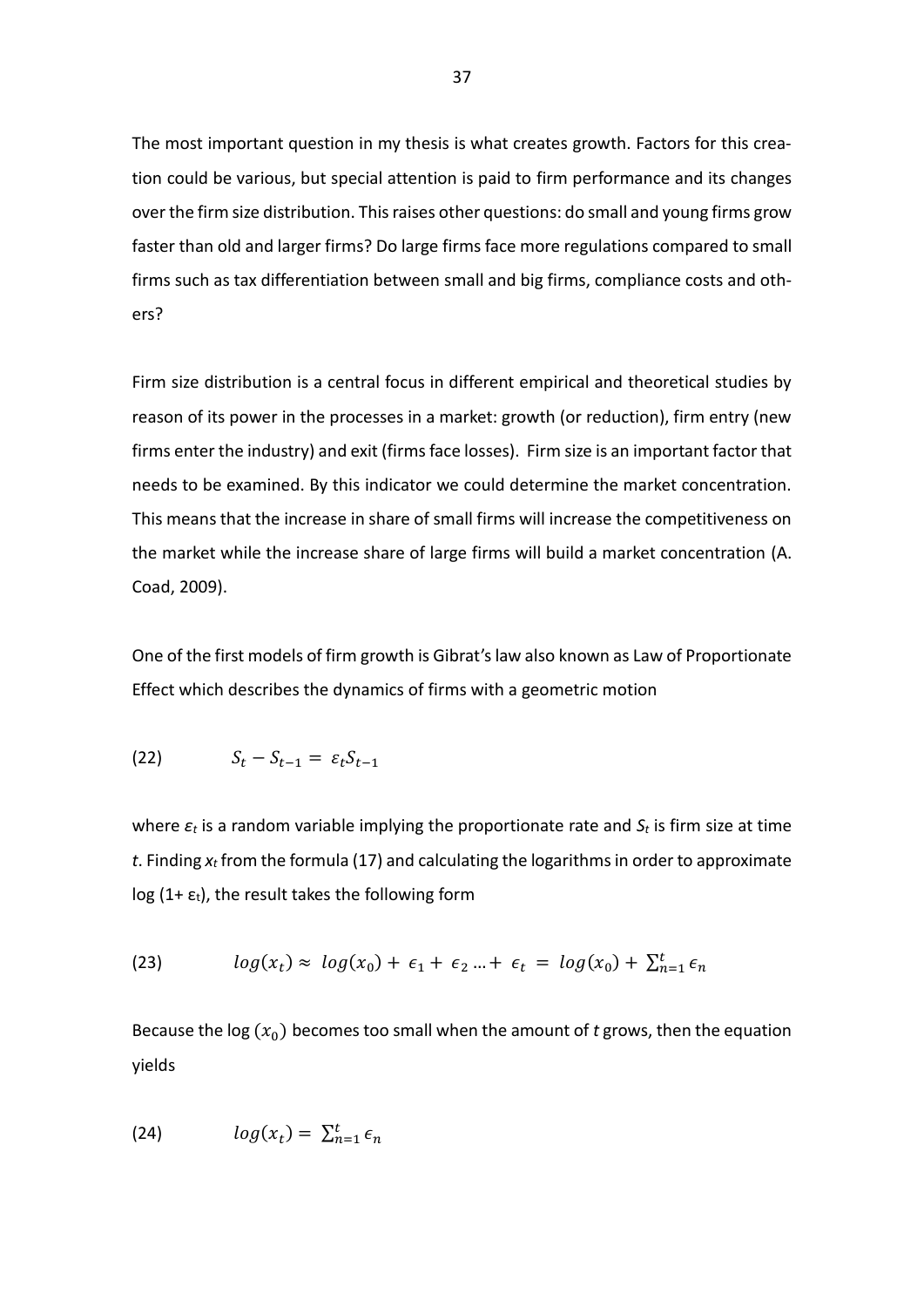This equation shows that the firm size can be explained in respect of idiosyncratic shocks. If the further assumption is that firms in a specific sector are independent and shocks are equally distributed, then the distribution of *log x<sup>t</sup>* will be approximated by normal distribution. However, the results of many empirical evidences show that the distribution of growth rates is not even (A. Coad, 2009).

By a simple formula Gibrat assumes that firm growth is characterized by random process and attempts to explain what causes it. He analysed the distribution of French firms in terms of employees showing that it is skewed to the right that resembled lognormal. It means that there are numerous small firms and a few large firms. Robert Gibrat (1931) stated that the expected growth rate does not depend on the firm size at the beginning of the period examined. Some economists do not agree with Gibrat, because the law does not hold in all cases. Some of them consider the Gibrat's law as a special case that can explain Pareto distribution (Simon and Bonini, 1958). Ijiri and Simon (1964, 1971, 1974) used Pareto distribution to analyse the upper tail of distribution of large US firms.

A shortcoming of Pareto distribution is the concave shape of firm size distribution due to the empirical density that has numerous middle-size firms and fewer large firms. Empirical studies showed another problem in relation to the upper tail of size distribution that is too thin in respect to lognormal. According to Marsili (2005) Pareto distribution is applicable for aggregate firm size distribution and lognormal is applicable for smaller firms (A. Coad, 2009).

Other studies (Cabral and Mata, 2003) found the progress of the shape of the distribution over time. In this situation, when the new company enters in the market, the distribution is skewed to right, but over time it tends to become more normal. It is compatible with the assumptions that small firms grow more rapidly compared to larger firms (A. Coad, 2009).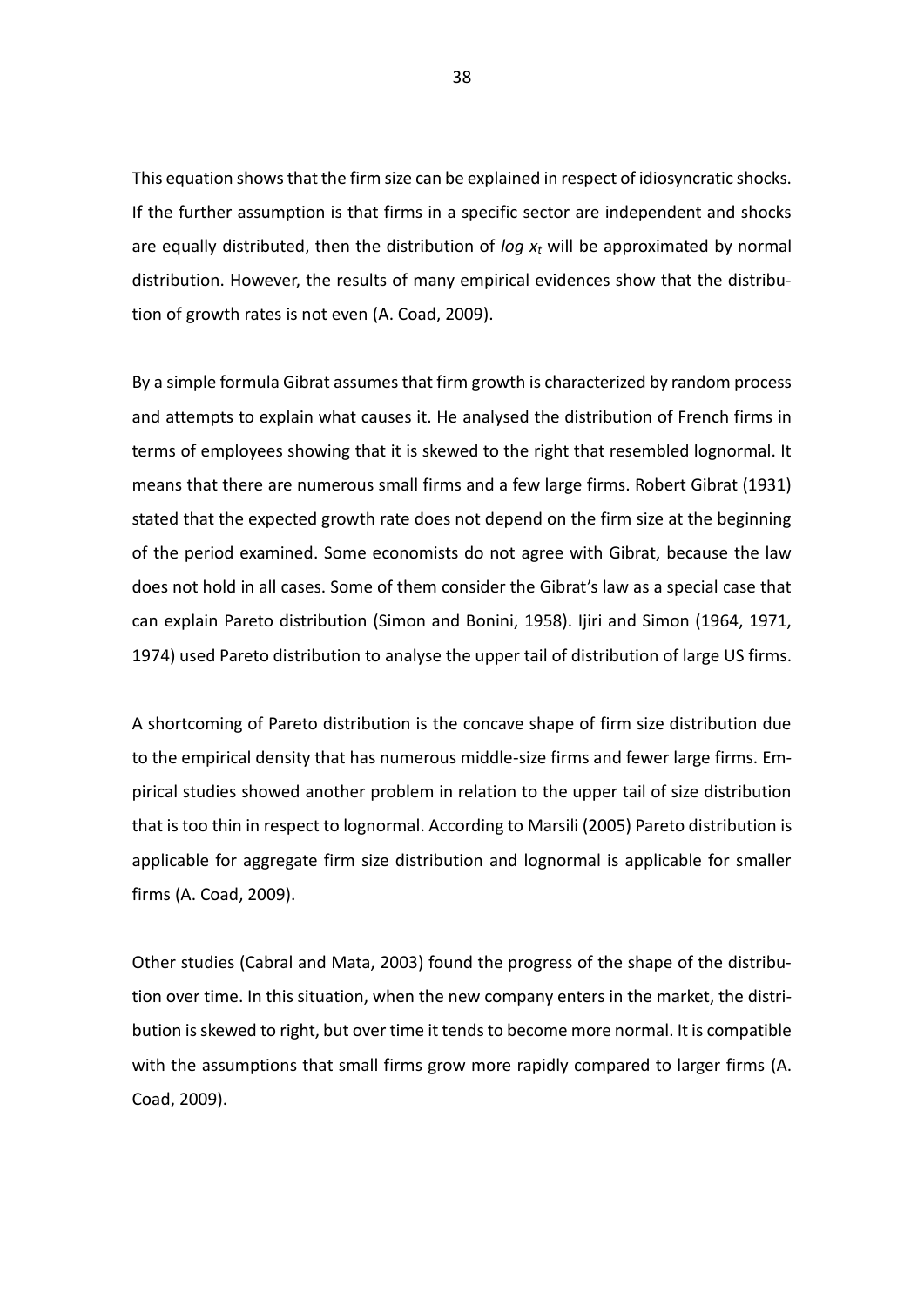It is important to mention international differences that can affect the size distribution regardless the robust findings that firm size distribution is skewed. This kind of difference is the structure of industries across countries. For example, the share of large firms on the French industry is significantly greater compared to Italy, where smaller firms prevail. There are various objections to Gibrat's law due to different reasons such as the presence of autocorrelation in the growth shocks (Chester, 1979), the negative connection between firm size and growth rate variance (Bottazzi and Secchi, 2006b), the non-symmetric annual growth distribution (Reichsten and Jensen, 2005), and absence of steady state, where the firm size tends to infinity over time (de Wit, 2005). Even though the Gibrat's law does not hold in all cases and it is not completely accurate, it could be an appropriate first approximation (A. Coad, 2009, p.14-20).

There are only a few studies that have examined the age distribution of firms. The low interest of research could be explained by difficult data availability and lack of data reliability. Alex Coad predicted in his book "The Growth of firms" that future studies will assert more efforts to investigate the influence of firm age on growth, because it could provide information that will help to understand events such as entry and survival rates, and probably the age of technology that is treated in the industry. One of the few researchers of age distribution is Coad and Tamvada (2008) who analyze the small business structure in India. They found that firm size and age have a negative effect on firm growth. Firms, especially young firms have lower growth in general. Firms engaged in international trade, especially young firms have a positive impact on firm growth. However, many small firms face difficulties to convert their know-how into growth (A. Coad, 2009).

Another research of age distribution is that of Alex Coad, Agustí Segarra, Mercedes Teruel (2016) which explored the relationship between innovation, firm growth and firm age in Spanish firms for the period of 2004-2012. They showed that young firms undertake riskier innovation activities which result in more successful firm performance. However, they face greater losses if their innovation efforts decline (A. Coad, 2009).

39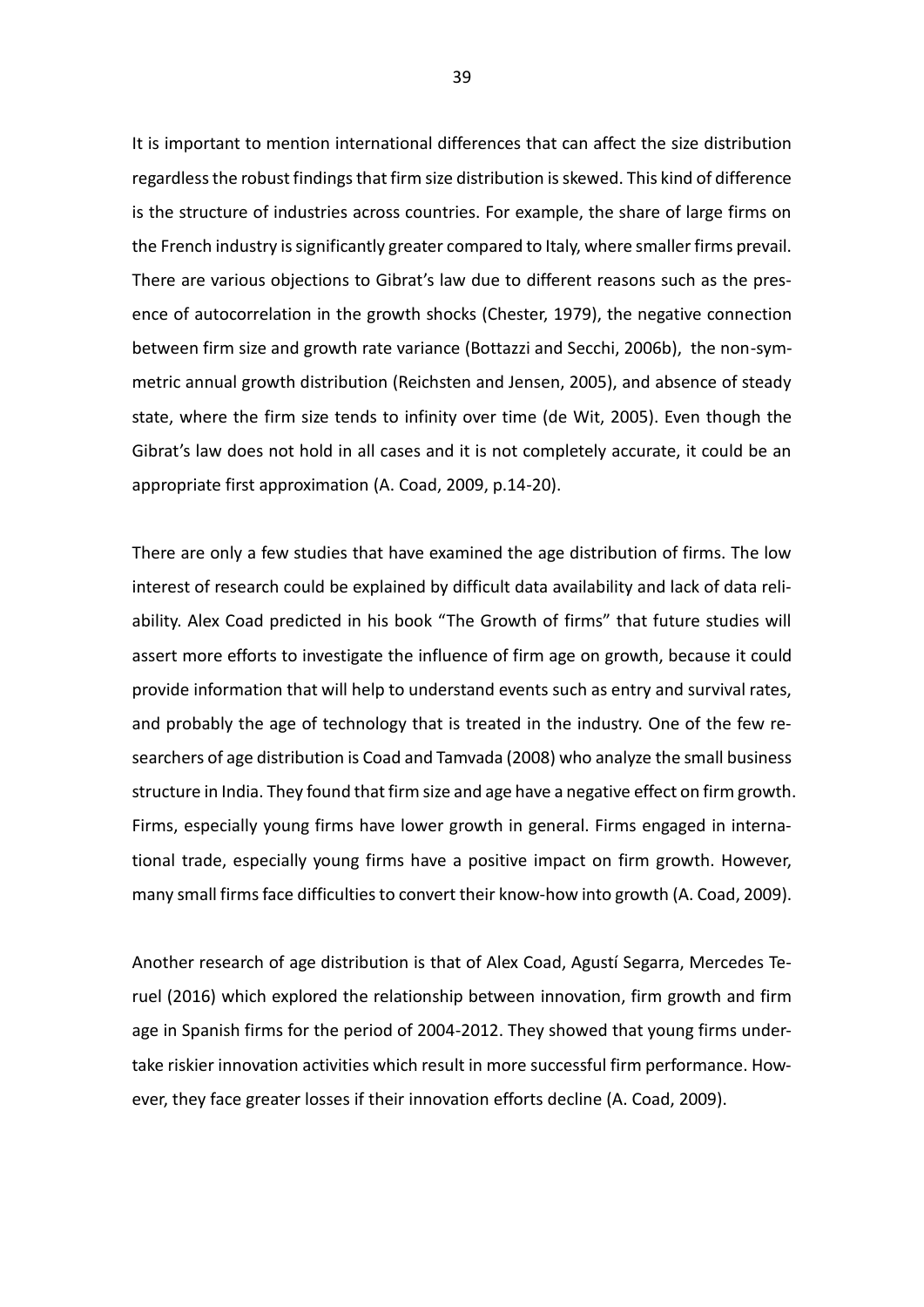A wealth of theoretical literature examines two main problems with respect to statistical parameters of firm size and firm growth dynamics. Analyses specified the linearity of the growth rate process to demonstrate Gibrat's law. The investigations were performed on a large sample size of firms at a high level of aggregation where different companies across all sectors were included. But this leads to a problem where the probability of random events demonstrate regularity when repeated many times due to an aggregation process hiding the real features of the firm dynamics in a specific sector (A. Coad, 2009).

One important question that could be addressed here: is the average firm growth rate a good predictor of the aggregate growth rate for the whole economy? Firms are heterogeneous and grow for different reasons. Growth is modelled usually as a stochastic with random shocks. According to Alex Coad, general features in all firms could be found. This could be explained by the resource-based approach. Coad assumed the possibility of growth due to organizational slack. It means that the resources are not fully used at a given period of time due to various reasons and managers will want to use them efficiently aiming at full utilization. If the sources are not fully utilized, then resource [scarcity](https://en.wikipedia.org/wiki/Scarcity) would hinder the growth of firms. The fully utilized resources will require new resources to achieve growth, and firms need to identify the new opportunity to grow. He suggested a model with a Laplace distribution growth rate, where the resources in the firms are considered as independent and firms make efforts to achieve the efficient level of use of these resources to produce their output and reduce slack. Combination of these independent resources in the growth process could drive to non-linearity (A. Coad, 2009).

Bottazzi investigated US publicly traded companies during period 1960-2014. Net sales are the measurement of firm size  $S<sub>it</sub>$  and are deflated by the price index based on year 2009. The results of this study showed nevertheless more homogenous sample of firms, there is a slight correlation between the firm growth rate and the aggregate one, however, it is more volatile compared to the aggregate. The researcher replaced the aggregate growth rate of the sample of firms with the aggregate growth rate of the whole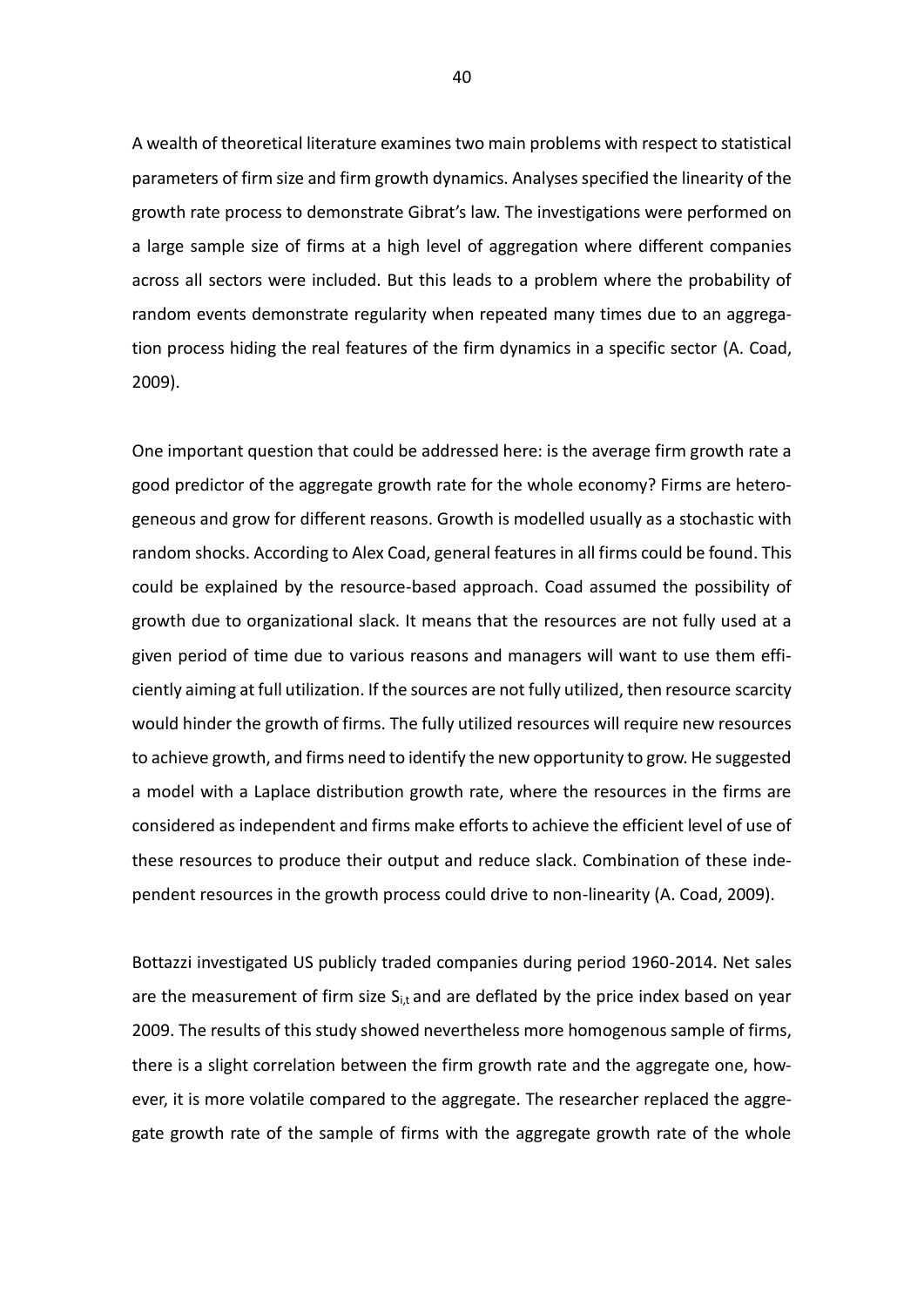economy detecting the differences between companies and draws a conclusion that the aggregate growth rate grows due to a group of firms that outperform and not because of the increase in growth rate as average for the whole economy. The growth is driven by structural change of high productivity firms increasing in size or further improving their productivity level. Therefore, it is not a proper method to examine the average growth rate because it does not account for the different behaviour of low- and highgrowth firms. It is important to comprehend the system of heterogeneity of firm-level and examine the micro-economic distribution of firm growth rates to be able to understand the macroeconomic dynamics (Bottazzi, 2017).

In this connection, data that Hymer and Pashigian (1962) examined is more disaggregated across different sectors and discovered that all measures of firm performance such as employment, output and their rates of change refer to high heterogeneity. The distribution of firm growth rates is fat-tailed, and its dispersion is related with firm size. They doubted if any stylized fact could be valid in relation to size distribution (Bottazzi and Secchi, 2006). Research of Stanley et al. (1996) found that firm growth rates appear as a ''tent-shaped'' Laplace distribution which is identical to symmetric exponential.

The models presented in the literature did not consider interconnection between past experiences of different firms or the behaviour of other firms. The firm is assumed as a monopolist in a sector, and its dynamics is explained by exogenous growth or decrease of demand. Other studies such as Ijiri and Simon (1977) and Sutton (1998) assumed that the odds of a firm on acting on businesses opportunities depends on its size. Although these models do not describe the shape of growth rate, they try to describe the competitive behaviour - how firms make decisions about efficient allocation of resources.

Different from these studies, Bottazzi and Secchi (2006) examined and showed tent shape of firm growth rate distribution in the Italian manufacturing industry using disaggregated data. They showed that this shape is not a result of aggregation. Tests are robust and prove that distribution of growth rates distinguishes from size distribution by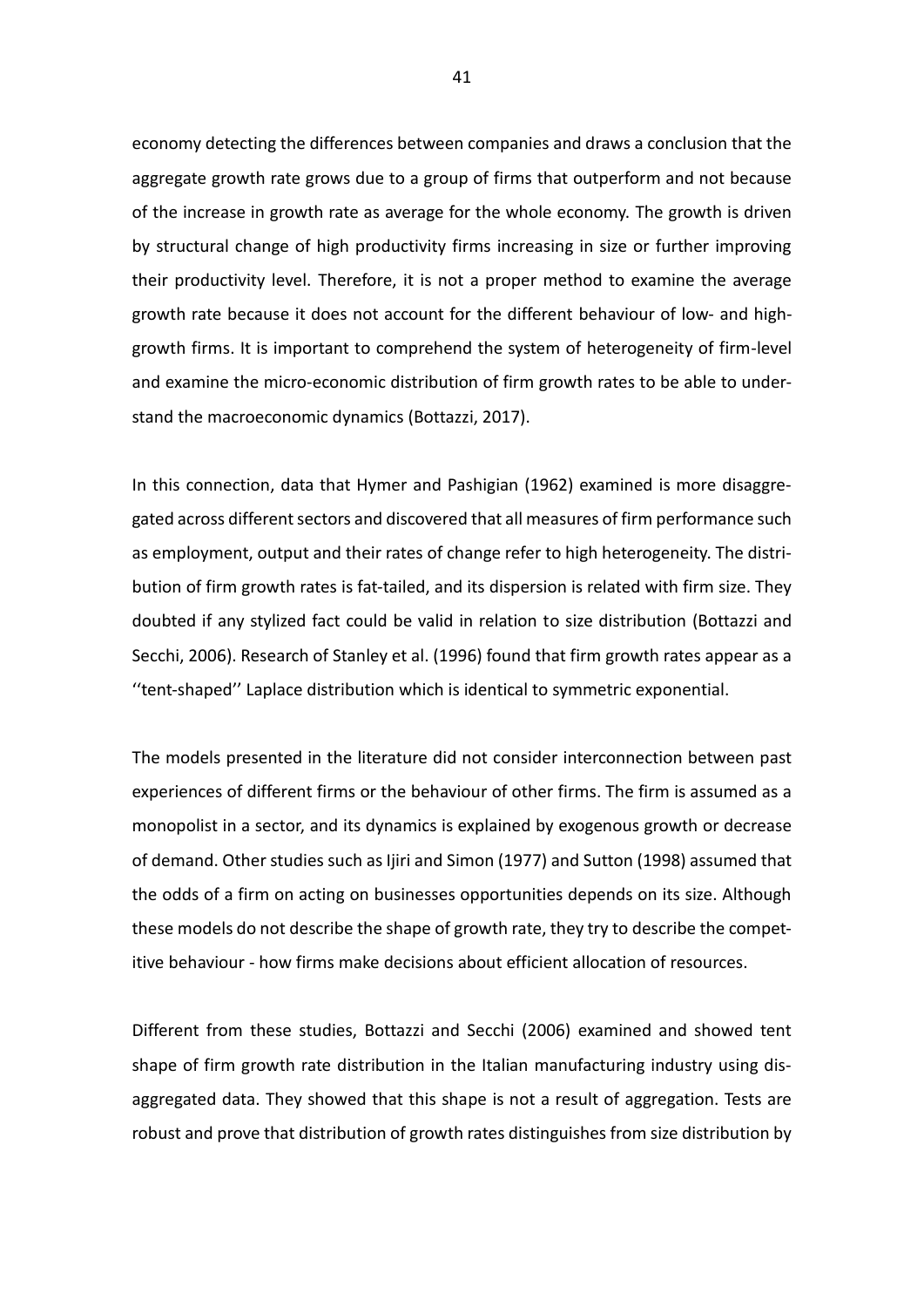a higher regularity. The idea they support is that the different opportunities among different firms increases the returns in growth process when the firm has already detected and used a number of opportunities in the past. To this process could be included, for example, knowledge accumulation, economies of scale, efficiencies formed by variety (economies of scope) as various opportunities. They assume that a firm who operates on the intensely changeable environment is competitive and successful due to its past successful behaviour. (Bottazzi and Secchi, 2006).

Recent evidence finds that distribution of firm growth rates follows the Laplace distribution. Distribution is symmetric exponential and recent studies found that the statement is a robust stylized fact helping to comprehend the growth process. Bottazzi (2001) examined international pharmaceutical industry and discovered that the Laplace distribution is a very good fit to firm growth rates. He went further and assumed the Laplace density as asymmetric exponential power distributions or so-called Subbotin distribution (A. Coad, 2009).

Laplance distribution holds for various firm indicators, however, findings show that its effect reduces over time, when growth is measured for a period longer than one year, becoming less heavy-tailed and more normal (Bottazzi and Secchi, 2006a). There are also assumptions that Laplance distribution is a proper model for larger firms with various products, however, Pareto-distributed is a better fit for small firms (Fu et al., 2005).

#### **4.2. Autocorrelation of growth rates**

The study of the serial correlation of growth rates is important because it may explain the firm growth and its persistence. Previous empirical research measured the serial correlation for a period of four to six years, whereas the most recent studies examined the autocorrelation on a yearly basis due to well organized and easily accessed information. The persistence of autocorrelation could be more easily detected when the observed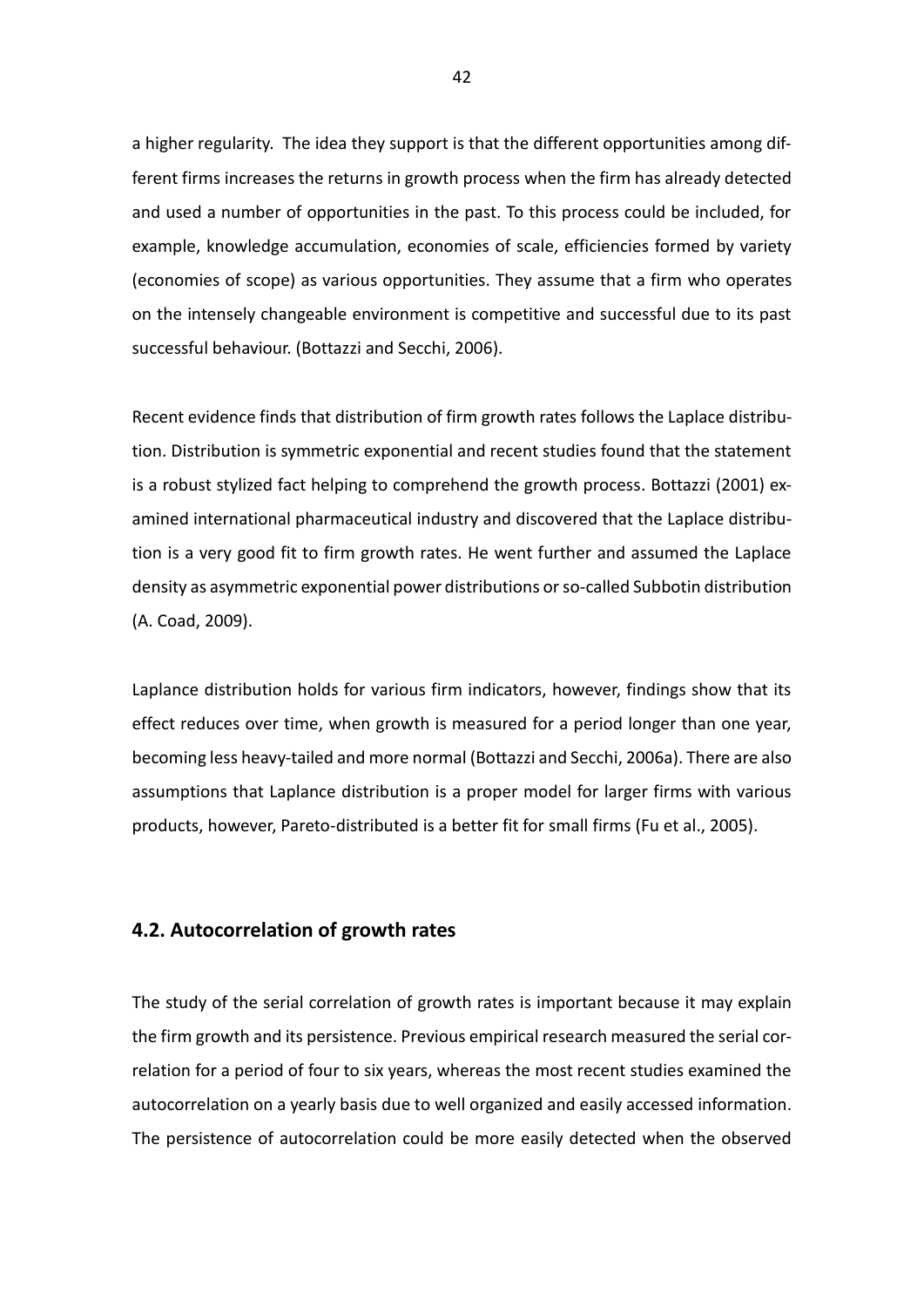period is shortened. Results of different studies are different, but positive serial correlation has often been examined (A. Coad, 2009).

Another issue that needs to be specified is the number of lags for autocorrelation. Chester (1979) and Bottazzi and Secchi (2003a) showed that the first lag is statistically significant, whereas Geroski et al. showed that autocorrelation is reliable at the third lag. The conflicting results in relation to autocorrelation suggest the need of a new approach which could take into consideration the complexity of autocorrelation of firm growth due to absence of a mutual coefficient that could fit to all firms (A. Coad, 2009).

Bottazzi et al. (2002) made a time series analysis calculating the mean autocorrelation coefficient for a given industry, but results were not statistically significant. Authors continued to exam firm-specific autocorrelation coefficients realizing that idiosyncratic growth patterns at firm level cannot be detected at average across firms. They found that the autocorrelation patterns are characterized by continuous asymmetries in association with growth dynamics across firms.

Coad (2007a) also tried to find any consistency in growth rate autocorrelation across firms. He separated the growth dynamics into firm size and lagged growth rate and concluded that small firms are more likely to face negative autocorrelation. In contrast, there is a greater likelihood for positive autocorrelation among large firms assuming that growth processes require longer periods of time. These findings can explain the different results of researchers in relation to autocorrelation coefficients (A. Coad, 2009).

The next important issue in Coad (2207a) findings showed that autocorrelation coefficient is dependent on growth rates. This means that firms with growth rates around the average in a given industry in one year are unlikely to meet any autocorrelation in the next year. Firms with very high or extremely low growth rates, are likely to face negative autocorrelation, such as fast-growth small firms with unpredictable growth rates (A. Coad, 2009).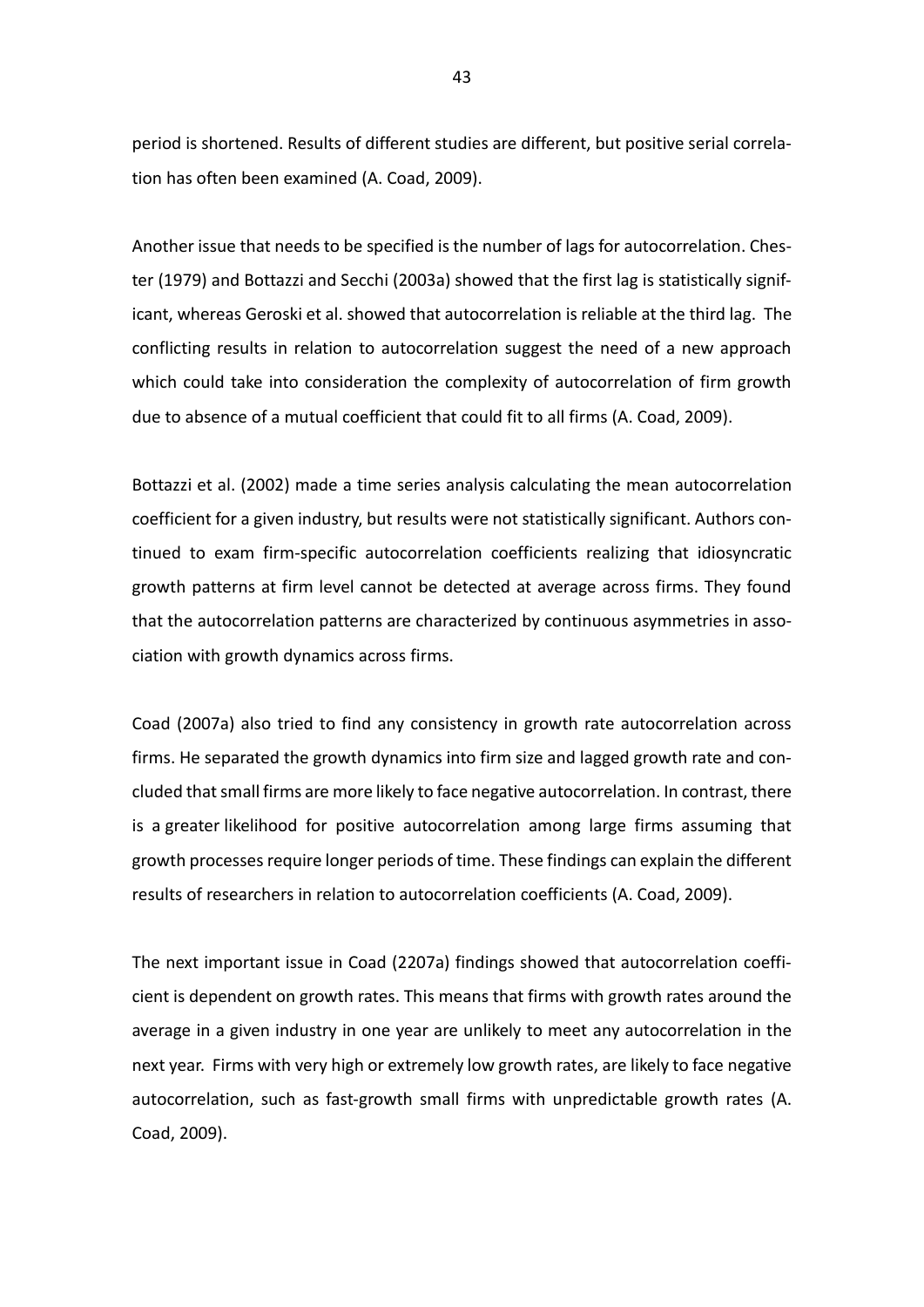According to Garnsey and Heffernan (2005) a small subset of small firms growth repeatedly and explained the positive autocorrelation of large firms regardless the level of growth rate in the past period with effective planning for the long term (A. Coad, 2009).

#### **4.3. Profits, productivity and firm growth**

The relationship between firm performance (measured as profits) and firm growth rate is examined by many theoretical and empirical research texts making a large contribution to future work and further explanation. Firms make choices in relation to their marketing strategies, organizational structure, innovation and investment policy, which informs their performance. Two of the most important dimensions of firm performance are firm profits and efficient production. Although theoretical authors suppose that firms with high performance will reinvest their returns into development, empirical evidence shows that the magnitude of the relation between performance and growth is smaller than expected, sometimes it does not even exist.

While neoclassic economists think that current financial performance might have not an impact on investment, evolutionary theory assume that firm growth is related to current profits. Many economists consider the relationship between productivity and firm growth, however, these two indictors – profits and productivity could be substituted for each other in measurement of firm performance (Coad, 2019).

Fazzari et al. (1988a) examined US manufacturing firms which are listed on the equity market and concluded that cash flow is a good predictor of investment. Supposing that firms are not able to forecast the future events because of uncertainty, then they will probably rely on current period indicators instead of stock market indexes when investment decisions are concerned. Interpretation of Fazzari et al. (1988a) findings is that sensitivity of investment to cash flow will be raised in the degree of financial constraints.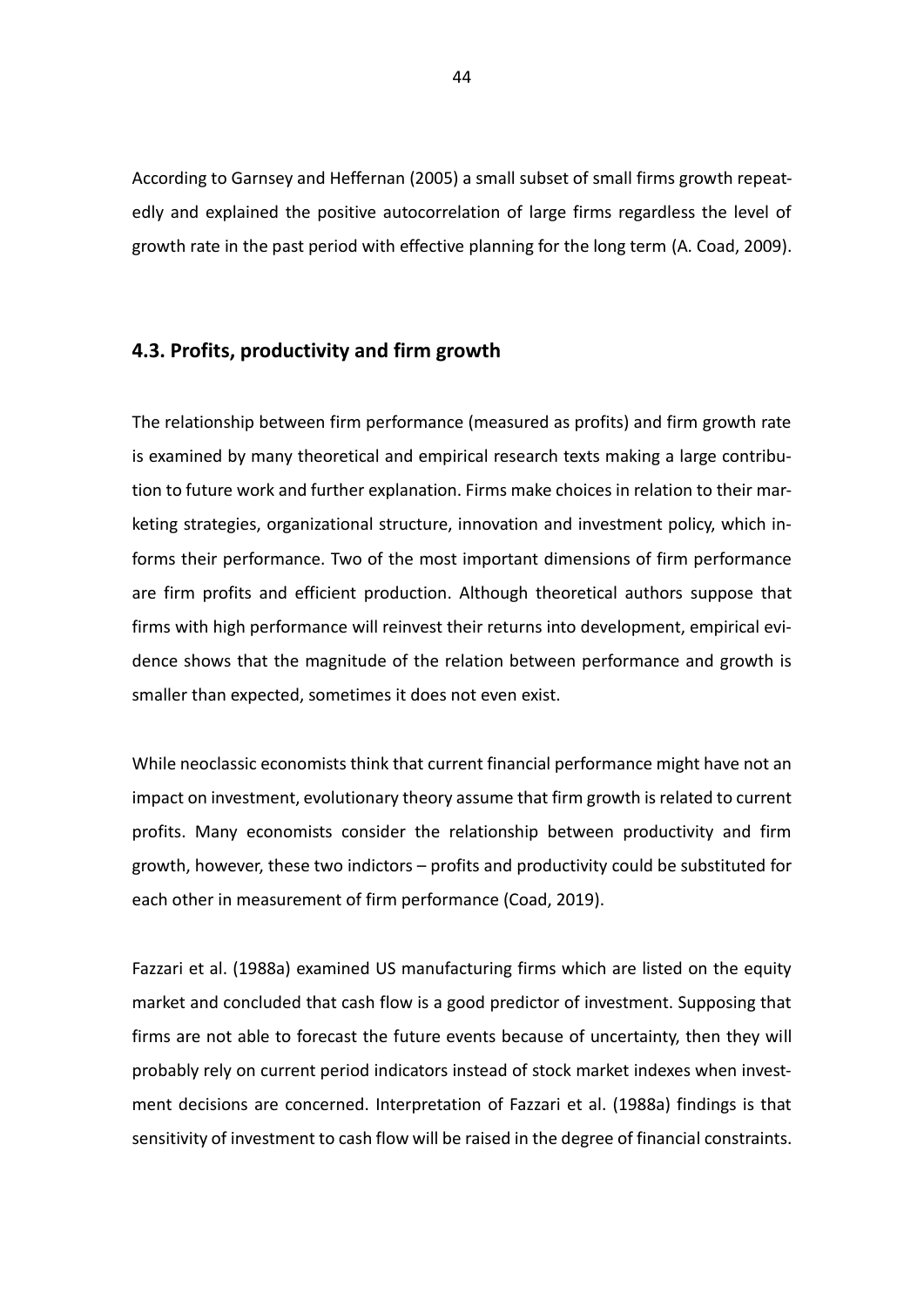There is a suggestion that sensitivity is associated with imperfect market and asymmetric information. Fazzari et al. thinks that firms prefer to use their internal funds to invest rather than to spend them for dividends, when external funds are more expensive. He called firms as "most constrains" when they have a low dividend yield and "least constrains" when they have a high dividend yield (A. Coad, 2009).

Kaplan and Zingales (1997, 2000) criticized Fazzari et al. (1988a) work and introduced a model showing that investment-cash flow sensitivities cannot be a measurement of financial constraints. They analyzed the financial data of firms and draw a conclusion that firms ranked as less financially constrained are prone to higher sensitivity of investment to cash flow. Furthermore, they gave an example that Microsoft would be classified according to Fazzari et al. as "most constrained" because of its \$9 billion cash flow which is equal to 18 times its capital expenditure (A. Coad, 2009).

A number of other researchers, such Gilchrist and Himmelberg (1995), Kadapakkam et al. (1998), Erickson and Whited (2000) and Alti (2003) support the findings of Kaplan and Zingales (1997, 2000). Erickson and Whited (2000) and Alti (2003) gave an explanation in relation to Kaplan and Zingales' findings that less constrained firms are more likely to be prepared for shocks and adjust their investment decisions regarding the information that cash flow brings to them (A. Coad, 2009).

Coad (2009) makes a difference between evolutionary theory and the neoclassical-based approach. Evolutionary theory introduces the principle of "growth of the fitter" and assumes that the most profitable firm has propensity to grow. This implied that economic processes develop where resources are allocated among high productive firms, however, the least productive firms tend to decline and exit. Coad argues against the neoclassical idea of rational profit-maximizing firms where firms are assumed to be perfectly efficient and need to be funded by government as being financially constrained (Coad, 2010).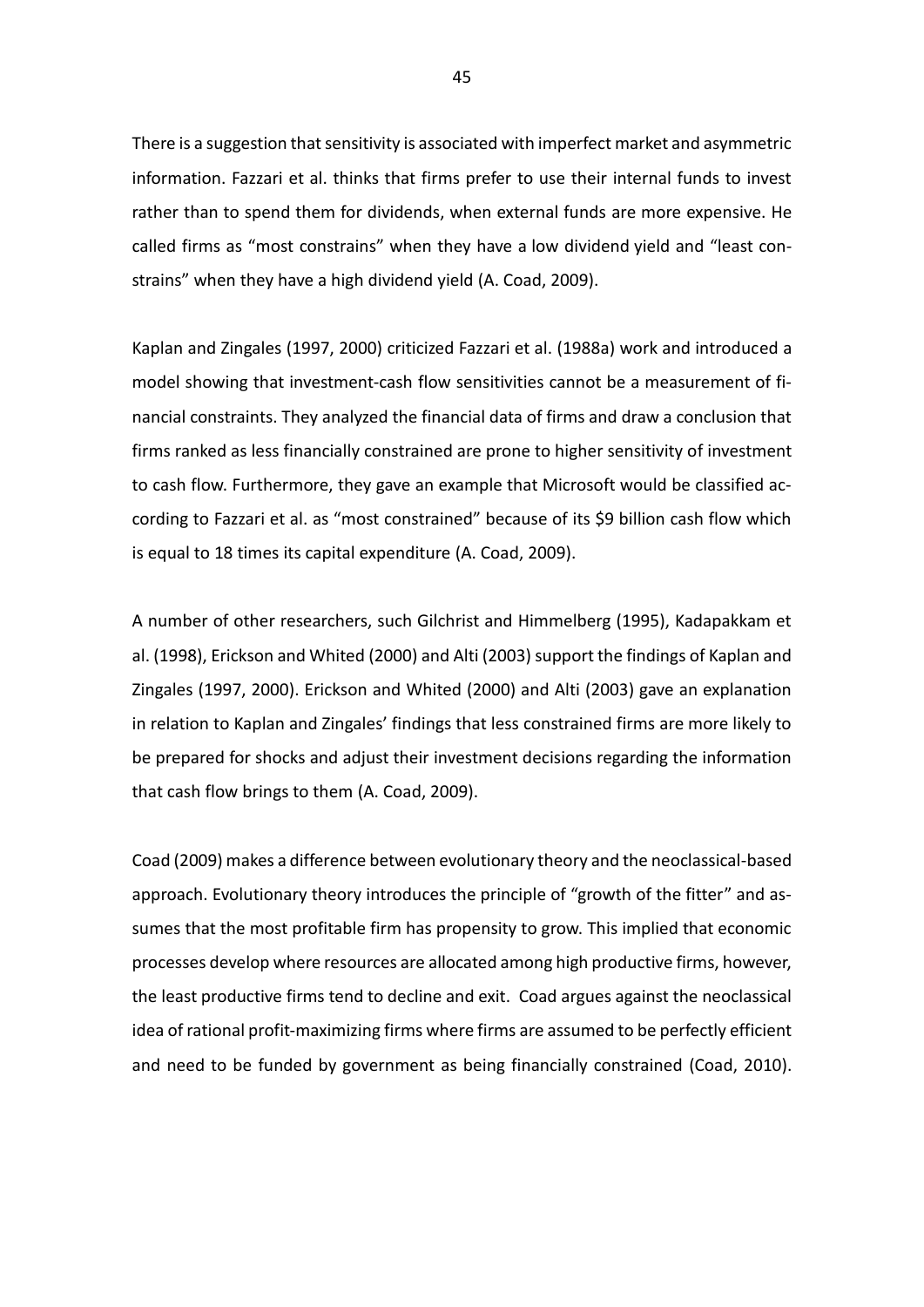Evolutionary authors as Coad classifies them measure firm growth in terms of investment [\(Nelson and Winter, 1982\)](https://www-sciencedirect-com.proxy.uwasa.fi/science/article/pii/S0954349X10000317?via%3Dihub#bib96), total output [\(Metcalfe, 1994\)](https://www-sciencedirect-com.proxy.uwasa.fi/science/article/pii/S0954349X10000317?via%3Dihub#bib90) or market share [\(Dosi et](https://www-sciencedirect-com.proxy.uwasa.fi/science/article/pii/S0954349X10000317?via%3Dihub#bib46)  [al., 2006\)](https://www-sciencedirect-com.proxy.uwasa.fi/science/article/pii/S0954349X10000317?via%3Dihub#bib46).

Bottazzi et al. (2008b) and Dosi (2007) examined the relationship between profitability and growth and identified that there is no a robust relationship. Coad (2007d) examined French manufacturing firms and found relationship between financial performance and growth, but the degree of the coefficient is very small that cannot be taken into consideration (A. Coad, 2009).

The models of Coad et al. (2007) and Rao (2009) studied co-evolution over time of various variables exploring the firm performance and its growth. The results showed a small relationship between profits and productivity with the subsequent development of firms; however, the relationship is greater comparing employment and sales growth with the subsequent growth. They also found that firm performance does not have a significant impact on growth as measured in relation to investment or sales growth. Additionally, models showed a powerful unexplained variation in relation to growth rates, which means that firms are very cautious with respect to their growth behaviour (A. Coad, 2009).

A small difference between neoclassical-based studies mentioned above and evolutionary economists is the different regression analysis. Evolutionary economists give priority to intangible capital in economic change and measure the growth in terms of sales growth, while other studies paid attention to investment in fixed assets. Another difference is the measurement of financial performance, evolutionary economists measure it by current-period financial performance and others by cash flow. Even though the indicators are rather similar (A. Coad, 2009).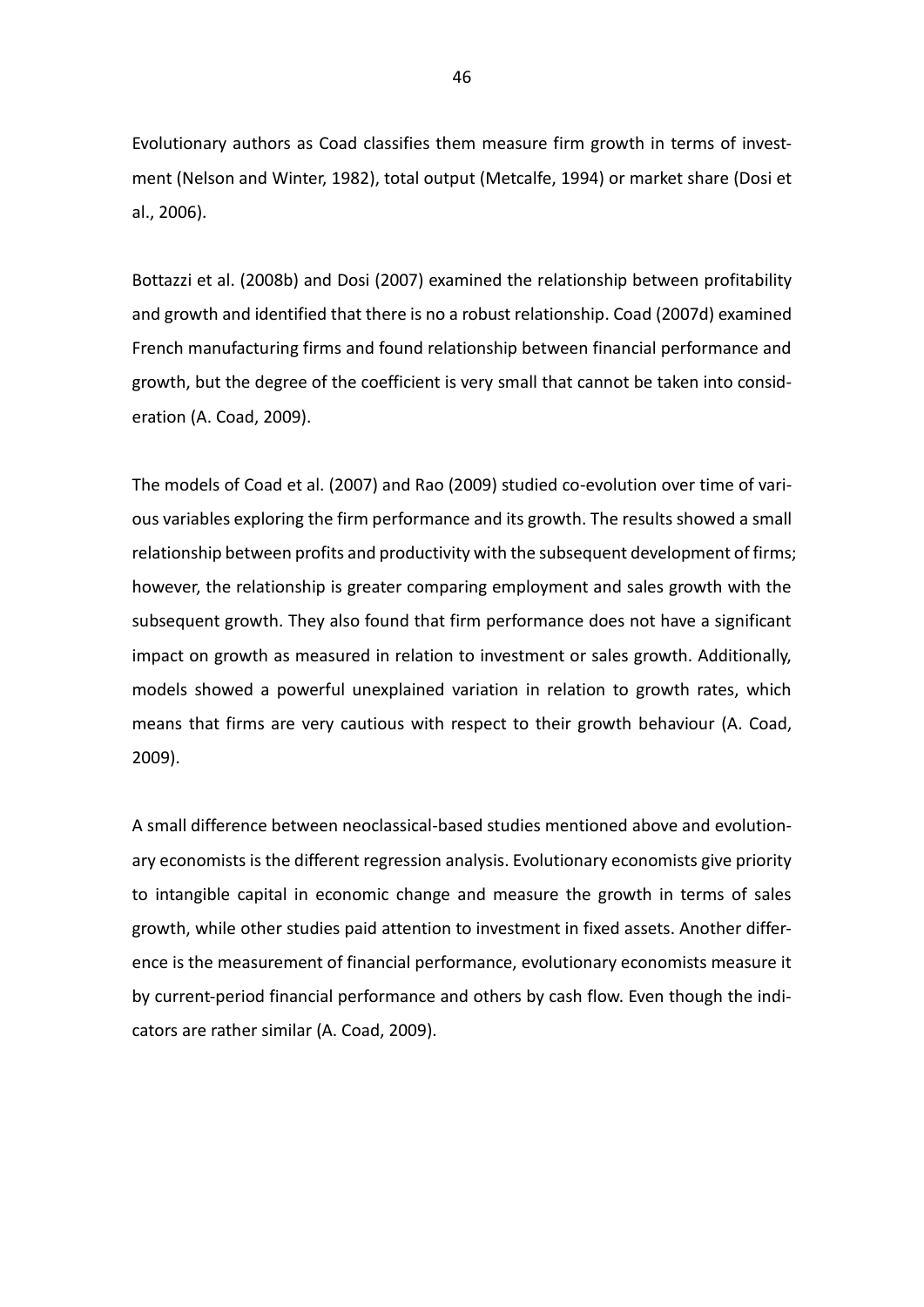Schumpeter as a neoclassical economist believes that a high degree of market power and high rents would be important factors for the successful innovator, which will motivate him to invest in research and development activities, resulting in technological progress and economic growth. This is consistent with the Aghion and Howitt's (1992) model, according to which more competition harms incentives to innovate and to growth. According to Schumpeter, innovations introduced by leading firms will renew their competitive advantage, which will lead to increase in persistent performance. A follower firm which is able to destroy the competences of leading firm (creative destruction) by innovation may achieve persistent performance. Previous empirical evidence shows that persistent economic performance is rare. For example, [Mueller \( 1986\)](https://www-sciencedirect-com.proxy.uwasa.fi/science/article/pii/S0263237304000921?via%3Dihub#bib14) and [Wiggins and Ruefli \(2002\)](https://www-sciencedirect-com.proxy.uwasa.fi/science/article/pii/S0263237304000921?via%3Dihub#bib26) found that only small share of firms (around 5%) are exposed to persistent of economic performance for periods that last for more than ten years. In this connection[, Baaij,](https://www-sciencedirect-com.proxy.uwasa.fi/science/article/pii/S0263237304000921?via%3Dihub#!) [Greeven](https://www-sciencedirect-com.proxy.uwasa.fi/science/article/pii/S0263237304000921?via%3Dihub#!) [and Dalen](https://www-sciencedirect-com.proxy.uwasa.fi/science/article/pii/S0263237304000921?via%3Dihub#!) (2004) study 500 computer firms and found a high share of firms who achieve persistent economic growth. Their analysis suggests that the Schumpeter innovation can contribute in two ways: by creative accumulation of leading firms extending their persistent growth and by creative destruction of following firms that introduce innovation achieving persistent growth. Their findings that creative destruction exists in the computer industry support the framework.

The analysis of Piekkola and Rahko (2019) is also related to Schumpeterian growth. They study how innovations contribute to firm performance examining two parameters: initial productivity and market power. Firms with a low market share and low initial productivity are prone to high fixed costs. These costs can induce firms to invest only in innovations with the highest productivity growth described as a negative selection mechanism. However, these negative selection does not operate the same way in high- market-share firms which are characterized with higher profitability and production of innovations, compared to low-market-share firms who have high productivity growth but low profitability with negative selection (Piekkola and Rahko, 2019).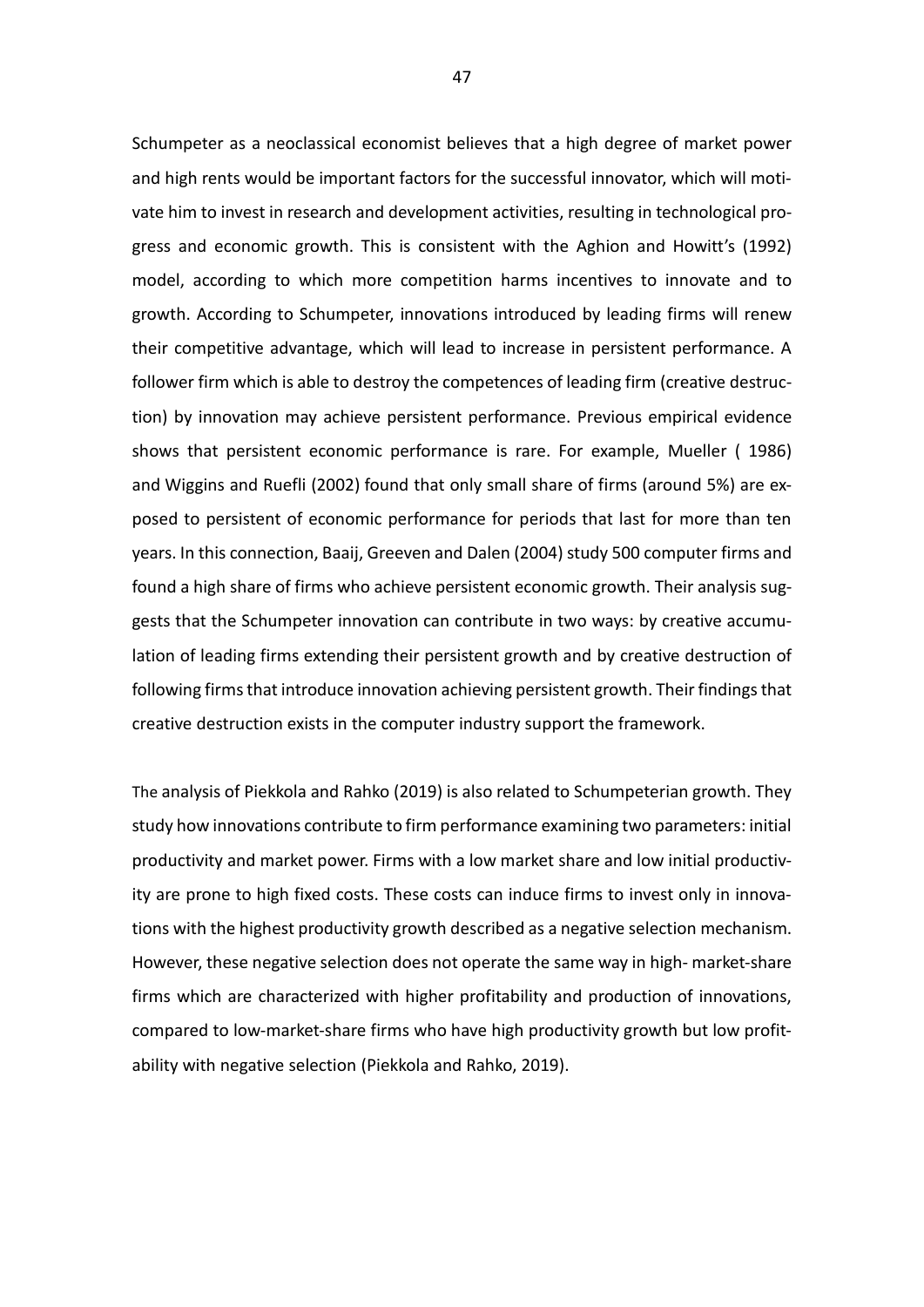In brief, neoclassical authors assume that firms maximize shareholder value by increasing sales, free cash flows and dividends, while evolutionary theory believe that firms struggle to grow. Neoclassical authors assume that firms are perfectly rational, they invest based on long-term profitability concept and information asymmetry. According to them, if investment is sensitive to present firm performance, the reason will be that something is wrong and should be fixed through policy implications. Whereas evolutionary theory refers the investment-cash flow sensitivity as a strong and healthy economy (A. Coad, 2009).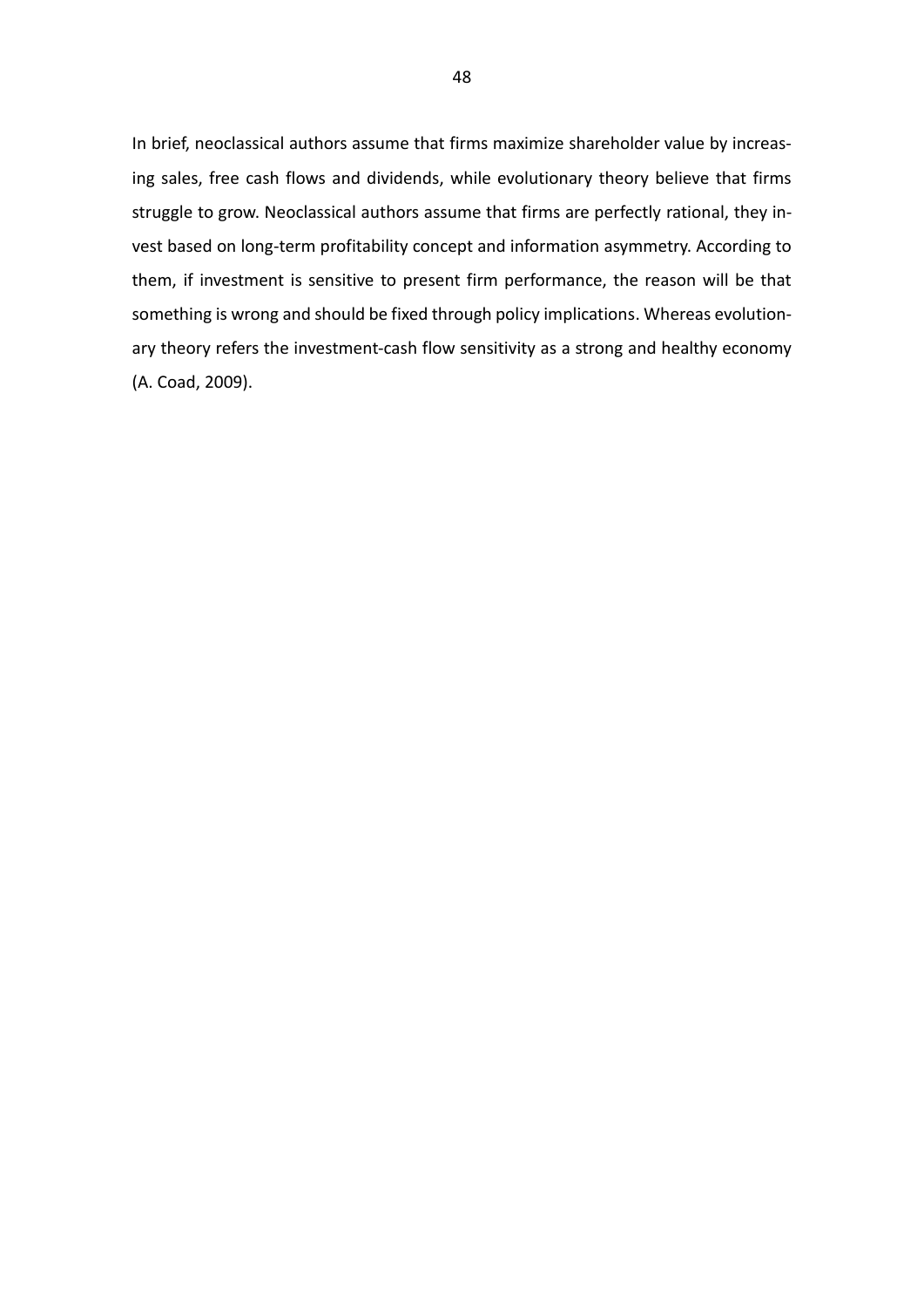# **5. The empirical analysis between the role of R&D activities in growth**

This research aims to empirically examine the impact of R&D expenditure on Finnish economic growth, differentiating tangible and intangible expenditure. Important questions that arise - weather R&D and capital spending by Finnish companies affect the firm growth within the company and do companies' size and industry have influence on it. The relationship between R&D expenditure and the autocorrelation dynamics of company growth from one period to another is also separately assessed.

## **5.1. Introduction**

For the purpose of the study, it is necessary to define the R&D activities' distinguishing characteristics. First, firms spend resources in order to develop new products and enhance pre-existing products or processes. However, in the most cases, the lifetime of R&D activities tends to be long. In other words, it takes time, sometimes even 10 years, from idea through implementation of innovation and its realization in the market. Thereby, in the latter stage R&D activity may influence growth and increase sales. The duration of this time lag is different for different firms and industries. Second, it is important to differentiate tangible investments such as capital investments from intangible investments such as R&D spending. The length of time over which the tangible investments is made is longer than intangible investment in general. However, the impact of R&D investment on growth shows delay in general. The scale of the impact on growth of both investments might differ as well and it is not examined sufficiently in previous studies. Third, there are firms that actively invest in R&D activities and others that are R&D-inactive. Thereby, it may be useful to compare the impact of short-term R&D activities with average long-term R&D and their respective effects on firm growth. Fourth, firm size and industry may have influence on R&D activities. For the simple reason that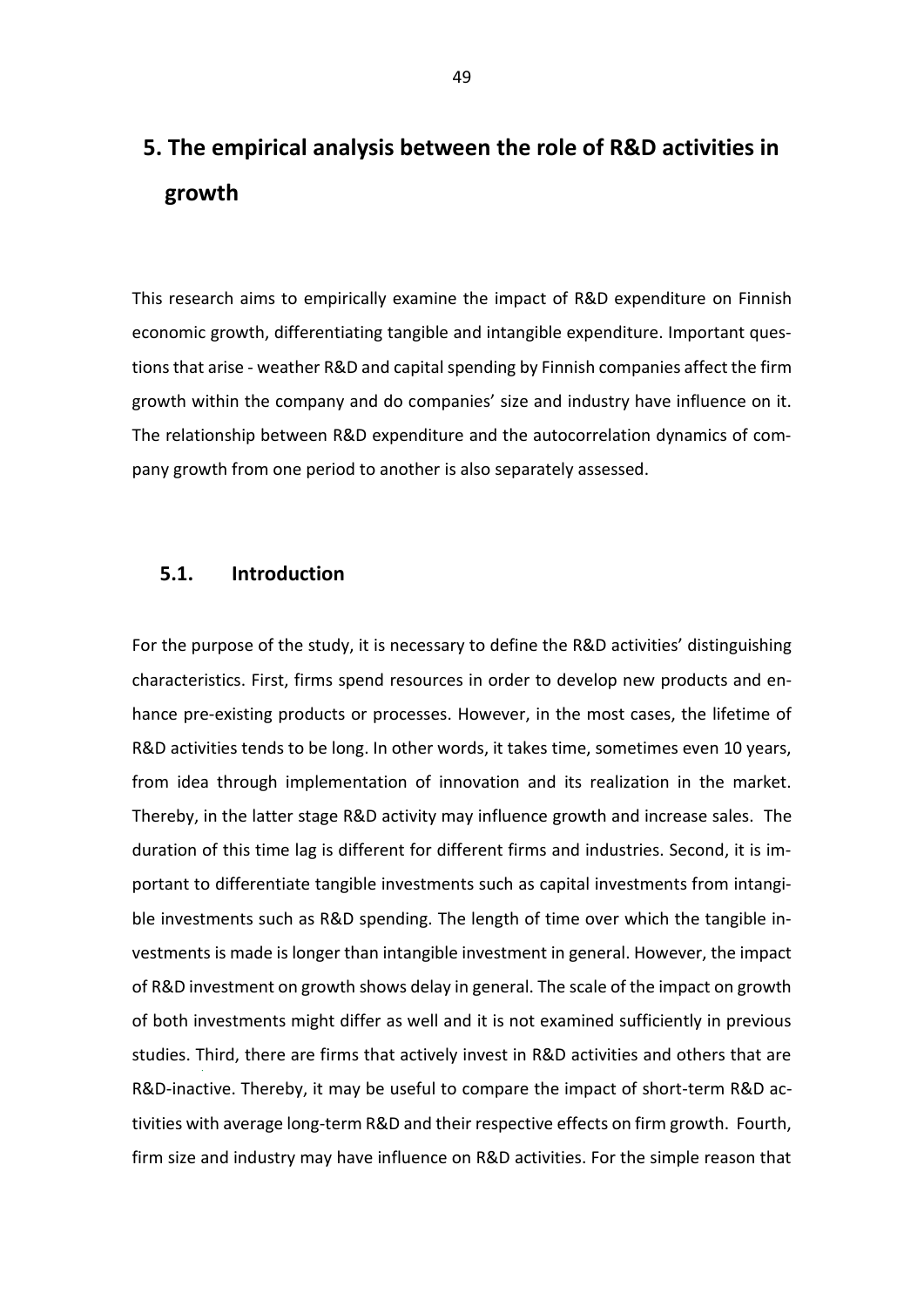larger companies have greater opportunities to invest in R&D activities and companies from high-tech industries put more efforts in R&D activities compared with low-tech industries [Schimke, A.](https://www-emerald-com.proxy.uwasa.fi/insight/search?q=Antje%20Schimke) and [Brenner, T.](https://www-emerald-com.proxy.uwasa.fi/insight/search?q=Thomas%20Brenner) (2014).

#### **5.2. Background**

A number of studies have found a positive impact of R&D activities on growth (Schreyer, 2000; Autio et al., 2007; Bayarcelik, Beyza and Fulya, 2012; Adamou and Sasidharan, 2007; Yang and Lin, 2007; Del Monte and Papagni, 2003; Coad and Rao, 2008; Banbury and Mitchell, 1995). Results showed that high-tech firms with a strong commitment to R&D activities have a higher firm growth compared to companies whose commitment is weak. For example, according to Banbury and Mitchell (1995) incremental innovation improves growing firms' competitive positions. Schreyer (2000) showed that firm growth can be increased with more intensive investments in R&D activities. Furthermore, Del Monte and Papagni (2003) showed that R&D-performing firms have higher sales growth than firms without R&D activities.

In reference to the autocorrelation dynamics in firm growth, results of different studies showed different conclusions. For example, Bottazzi and Secchi (2003) found that firm growth is positively autocorrelated and they suggest that higher firm performance today will be followed by higher firm performance tomorrow. However, Almus and Nerlinger (2000) did not find a significant positive autocorrelation. Coad (2006) found that autocorrelation of consecutive growth periods varies with firm size. Large firms have a higher probability to repeat their growth performance the following year, while smaller firms are characterized by a negative correlation. The estimation of distributed lags has also been investigated. Studies such as Chesher [\(1979\)](https://link-springer-com.proxy.uwasa.fi/article/10.1007/s10842-009-0048-3#ref-CR16), Bottazzi and Secchi [\(2003\)](https://link-springer-com.proxy.uwasa.fi/article/10.1007/s10842-009-0048-3#ref-CR13) and Coad [\(2007\)](https://link-springer-com.proxy.uwasa.fi/article/10.1007/s10842-009-0048-3#ref-CR17) found that one lag is statistically significant, whereas Geroski et al. [\(1997\)](https://link-springer-com.proxy.uwasa.fi/article/10.1007/s10842-009-0048-3#ref-CR28) found significant autocorrelation at the third lag.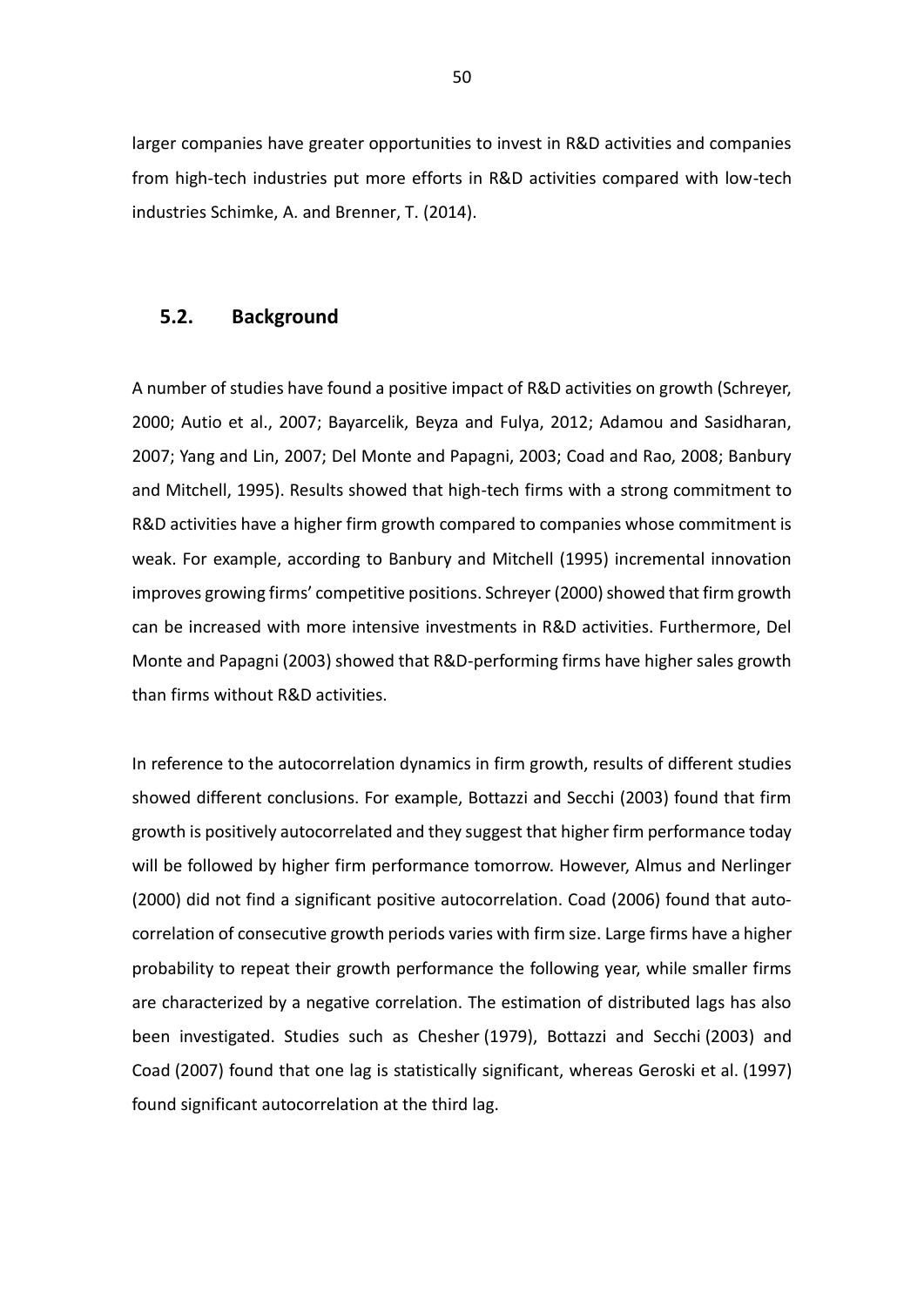## **5.3. Data and methodology**

Schimke and Brenner (2014) and this paper test the following hypotheses:

**H1.** Autocorrelation of company turnover growth varies with firm size – growth patterns of small firms are different from the growth patterns of medium-sized and larger firms. I suggest that there is positive autocorrelation of turnover to its previous values in larger firms and negative autocorrelation in smaller firms. period.

**H2.** There is a positive influence of R&D investments on company growth. This hypothesis stems from former studies which support the suggestions that R&D investments are an essential growth determinant.

**H3.** Firm size has influence on R&D investments with the impact focused on growth and temporal structure. This hypothesis would be in line with earlier research such as Shefer and Frenkel (2005) and Kafouros and Wang (2008).

**H4.** The influence of R&D investments and capital investments and their temporal structure on growth differs across different industries. This comparison is necessary because industries such as manufacturing and service have different R&D activities, processes and temporal structures.

In this section I will examine the relationship between R&D expenditures and output of Finnish firms, while my research will be compared with work of Antje Schimke and Thomas Brenner (2014). I make this comparison for a couple of reasons. First, my research is generated on the base of their work. Second, a comparison of two approaches will provide more detailed information and more significant contribution to the topic of concern. Additionally, information about R&D expenditures in Finland is scarce since firms do not want to reveal their R&D data because they believe this can make them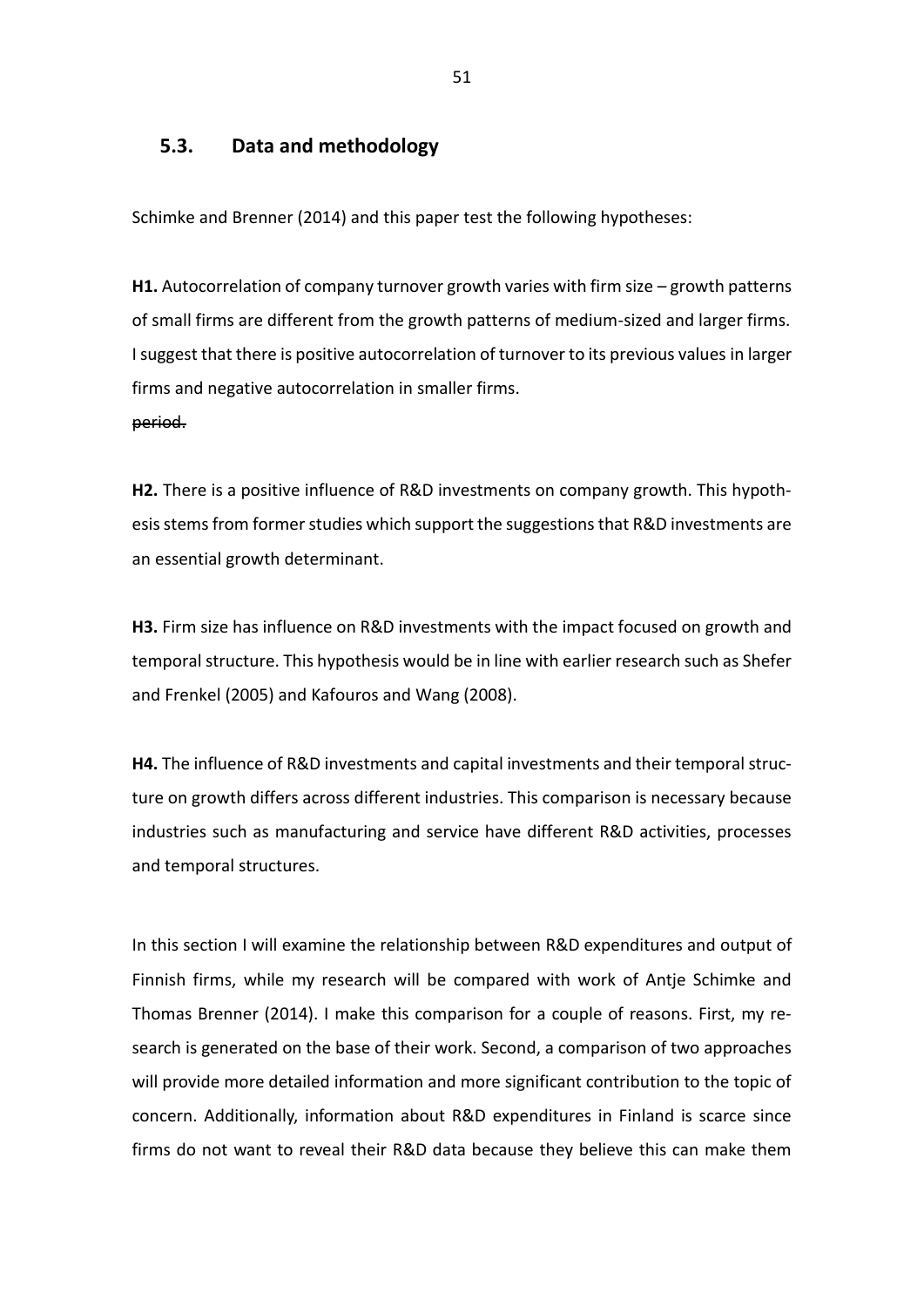vulnerable to competition. Therefore, the limited availability of data on R&D expenditure of firms represents the most significant limitation.

I use the dataset on the Finnish firms collected by Orbis. Each entry is comprised of a firm name, year, and NACE (statistical classification of economic activities within the European Communities). The total number of firm-year observations is 5112 between 2008 and 2017 which gives a suitable period in order to detect time-series dimension of firms' growth dynamics.

As a comparison, Antje Schimke and Thomas Brenner (2014) investigated 1,000 European firms using the European Industrial R&D Investment Scoreboard as the data source. Total growth is focused on manufacturing industries and the Real Estate industry. Additionally, they differentiate high-tech and low-tech firms. The time frame is three years from 2003 to 2006.

Many empirical studies use sales, total assets and number of employees as a measurement of firm size. They investigate whether firm growth rates are correlated with firm size in conjunction with the validity of Gibrat's law. According to it, firm growth has a random effect, and it does not depend on firm size. In my analysis I use turnover  $(S_t)$ growth as the dependent variable. This indicator is also used by Schimke and Brenner (2014). In time-series model turnover *S<sup>t</sup>* might have moved up or down in response to changes in different factors. *S<sup>t</sup>* is the current value of turnover and its value in previous period is *St-1* which is in practice the first lag. The first difference is the change in *S* from period *t-1* to period *t*, namely,  $\Delta S = S_t - S_{t-1}$ . The dependent variable in our model is the first difference in logarithms of a series with a lag of one period is

(27) 
$$
Growth = \Delta \log S_t = \log S_t - 1. \log S_{t-1}
$$

I have included categorical predictors in the regression analysis which I converted into dummy variables to fit the model. By using dummy variables, we can test the overall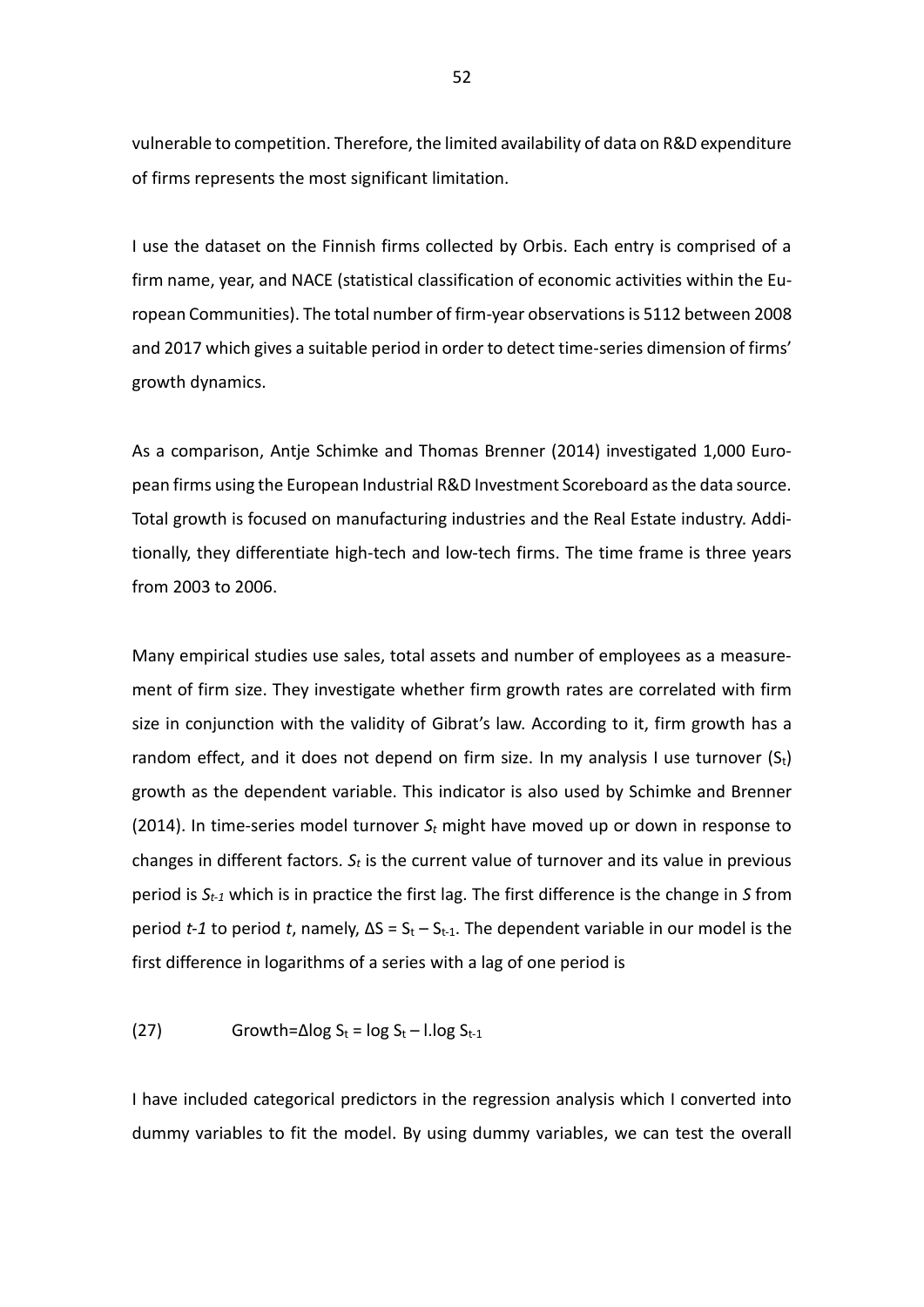differences between groups. My groups are associated with firm size (small, mediumsized, and large firms) and industry-specific effects. Economic activities are computed from the NACE-2-digit industries classification developed in the European Union. The distribution of firm size and industries in Finland can be seen in appendix 4.

Independent variables which I have used are R&D expenses, tangible assets, other intangible assets, firm size measured in employees (small, medium-sized, and big firms) and industry affiliation.

| <b>Company size</b> | <b>Employees</b> |
|---------------------|------------------|
| Large               | $250 -$          |
| Middle              | $50 - 249$       |
| Small               | < 50             |

Differences between industries are also analysed separately, as certain sectors depend on innovation processes more than others. Growth may change across industries as innovation behaviour differs. The choice between which one of the dummy variables to be dropped is important, because the results of dummy coefficients can be different. However, dropping of the dummy variable will not change the model. Additionally, I measure R&D intensity which is the ratio between R&D expenditure and the firm's sales. The same ratio is calculated respectively for tangible and other intangible assets where other intangible assets exclude R&D expenditure and are used as a control variable. The multicollinearity is tested by the variance inflation factor (VIF). And dataset is declared to be time-series data.

Schimke and Brenner use standard regression analysis since their residuals and independent variables are approximately normally distributed, along with the absence of heteroscedasticity. In order to avoid multicollinearity, they setup different regressions, one with the average values of R&D and tangible expenditure (ratios: R&D/sales and tangible expenses/sales) for the observed period (2003-2006) and one with separate values of R&D and tangible expenditure for each year. They also compare results where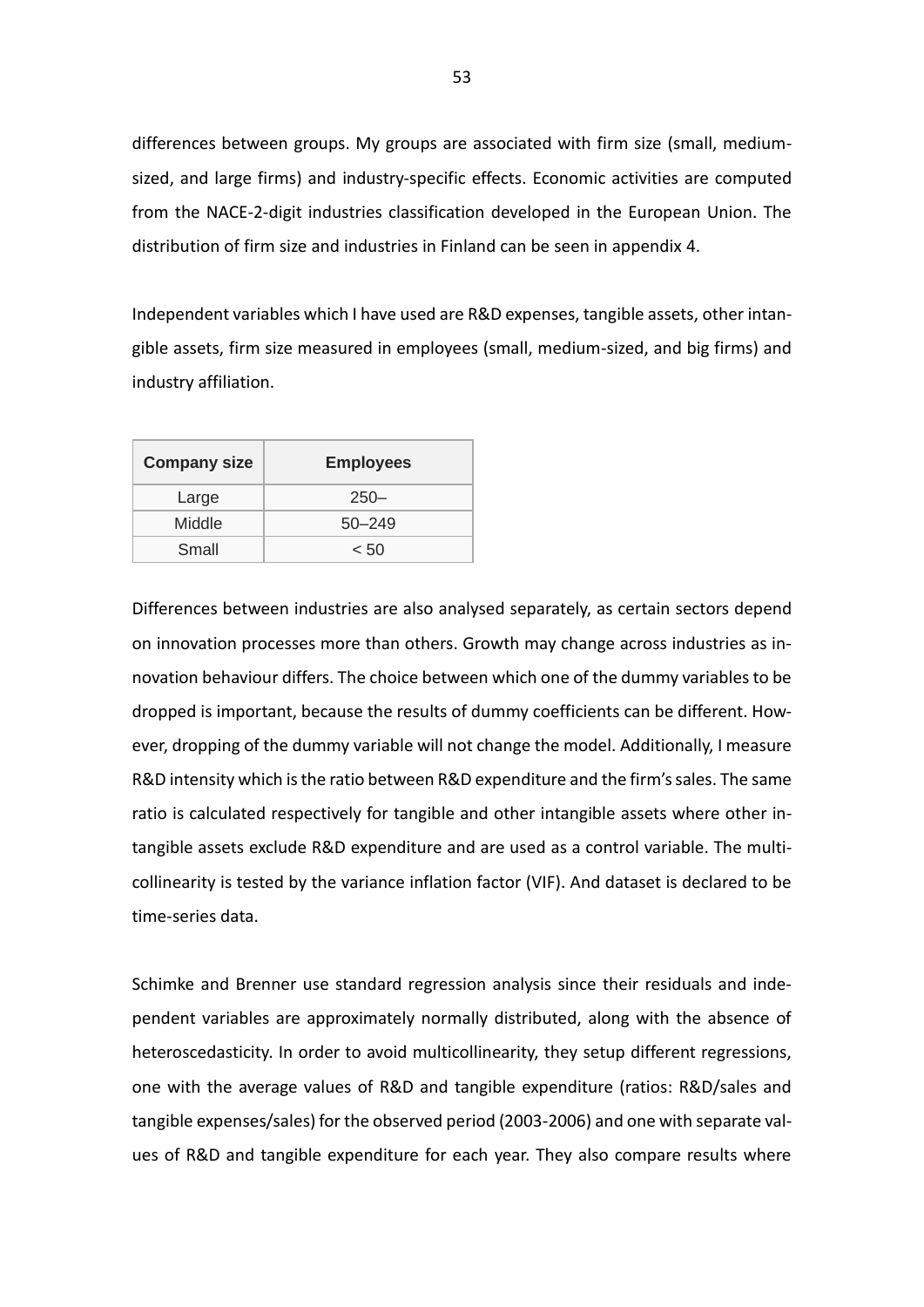temporal autocorrelation is considered versus the results when temporal autocorrelation is not taken into consideration. Their dependent variable is the change in the logarithms of the turnover from year 2005 to year 2006.

I use data panel analysis where I observed the behaviour of firms across time. Panel data modelling is my preferred method because it allows one to explore more issues and to sort out economic effects. By use of panel data, the researcher can distinguish the influence of scale economies from the influence of technological change. Additionally, the researcher can examine the changes in output of a separate firm over time, simultaneously with estimation of the change in profits of various firms at a given time. Another advantage of panel data is the creation of an additional degree of freedom and they also can reduce the problems when a variable is omitted. It is important to organize the data properly before estimation of the relationship between dependent and independent variables and to choose an appropriate panel data model. When dataset has been organized, I reshaped data in long format in order to structure the dataset with many variables. While wide format has either individuals (such as firms) or time variables, the long format is composed of individuals and many time periods. Finally, I include a lagged dependent variable in the right-hand side and run both fixed effects and GMM-type regression with entity-specific intercepts that capture heterogeneities across entities.

(28)

$$
\begin{aligned} Growth_j &= a_0 + a_1 RD + a_2 Tang_j + a_3 Inta_j + a_{4-6} FirmSize Dummy_{4-6,j} \\ &+ a_{7-16} IndDummy_{7-16,j} + \varepsilon \end{aligned}
$$

I assume that my time-series model is generated by a stochastic process due to the randomness of the series. The reason for this assumption is that turnover and a series of sales figures are not stationary, they can be characterized by periods of relatively low volatility and periods of relatively high volatility trends, therefore the mean of each one is time dependent. In this connection, I have studied the serial autocorrelation of annual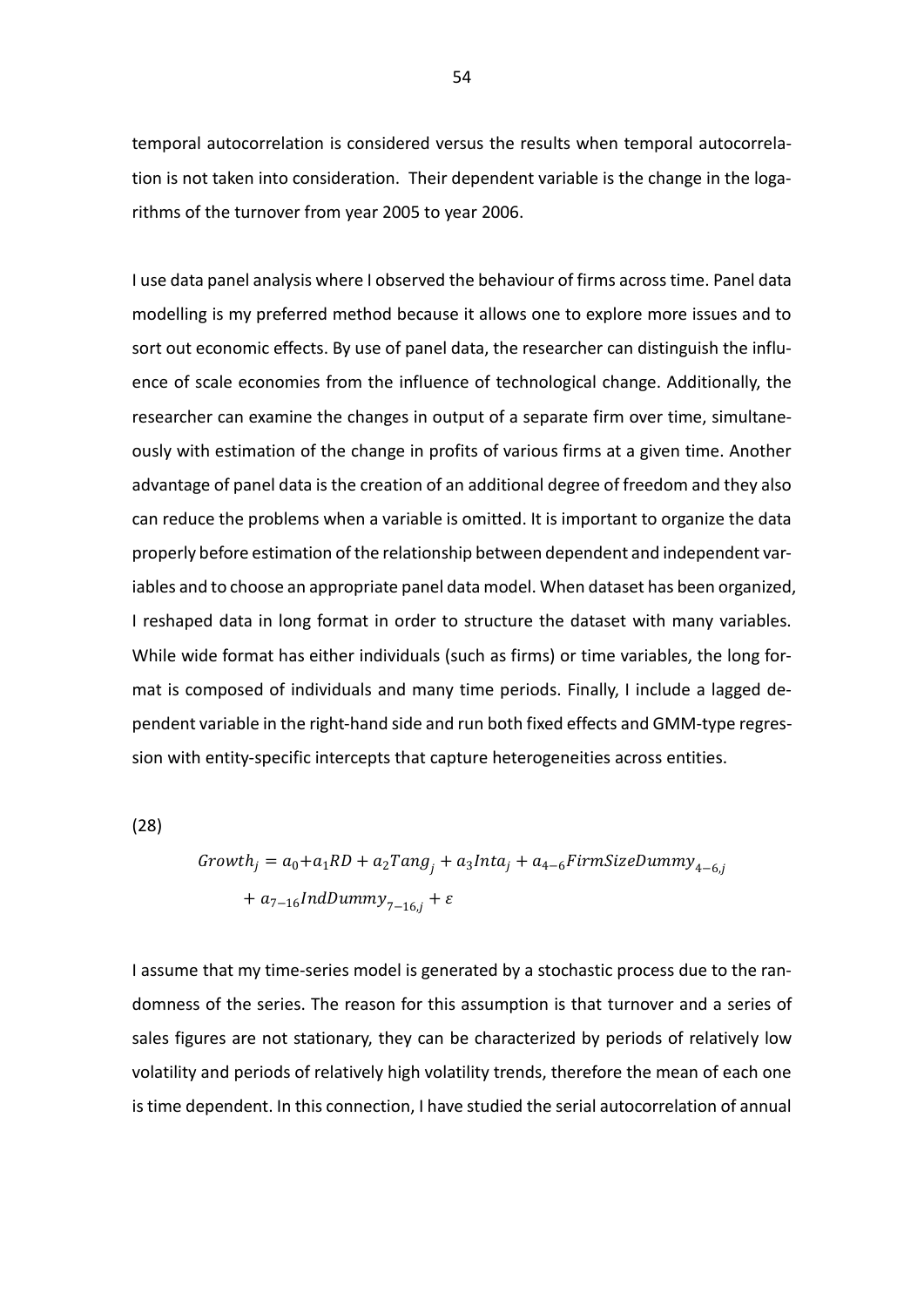growth rates in order to examine the persistence of growth processes along with differences between small and large firm growth. In addition, I examine how growth autocorrelation varies for firms from different industries. As panel data model includes lagged levels of the dependent variable, it might cause a correlation with the fixed effects in the error term, which gives increase to dynamic panel bias (Nickell, 1881). For that reason, I use Arellano and Bond (1991) estimation which transforms all regressions. This method allows the introduction of more instruments and consists of original equation and the transformed one. The system is known as GMM.

### **5.4. Results**

The first assumption is that the impact of R&D activities on growth is positive. Respectively, I found a significant positive impact of R&D activities on growth (Table 1). Schimke and Brenner compare the regressions of temporal autocorrelation with the regression that do not consider temporal autocorrelation and found a positive effect of R&D expenditure on firm growth. However, if the prior period growth is included, then results are insignificant, for that reason they assume existence of autocorrelation and found a positive relationship between R&D expenditure in the previous year and firm growth.

The results of my fixed effect model in Table 1 show that the R&D coefficients of small and medium-sized firms are positive and equal to those in large firms. The coefficient is fairly similar across firm size. This is despite that larger firms invest into projects that take a long period for realization. They have the resources to fund R&D activities and are capable to cover high investments. Phillips and Kirchhoff's [\(1989\)](https://link.springer.com/article/10.1007/s10842-009-0048-3#ref-CR51) even argue that large firms choose expansion strategies while small firms struggle to survive.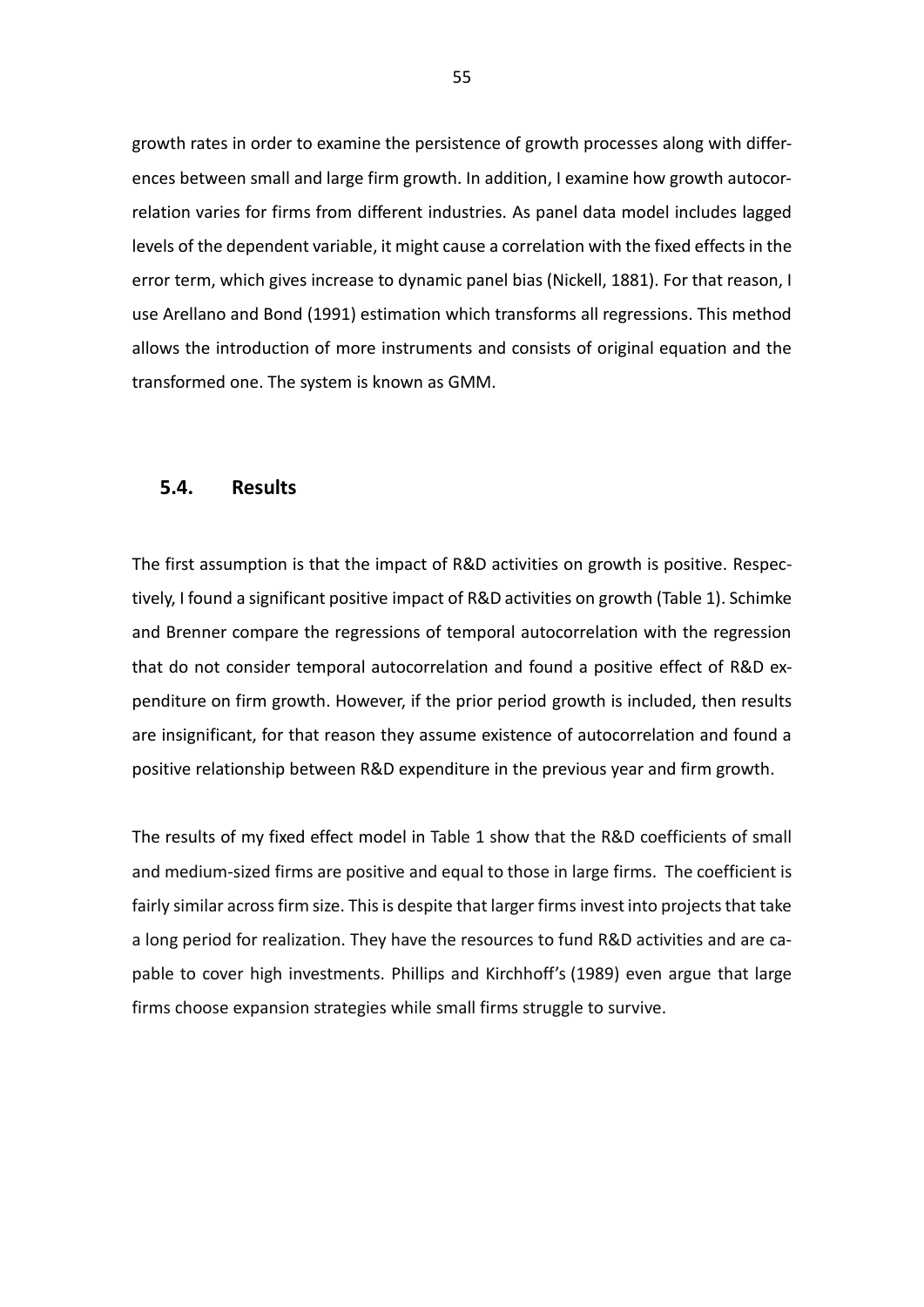|                                          | Small      | Medium     | Large      |
|------------------------------------------|------------|------------|------------|
| Turnover growth                          | firms      | -sized     | firms      |
| <b>RD</b>                                | $0.651***$ | $0.538***$ | $0.625***$ |
|                                          | (0.13)     | (0.13)     | (0.13)     |
|                                          |            |            |            |
| Other intangible                         | $0.069***$ | $0.085***$ | $0.084***$ |
|                                          | (0.02)     | (0.02)     | (0.02)     |
| Tangible                                 | $-0.080$   | $-0.003$   | $-0.031$   |
|                                          | (0.06)     | (0.06)     | (0.06)     |
| Small firms                              | $0.399***$ |            |            |
|                                          | (0.08)     |            |            |
| Electricity                              | 0.215      | 0.008      | 0.081      |
|                                          | (0.16)     | (0.16)     | (0.16)     |
| Water supply                             | 0.040      | 0.043      | 0.038      |
|                                          | (0.10)     | (0.10)     | (0.10)     |
| Construction                             | $-0.018$   | 0.001      | $-0.010$   |
|                                          | (0.09)     | (0.10)     | (0.10)     |
| Wholesale and retail trade               | 0.021      | 0.033      | 0.025      |
|                                          | (0.29)     | (0.30)     | (0.30)     |
| Transportation                           | 0.002      | 0.022      | 0.011      |
|                                          | (0.10)     | (0.10)     | (0.10)     |
| Accommodation and food ser-              |            |            |            |
| vices                                    | $0.437**$  | 0.147      | 0.263      |
|                                          | (0.14)     | (0.14)     | (0.14)     |
| Information and communica-               |            |            |            |
| tion                                     | $-0.011$   | 0.018      | 0.029      |
|                                          | (0.03)     | (0.04)     | (0.03)     |
| Financial and insurance                  | 0.069      | 0.101      | 0.151      |
|                                          | (0.15)     | (0.15)     | (0.15)     |
| Professional, scientific, tech-<br>nical | $-0.207*$  | $-0.181$   | $-0.199$   |
|                                          | (0.10)     | (0.11)     | (0.11)     |
| Other service activities                 | $-0.008$   | 0.053      | 0.160      |
|                                          | (0.29)     | (0.30)     | (0.30)     |
| Medium-sized firms                       |            | 0.043      |            |
|                                          |            | (0.05)     |            |
| Large firms                              |            |            | $-0.16***$ |
|                                          |            |            | (0.04)     |
| cons                                     | $-0.38***$ | $-0.050$   | 0.005      |
|                                          | (0.08)     | (0.06)     | (0.02)     |

## Table 1. The results of fixed effect model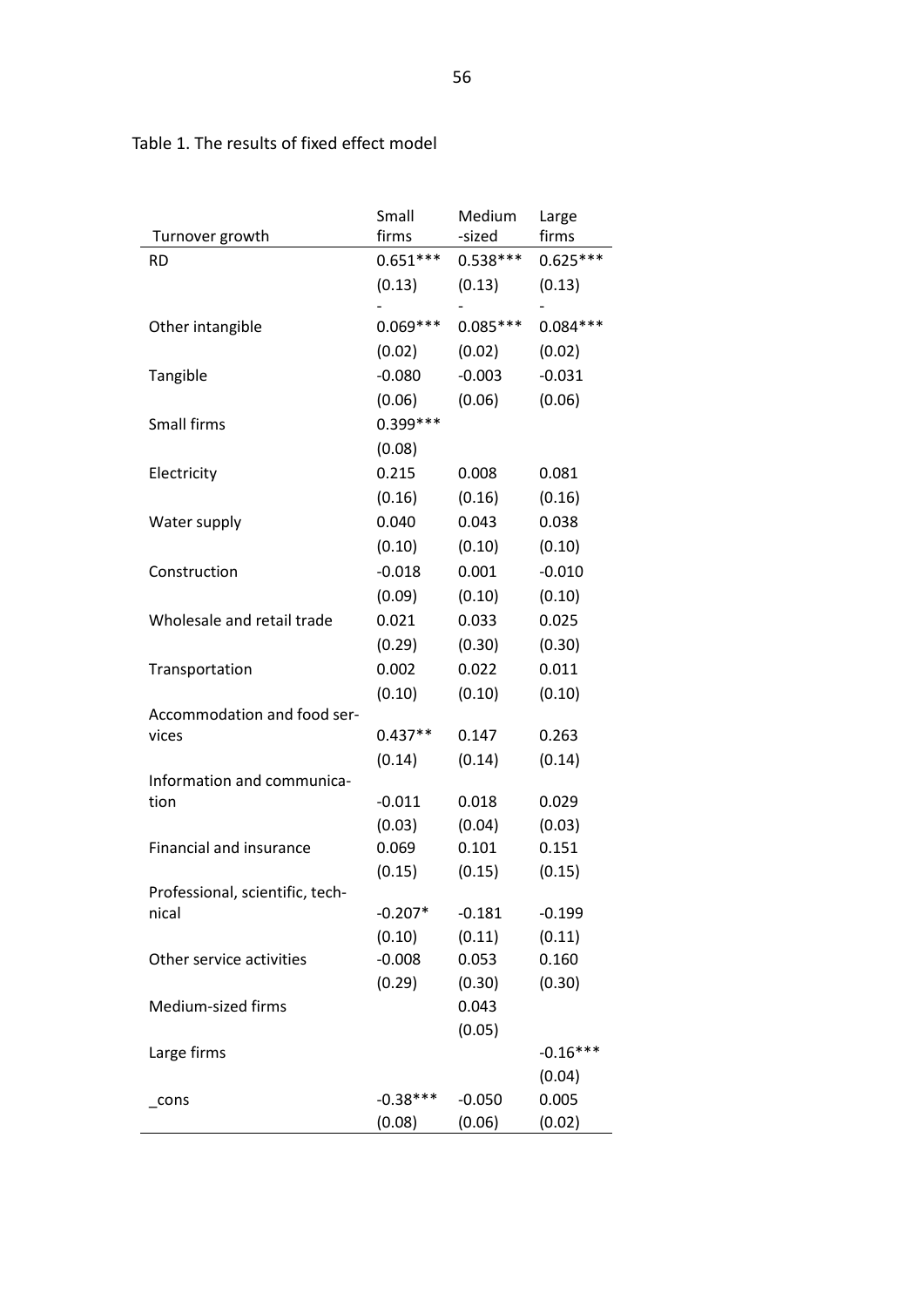\* p<0.05, \*\* p<0.01, \*\*\* p<0.001

Schimke and Thomas also found a significant R&D coefficient but not for SMEs. Additionally, they found that the first lag is statistically significant for large firms while also the second lag is statistically significant for very large firms. However, in contrast to our results they do not find any significant relationships for small, medium-sized and very large-sized firms, then they suggest a negative relationship. In this sense, I find a positive autocorrelation for all types of firms - small, medium-sized and large firms in table 2 below. This means that firms are likely to repeat their growth performance in the following period.

AC in table 2 demonstrates that the correlation between the last value of turnover and its value two years ago is 0.5747. PAC illustrates that the correlation between the last value of turnover and its value two years ago is 0. 0941 without the effect of the previous lag. The last column tests the null hypothesis and shows significant autocorrelation in all lags. Negative autocorrelation presents from the seventh to tenth lag. However, too many lags could increase the error in the estimation whereas too few could miss important information. The results are very similar to the test of autocorrelation for small and medium-sized firms in table 2, although negative autocorrelation presents in the earlier stages in the groups of firms.

| LAG |               | AC     | PAC       | Q      | Prob>Q |
|-----|---------------|--------|-----------|--------|--------|
|     | 1             | 0.6415 | 0.9354    | 2919.3 | 0.0000 |
|     | $\mathfrak z$ | 0.5747 | 0.0941    | 5262.4 | 0.0000 |
|     | 3             | 0.4432 | 0.2901    | 6656.2 | 0.0000 |
|     | 4             | 0.2707 | 0.1077    | 7176.2 | 0.0000 |
|     | 5             | 0.2458 | 0.0794    | 7604.9 | 0.0000 |
|     | 6             | 0.1478 | 0.0959    | 7760.1 | 0.0000 |
|     | 7             | 0.1143 | $-0.0564$ | 7852.8 | 0.0000 |
|     | 8             | 0.0872 | $-0.1153$ | 7906.8 | 0.0000 |
|     | 9             | 0.0618 | $-0.0539$ | 7933.9 | 0.0000 |
|     | 10            | 0.0397 | 0.1597    | 7945.1 | 0.0000 |

Table 2. Autocorrelation of large firms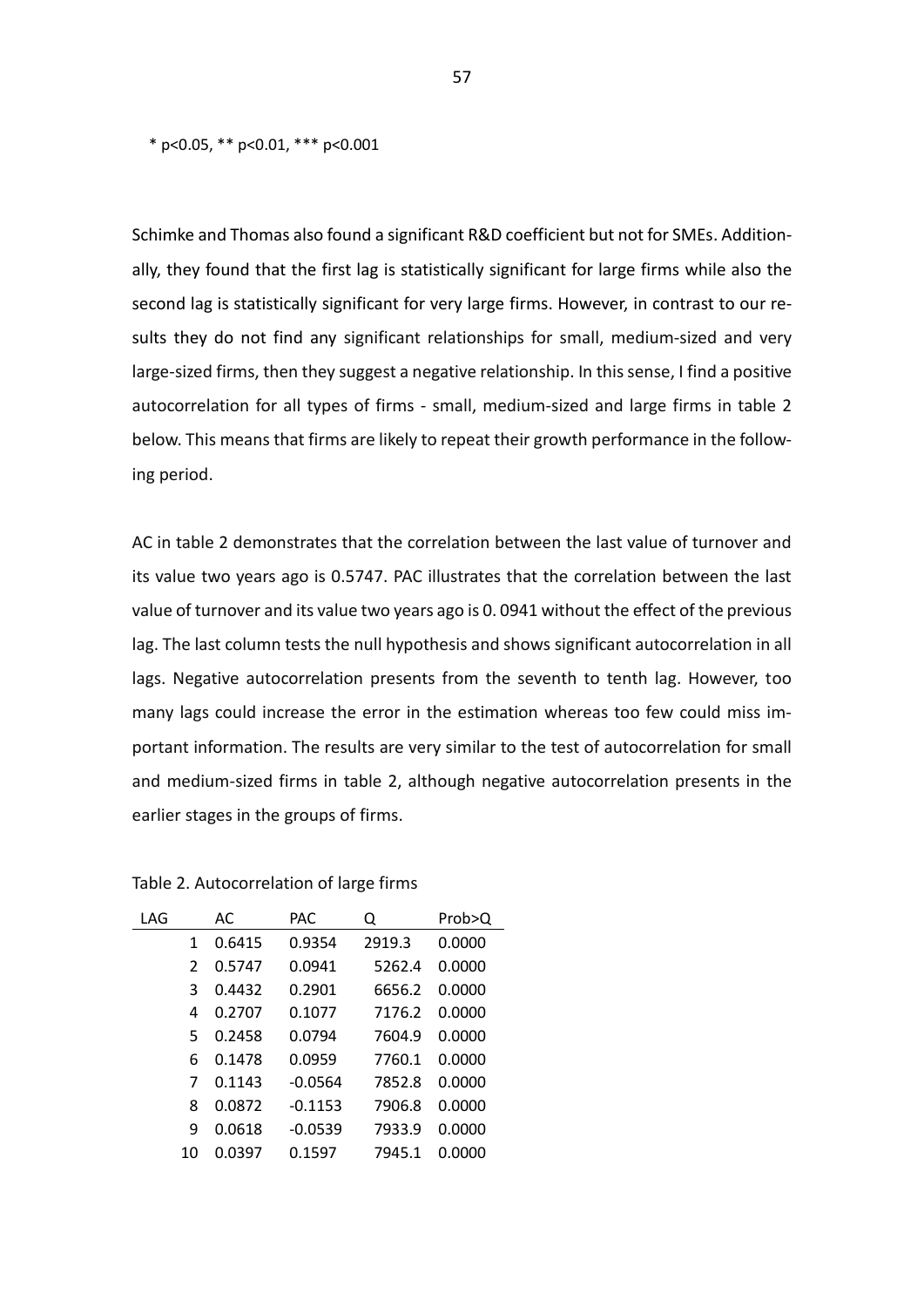| Small | Medium-sized |            |        |        |     |        |            |        |        |
|-------|--------------|------------|--------|--------|-----|--------|------------|--------|--------|
|       |              |            |        | Prob>  |     |        |            |        | Prob>  |
| LAG   | AC           | <b>PAC</b> | Q      | Q      | LAG | AC     | <b>PAC</b> | Q      | Q      |
| 1     | 0.6604       | 1.0766     | 7013.7 | 0.0000 | 1   | 0.8165 | 1.0049     | 9718.9 | 0.0000 |
| 2     | 0.3936       | 0.0079     | 9506.1 | 0.0000 | 2   | 0.6494 | $-0.1512$  | 15867  | 0.0000 |
| 3     | 0.1206       | 0.0624     | 9740.2 | 0.0000 | 3   | 0.4855 | $-0.0975$  | 19304  | 0.0000 |
| 4     | 0.0884       | 0.1646     | 9866   | 0.0000 | 4   | 0.3394 | $-0.0837$  | 20985  | 0.0000 |
| 5     | 0.0626       | 0.3526     | 9929.1 | 0.0000 | 5.  | 0.2121 | $-0.0713$  | 21641  | 0.0000 |
| 6     | 0.0308       | $-0.4451$  | 9944.4 | 0.0000 | 6   | 0.1044 | $-0.1063$  | 21799  | 0.0000 |
| 7     | 0.0179       | $-0.1114$  | 9949.5 | 0.0000 | 7   | 0.0704 | 0.0146     | 21872  | 0.0000 |
| 8     | 0.0090       | $-0.0858$  | 9950.8 | 0.0000 | 8   | 0.0407 | $-0.0654$  | 21896  | 0.0000 |
| 9     | 0.0027       | 0.1443     | 9951   | 0.0000 | 9   | 0.0319 | 0.0031     | 21911  | 0.0000 |
| 10    | 0.0005       | $-0.0246$  | 9951   | 0.0000 | 10  | 0.0250 | $-0.0049$  | 21920  | 0.0000 |
|       |              |            |        |        |     |        |            |        |        |

Table 3. Autocorrelation of small and medium-sized firms

Fig.2. Autocorrelation correlogram for large firms



The figure 2 illustrates a high positive autocorrelation that slowly decline with increasing lags. The presence of autocorrelation means that I should correct my modelling. For that reason, I use Arellano-Bond estimator (table 4) to test the dynamic models of panel-data where are included lagged levels of the dependent variable.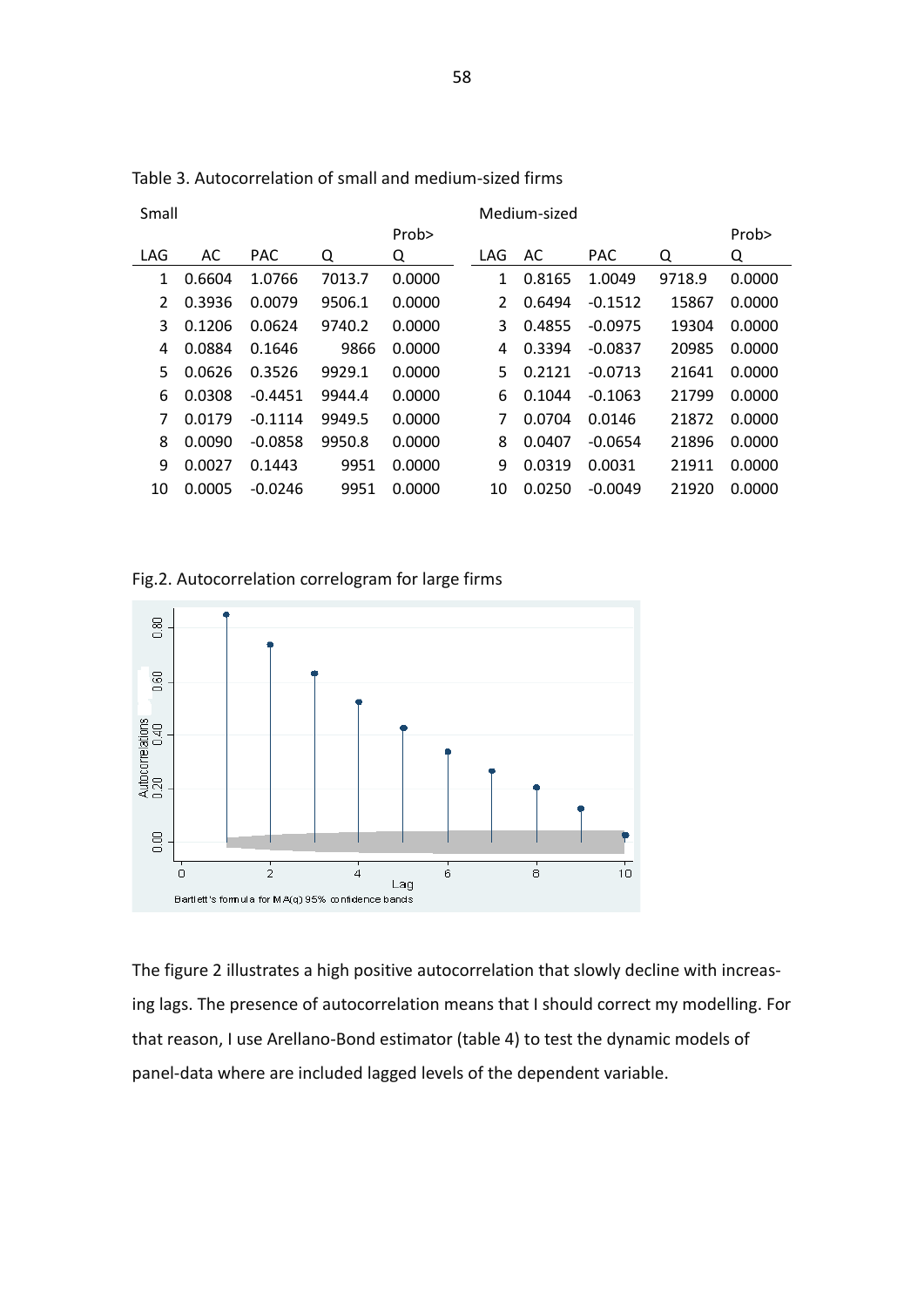Since autocorrelation presents in my data it could cause the results to be less efficient. For that reason, I correct the problem with autoregressive AR(1) model. Furthermore, I use the Arellano–Bond test for first- and second-order autocorrelation in the first-differenced errors.

The model in table 4 includes the lagged differences of turnover as instrument in the level equation. The GMM estimators are valid in the event of absence of serial correlation. As the first difference is autocorrelated, I need to test for second autocorrelation.

|                      | Small      | Medium     | Large      |
|----------------------|------------|------------|------------|
|                      | firms      | -sized     | firms      |
| L.growth             | $-0.177$   | $-0.126$   | $-0.091$   |
|                      | (0.10)     | (0.09)     | (0.07)     |
| <b>RD</b>            | $0.922**$  | $0.938**$  | $0.892*$   |
|                      | (0.30)     | (0.35)     | (0.36)     |
| L.RD                 | 0.232      | 0.190      | 0.083      |
|                      | (0.18)     | (0.17)     | (0.15)     |
| Tangible             | 0.331      | 0.416      | 0.399      |
|                      | (0.34)     | (0.41)     | (0.55)     |
| L.Tangible           | 1.509 ***  | $1.621***$ | $1.492***$ |
|                      | (0.17)     | (0.18)     | (0.18)     |
| Small firms          | $0.918***$ |            |            |
|                      | (0.21)     |            |            |
| <b>L.Small firms</b> | $-0.298$   |            |            |
|                      | (0.36)     |            |            |
| Manifacturing        | 0.552      | 0.678      | 0.793      |
|                      | (0.91)     | (1.16)     | (1.31)     |
| Electricity          | $-1.290$   | $-4.208$   | $-5.789$   |
|                      | (6.64)     | (11.18)    | (11.52)    |
| Construction         | $-1.349$   | $-2.754$   | $-2.979$   |
|                      | (2.12)     | (3.24)     | (3.33)     |
| Transporta-          |            |            |            |
| tion                 | $-21.037$  | $-30.571$  | $-33.015$  |
|                      | (22.48)    | (35.67)    | (37.16)    |

Table 4. Arellano-Bond dynamic panel-data estimation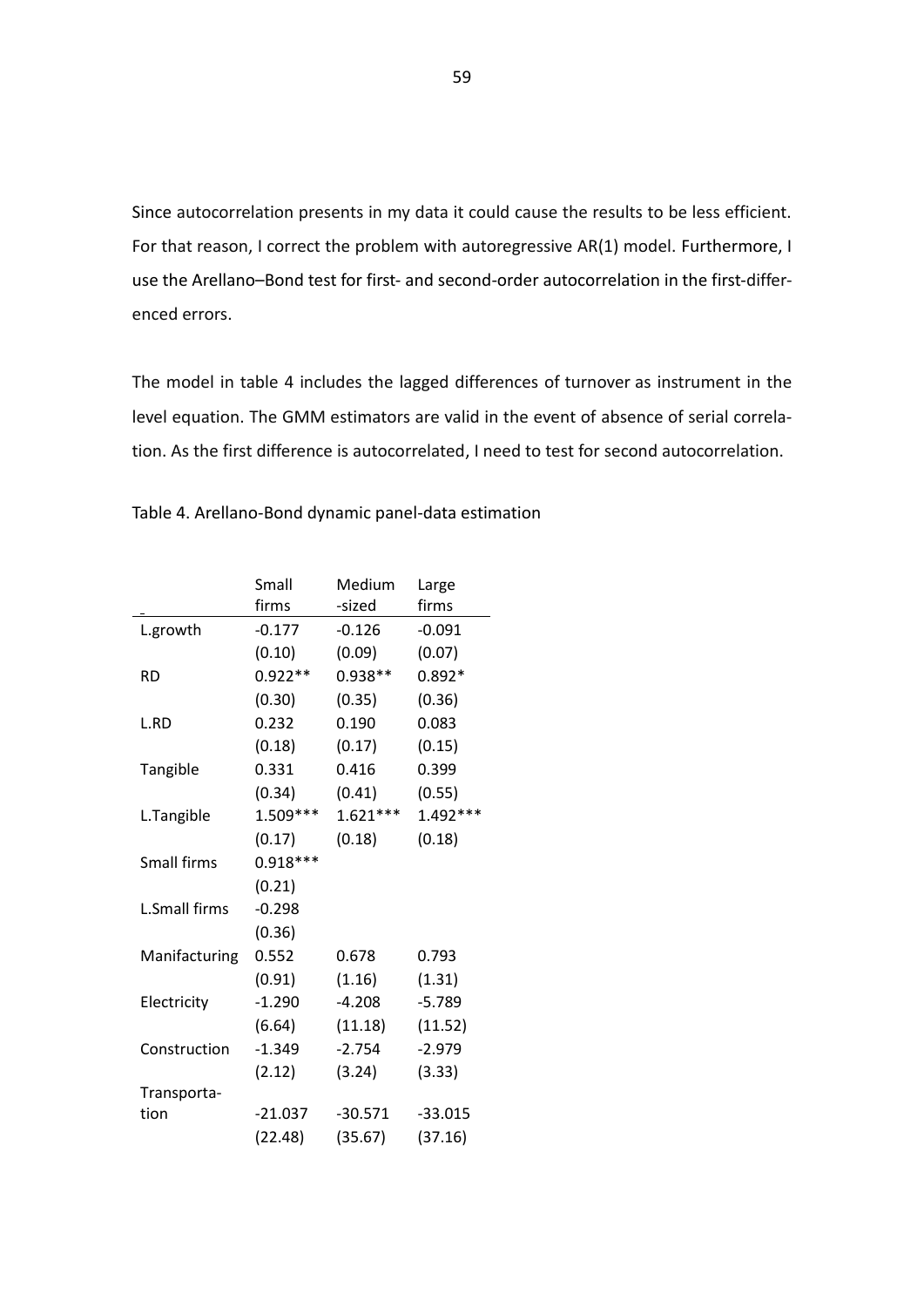| Accomoda-      |           |          |           |
|----------------|-----------|----------|-----------|
| tion and food  | 9.487     | 12.470   | 13.650    |
|                | (15.60)   | (19.12)  | (20.62)   |
| time           | $-0.013*$ | $-0.013$ | $-0.018*$ |
|                | (0.01)    | (0.01)   | (0.01)    |
| Medium-        |           |          |           |
| sized          |           | $-0.317$ |           |
|                |           | (0.20)   |           |
| L.Medium-sized |           | $-0.188$ |           |
|                |           | (0.14)   |           |
| Large firms    |           |          | $-0.074$  |
|                |           |          | (0.23)    |
| L.Large firms  |           |          | 0.448     |
|                |           |          | (0.43)    |
| cons           | 38.161    | 50.610   | 62.453    |
|                | (29.35)   | (48.99)  | (49.55)   |

\* p<0.05, \*\* p<0.01, \*\*\* p<0.001

The output below presents there is serial correlation at the significance level of 0. 05 in the first-differenced errors at order 1, and no significant evidence of serial correlation at order 2. When the null hypothesis holds at higher orders it implies that the moment conditions are valid.

| Order |           | Prov > z |
|-------|-----------|----------|
|       | $-1.9916$ | 0.0464   |
|       | 1.6668    | 0.0956   |

The large p-value (0.0956) shows that there is no second-order serial correlation, which means that there is no evidence of misspecification. The results again shows that SMEs behave similarly to large firms.

Adamou and Sasidharan (2007) also stated that R&D as a determinant of firm growth will impact higher growth irrespective of the industry. Schimke and Brenner instad assume that growth dynamics differ across industries and in addition to this, they compare high-tech and low-tech manufacturing firms. They found that R&D activities in high-tech industries are correlated positively to growth. Capital expenditures are characterized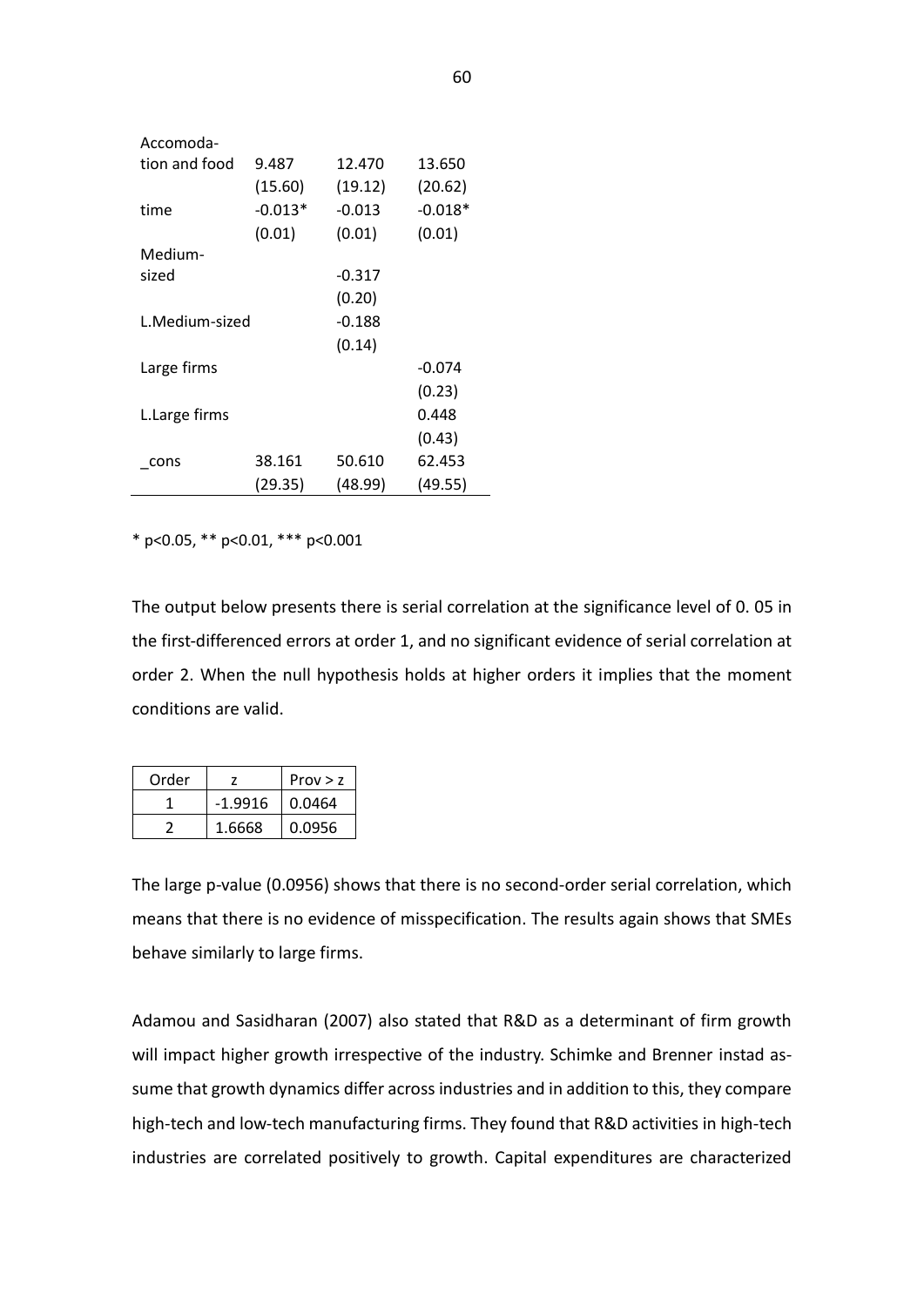with positive effect only in one industry; however, it is negatively related in others. My results show that growth dynamics differ across industries, however the results are not robust for most cases. The reference group which is dropped from the model in order to show differences between each other category and the reference group is Manufacturing. The choice of this group is due to the following reasons: it is the largest sector in my dataset, and it seems reasonable to compare and evaluate the industry with the highest effort to R&D activities. The regression coefficients show the difference in means between the reference category and the remaining sectors. All coefficients of industries are positive in comparison to Manufacturing excluding three sectors - Construction, Information and Professional, scientific and technical services. One of the results which is statistically significant ( $p = 0.002$ ) show that growth in Manufacturing is 44% lower than in sector Administration and food service activities. The other statistically significant result shows that Professional, scientific and technical services growth is 21% lower than in Manufacturing ( $p = 0.045$ ).

### **5.5. Conclusions**

My paper attempts to explain the differences among sample Finnish firms in respect to firm size and the type of industrial structure. Furthermore, it seeks to complement the existing literature on the role of R&D expenditure on growth. Growth is measured in terms of turnover which I believe is the appropriate indicator. The suggestion that R&D investments increase a firms' productivity is supported by the results showing a positive effect of R&D on growth. Negative relationship is observed between tangible expenditure and growth; however, the results are not statistically significant.

According to Schimke and Brenner (2014) the relation between R&D activities and firm growth varies with firm size. My results show that the coefficients are almost the same for all types of firms. Furthermore, the results of my fixed effect model show that the coefficients of small and medium-sized firms in relation to growth are positive, while the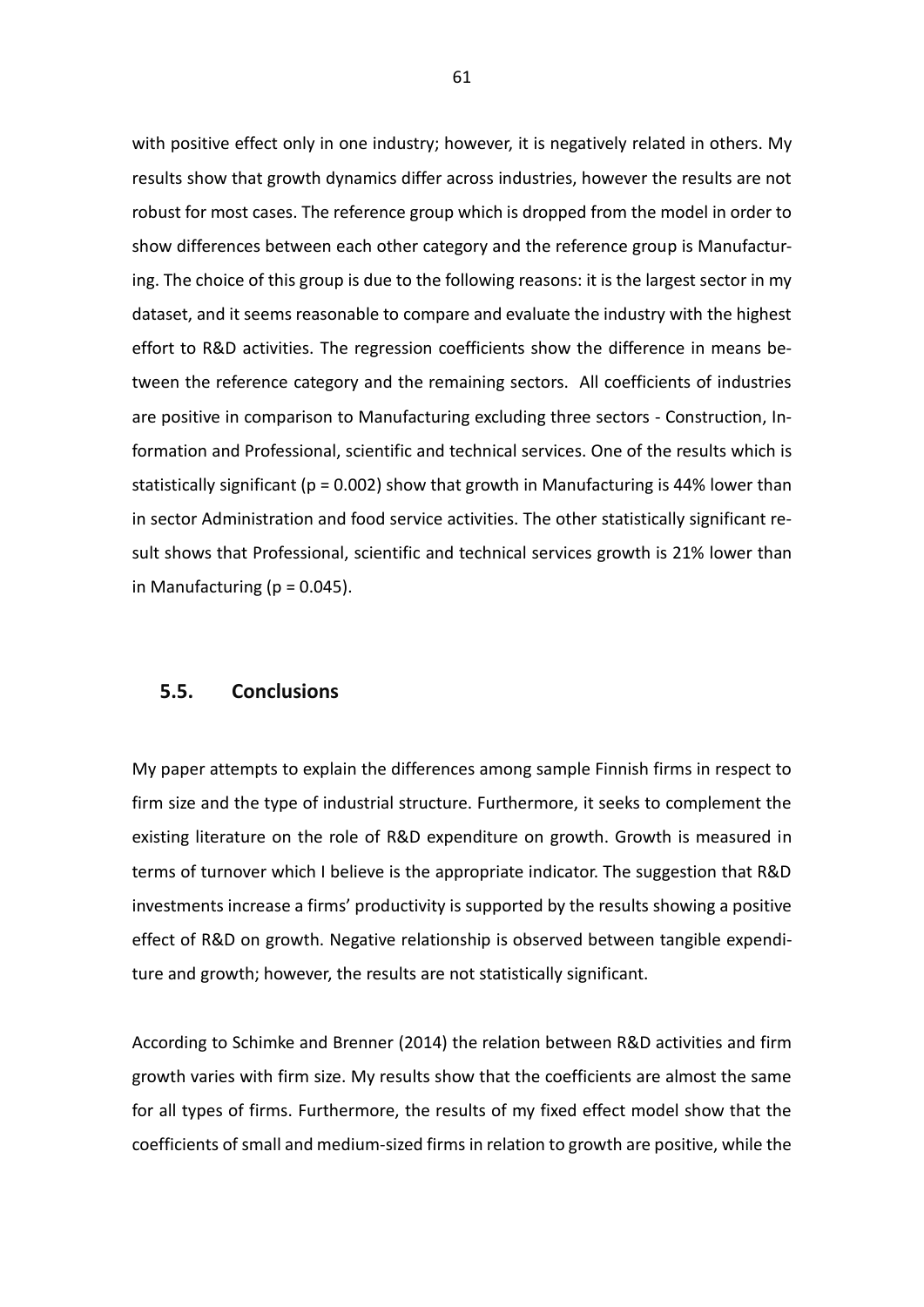coefficient of large firms in relation to growth is negative. Unlike the assumption that smaller firms have limited R&D investments and they are less productivity, smaller firms put efforts into becoming more productive. This is consistent with Coad (2017) view that small firms being in the early stage of growth advance faster than large firms. In my dynamic and autoregressive panel data model with lagged variables the coefficients of small and medium-sized firms in relation to growth are negative, while the coefficient of large firms is positive. The reason could be that larger firms invest into projects taking a long period for realization.

When I test for autocorrelation, all types of firms (small, medium-sized and large firms) are characterized with positive autocorrelation. These indicates that firms are likely to repeat their growth performance in the following period, which could lead to sustained growth. To fix the problem with autocorrelation, I use autoregressive AR(1) model.

Additionally, the focus of my research is also whether firm growth differs across industries. My results reveal differences between sectors, however for most industries results are statistically insignificant. Robust results show that growth in Manufacturing is lower in comparison to the Administration and food service industries but higher when compared with the Professional, scientific and technical services sector.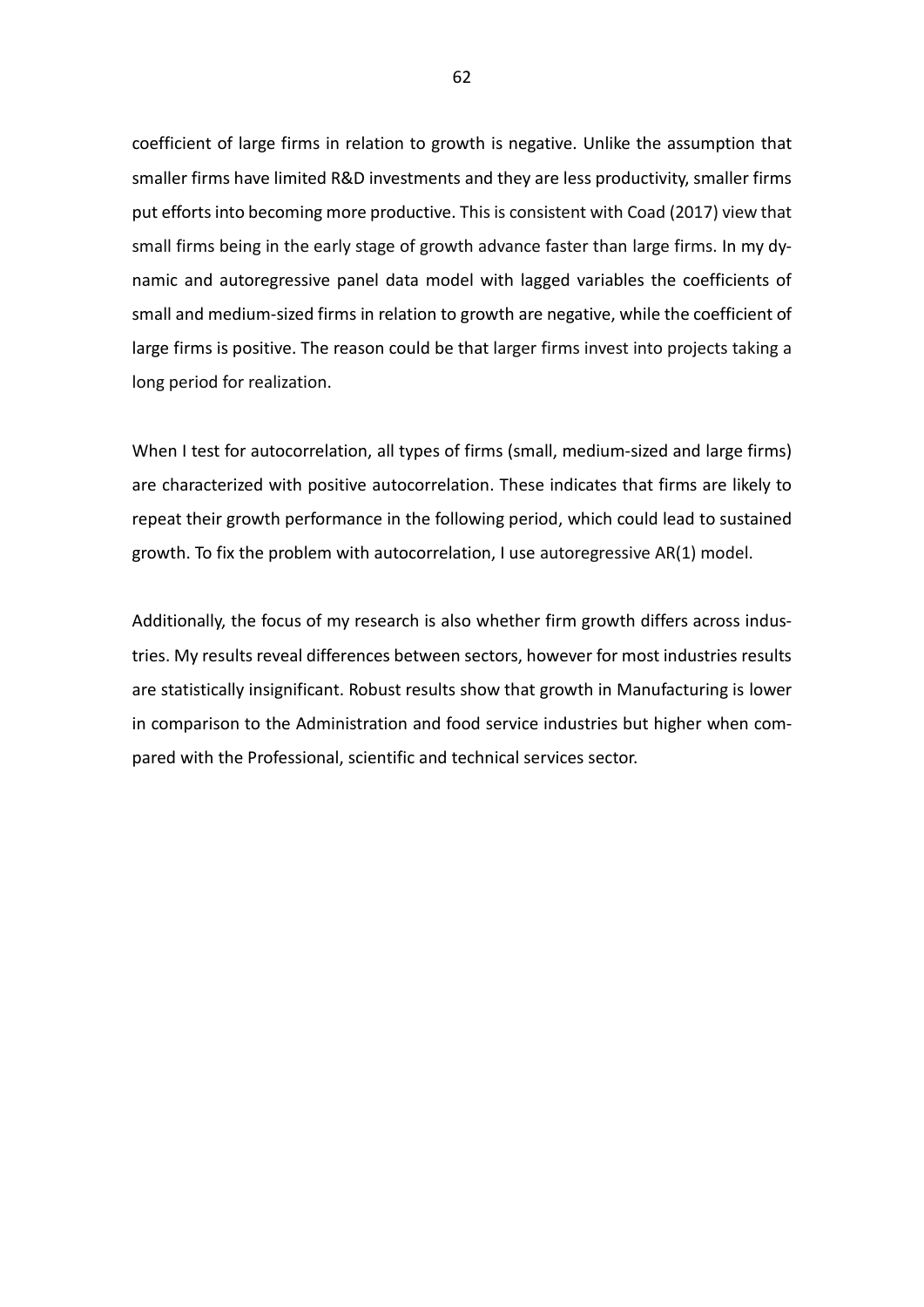## **References**

Aghion, P., Bechtold, S., Cassar, L. & Herz, H. (2014). The Causal Effects of Competition on Innovation: Experimental Evidence. NBER Working Paper Series, p. 19987.

Aghion, P., Bloom, N., Blundell, R., Griffith, R. & Howitt, P. (2002). Competition and Innovation: An Inverted U Relationship. NBER Working Paper Series, p. 9269.

Aghion, P. & Howitt, P. (2009). The economics of growth. Cambridge (Mass.): MIT Press.

Attar, M. A. (2018). INNOVATION, IMITATION, AND THE NATURE OF ECONOMIC GROWTH. Journal of Research in Economics, 2(2), pp. 137-161.

Baaij, M., Greeven, M. & Van Dalen, J. (2004). Persistent Superior Economic Performance, Sustainable Competitive Advantage, and Schumpeterian Innovation. European management journal, 22(5), pp. 517-531.

Barro, Robert J., ja Xavier Sala-i-Martin. Economic Growth. 2004

Bottazzi, G., Li, L. & Secchi, A. (2019). Aggregate fluctuations and the distribution of firm growth rates. Industrial and Corporate Change, 28(3), pp. 635-656.

Bottazzi, G. & Secchi, A. (2006). Explaining the distribution of firm growth rates. RAND Journal of Economics, 37(2), pp. 235-256.

Çalışkan, H. K. (2015). Technological Change and Economic Growth. Procedia - Social and Behavioral Sciences, 195(C), pp. 649-654.

Coad, A. (2007). Neoclassical vs evolutionary theories of financial constraints: Critique and prospectus.

Coad, A. (2009). The growth of firms: A survey of theories and empirical evidence. Cheltenham: Edward Elgar.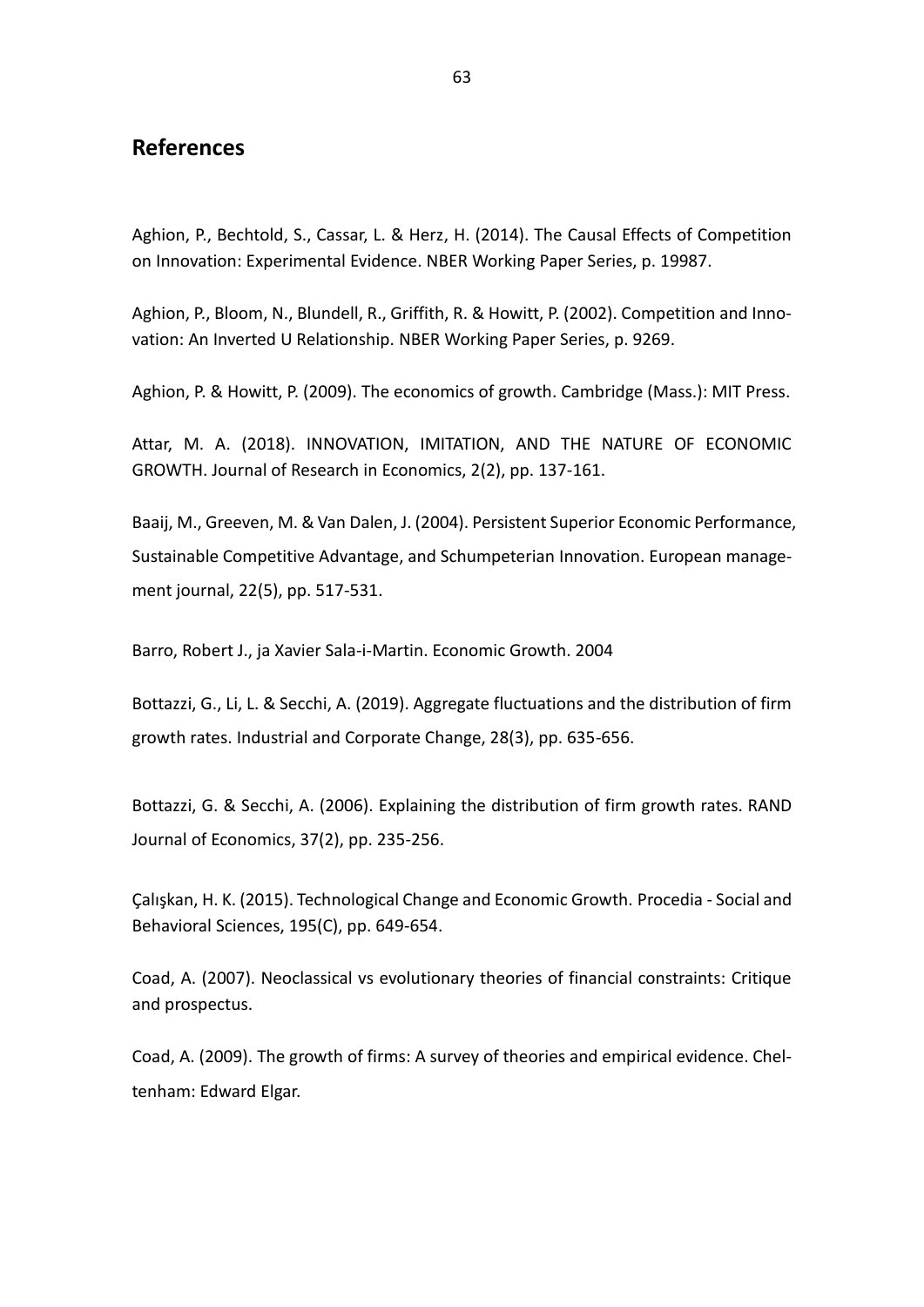Corrado, C., Hulten, C. & Sichel, D. (2004). Measuring capital and technology: An expanded framework.

Crepon, B., Duguet, E. & Mairesse, J. (1998). Research, Innovation, and Productivity: An Econometric Analysis at the Firm Level. NBER Working Paper Series, p. 6696. Barro, R. (1998). Notes on Growth Accounting. NBER Working Paper Series, p. 6654.

del Rio Iglesias Fernando, « Neutral, Investment-Specific Technical Progress and the Productivity Slowdown », Recherches économiques de Louvain, 2002/1 (Vol. 68), p. 37- 54.

Greenwood, J., Hercowitz, Z. & Krusell, P. (1997). Long-run implications of investmentspecific technological change. The American Economic Review, 87(3), pp. 342-362.

Hartmann, G. C., Myers, M. B. & Rosenbloom, R. S. (2006). Planning Your Firm's R&D Investment. Research-Technology Management, 49(2), pp. 25-36.

Hartmann, G. C. (2003). Linking R&D Spending to Revenue Growth. Research-Technology Management, 46(1), pp. 39-46.

Jones, C. (1995). R & D-based models of economic growth. Journal of Political Economy, 103(4), pp. 759-784.

Korres, G. M. (2008). Technical Change and Economic Growth: Inside the Knowledge Based Economy

Mansfield, E., Schwartz, M. & Wagner, S. (1981). Imitation Costs and Patents: An Empirical Study. The Economic Journal, 91(364), pp. 907-918.

Misra, K., Memili, E., Welsh, D. H., Reddy, S. & Sype, G. E. (2015). Cross-country technology gap in Latin America. Cross Cultural Management, 22(4), pp. 630-648.

Pakko, M. (2002). Investment-specific technology growth: Concepts and recent estimates. Review - Federal Reserve Bank of St. Louis, 84(6), pp. 37-48.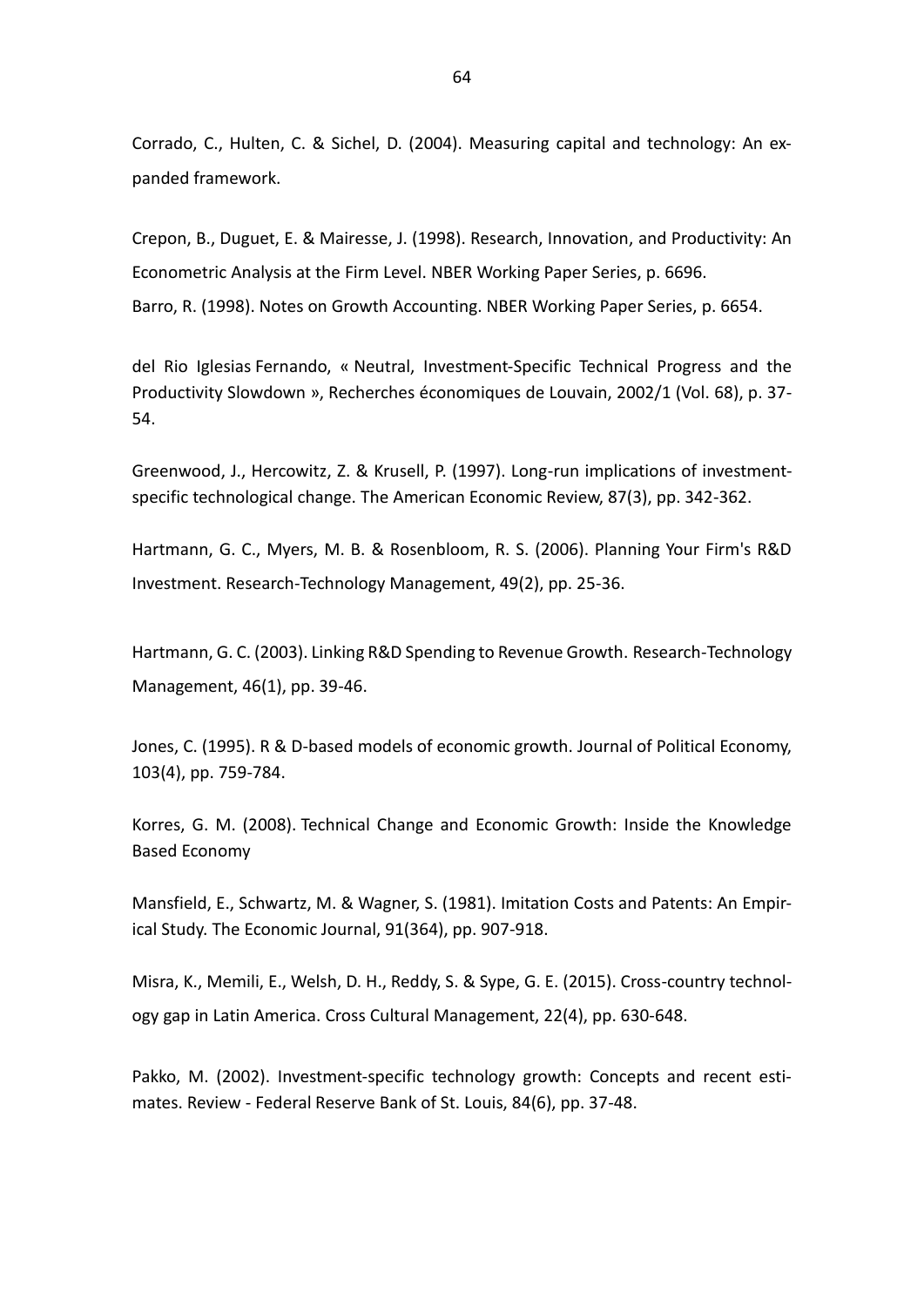Pakko, M. (1998). R&D spending and cyclical fluctuations: Putting the "technology" in technology shocks

Peters, Bettina (2008). Innovation and Firm Performance: An Empirical Investigation for German Firms.

Piekkola, H. & Rahko, J. (2020). Innovative growth: The role of market power and negative selection. Economics of innovation and new technology, 29(6), pp. 603-624.

Rose, Takatoshi nd Andrew K. Growth and Productivity in East Asia: NBER-East Asia Seminar On Economics (Series) V. 13. 2004

Schimke, A. & Brenner, T. (2014). The role of R&D investments in highly R&D-based firms. Studies in Economics and Finance, 31(1), pp. 3-45.

Thum-Thysen, A., Voigt, P., Bilbao-Osorio, B., Maier, C. & Ognyanova, D. (2019). Investment dynamics in Europe: Distinct drivers and barriers for investing in intangible versus tangible assets? Structural Change and Economic Dynamics, 51, pp. 77-88.

Viale, R. & Etzkowitz, H. (2010). The capitalization of knowledge: A triple helix of university-industry-government. Cheltenham: Edward Elgar.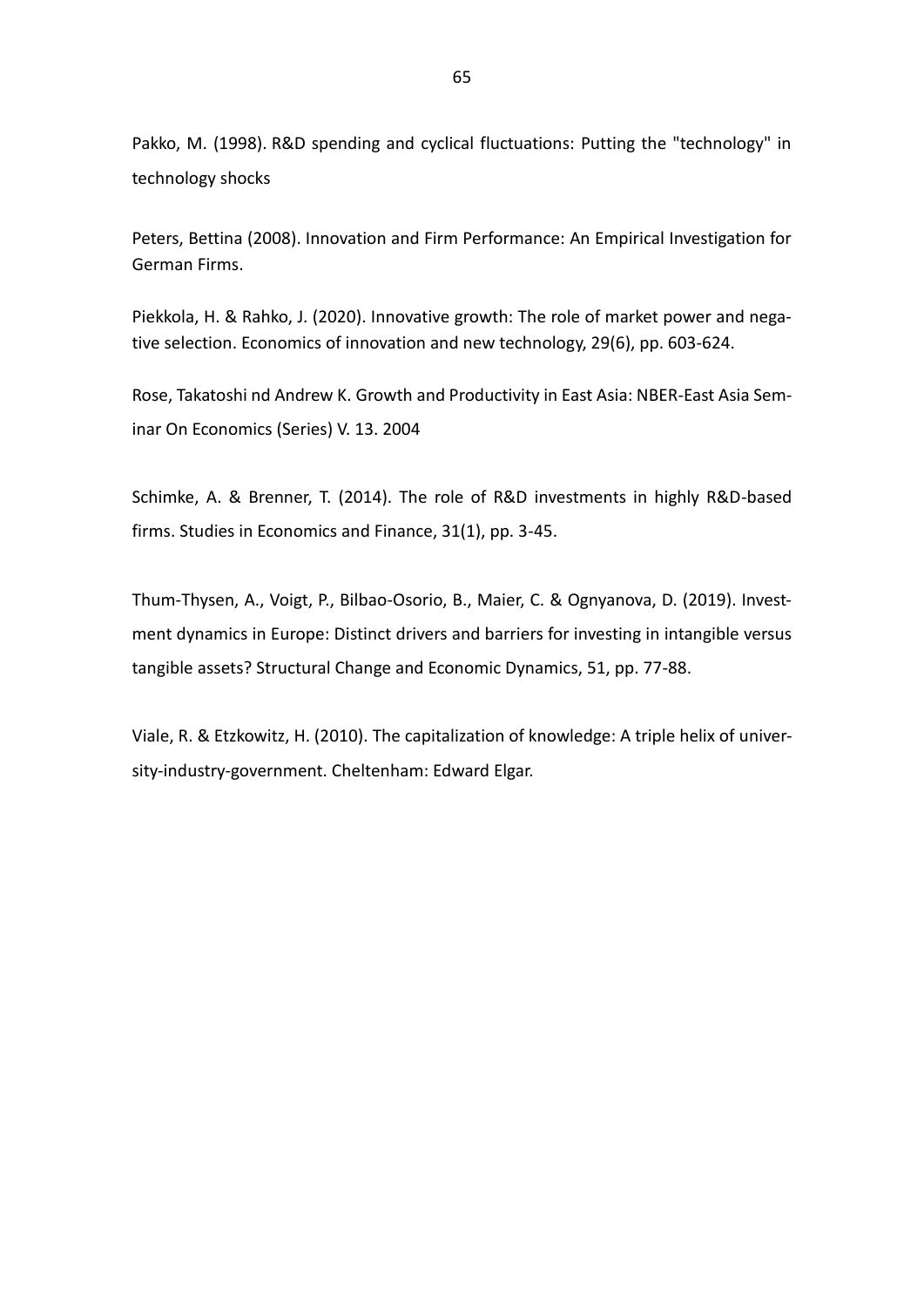

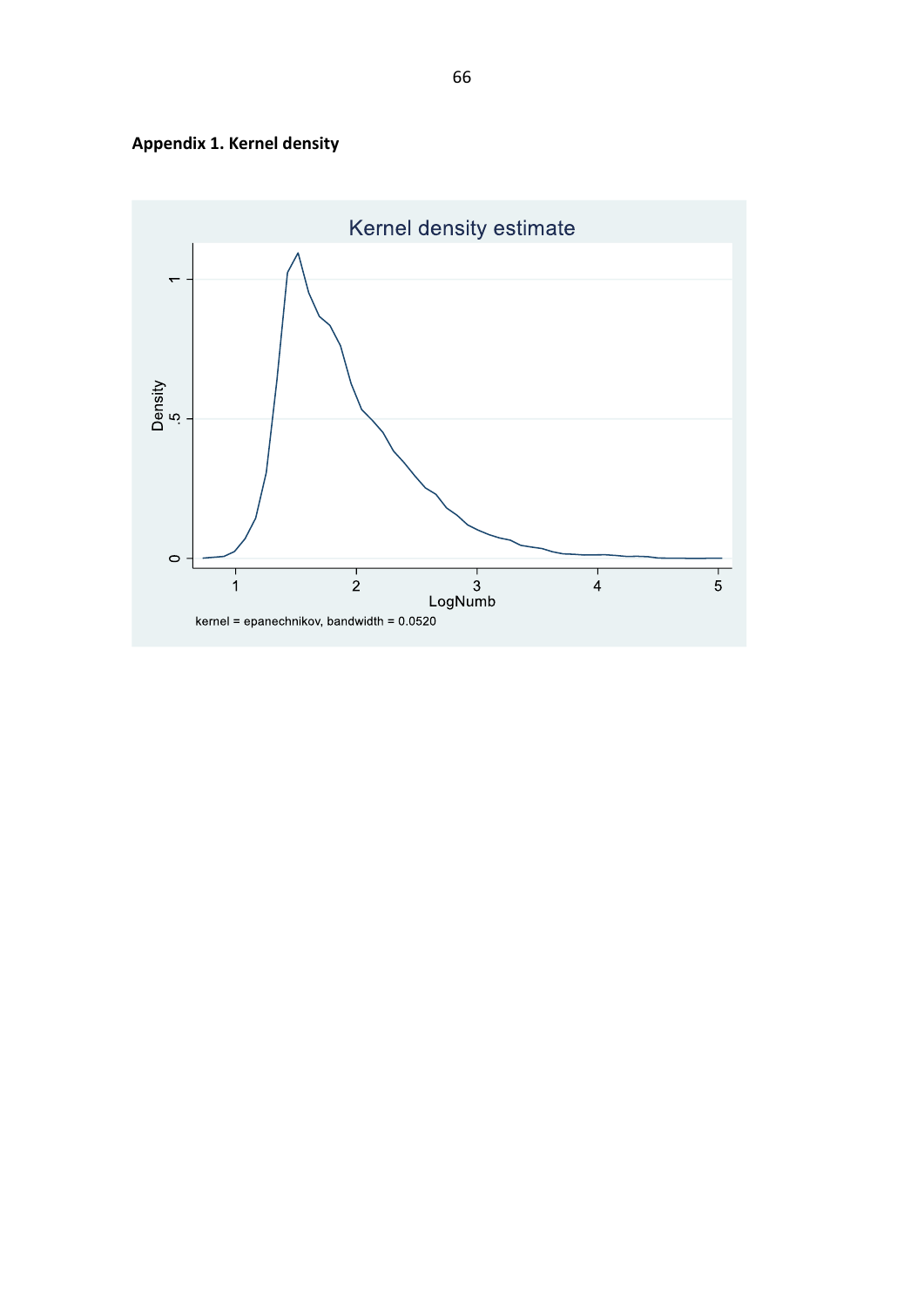#### **Appendix 2. Autocorrelation**

| LAG | AC.     | PAC       | Q      | Prob>Q |
|-----|---------|-----------|--------|--------|
| 1   | 0.5688  | 0.9573    | 5204.2 | 0.0000 |
| 2   | 0.2547  | 0.1551    | 6247.3 | 0.0000 |
| 3   | 0.1424  | $-0.1032$ | 6573.6 | 0.0000 |
| 4   | 0.0848  | $-0.0260$ | 6689.3 | 0.0000 |
| 5   | 0.0623  | 0.0121    | 6751.7 | 0.0000 |
| 6   | 0.0311  | $-0.0134$ | 6767.3 | 0.0000 |
| 7   | 0.0157  | $-0.0101$ | 6771.2 | 0.0000 |
| 8   | 0.0084  | 0.0255    | 6772.4 | 0.0000 |
| 9   | 0.0033  | 0.0003    | 6772.5 | 0.0000 |
| 10  | -0.0009 | $-0.0234$ | 6772.6 | 0.0000 |

Table A.1 Autocorrelation of small firms

Table A.2 Autocorrelation of medium-sized firms

| LAG |               | AC     | PAC       | Q      | Prob>Q |
|-----|---------------|--------|-----------|--------|--------|
|     | 1             | 0.7505 | 0.9558    | 8212.6 | 0.0000 |
|     | $\mathcal{P}$ | 0.5789 | $-0.0200$ | 13099  | 0.0000 |
|     | 3             | 0.4510 | 0.0838    | 16065  | 0.0000 |
|     | 4             | 0.3656 | 0.2245    | 18013  | 0.0000 |
|     | 5             | 0.2544 | $-0.0751$ | 18957  | 0.0000 |
|     | 6             | 0.1190 | $-0.0997$ | 19164  | 0.0000 |
|     | 7             | 0.0903 | $-0.0305$ | 19283  | 0.0000 |
|     | 8             | 0.0555 | $-0.0941$ | 19327  | 0.0000 |
|     | 9             | 0.0407 | $-0.1377$ | 19352  | 0.0000 |
|     | 10            | 0.0276 | 0.0224    | 19363  | 0.0000 |

Figure A.3 Autocorrelation using AC



**\*** AC produces a correlogram with pointwise confidence intervals that is based on Bartlett's formula for MA(q) processes.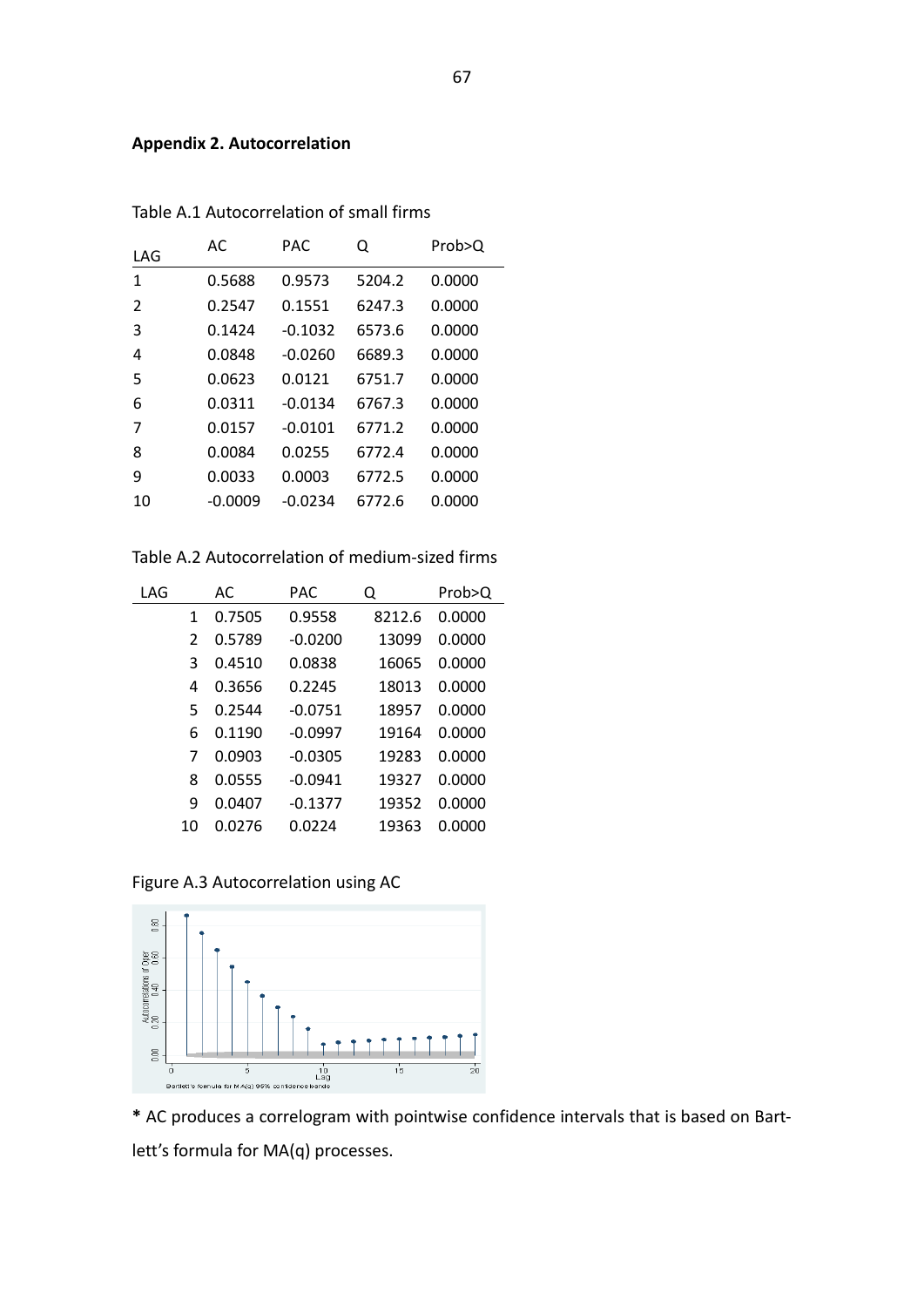# **Appendix 3. Distribution of firms and industries**

|                                                |                | Per-  |       |  |
|------------------------------------------------|----------------|-------|-------|--|
| <b>Industry</b>                                | Freq.          | cent  | Cum.  |  |
| Agriculture, forestry, fishing                 | 43             | 0,84  | 0,84  |  |
| Mining                                         | 19             | 0,37  | 1,21  |  |
| Manifacturing                                  | 1380           | 27    | 28,21 |  |
| Electricity                                    | 112            | 2,19  | 30,4  |  |
| Water supply                                   | 38             | 0,74  | 31,14 |  |
| Construction                                   | 339            | 6,63  | 37,77 |  |
| Wholesale and retail trade                     | 778            | 15,22 | 52,99 |  |
| Transportation                                 | 242            | 4,73  | 57,73 |  |
| Accomodation and food services                 | 216            | 4,23  | 61,95 |  |
| Information and communication                  | 396            | 7,75  | 69,7  |  |
| Financial and insurance                        | 214            | 4,19  | 73,88 |  |
| Real estate activities                         | 117            | 2,29  | 76,17 |  |
| Professional, scientific, technical            | 574            | 11,23 | 87,4  |  |
| Administrative and<br>support<br>ser-<br>vices | 257            | 5,03  | 92,43 |  |
| Public administration                          | $\overline{2}$ | 0,04  | 92,47 |  |
| Education                                      | 69             | 1,35  | 93,82 |  |
| Human health and soical work                   | 214            | 4,19  | 98    |  |
| Arts, entertainment                            | 76             | 1,49  | 99,49 |  |
| Other service activities                       | 26             | 0,51  | 100   |  |
| <b>Total firms</b>                             | 5112           |       |       |  |

Table A.3 Distribution of firms and industries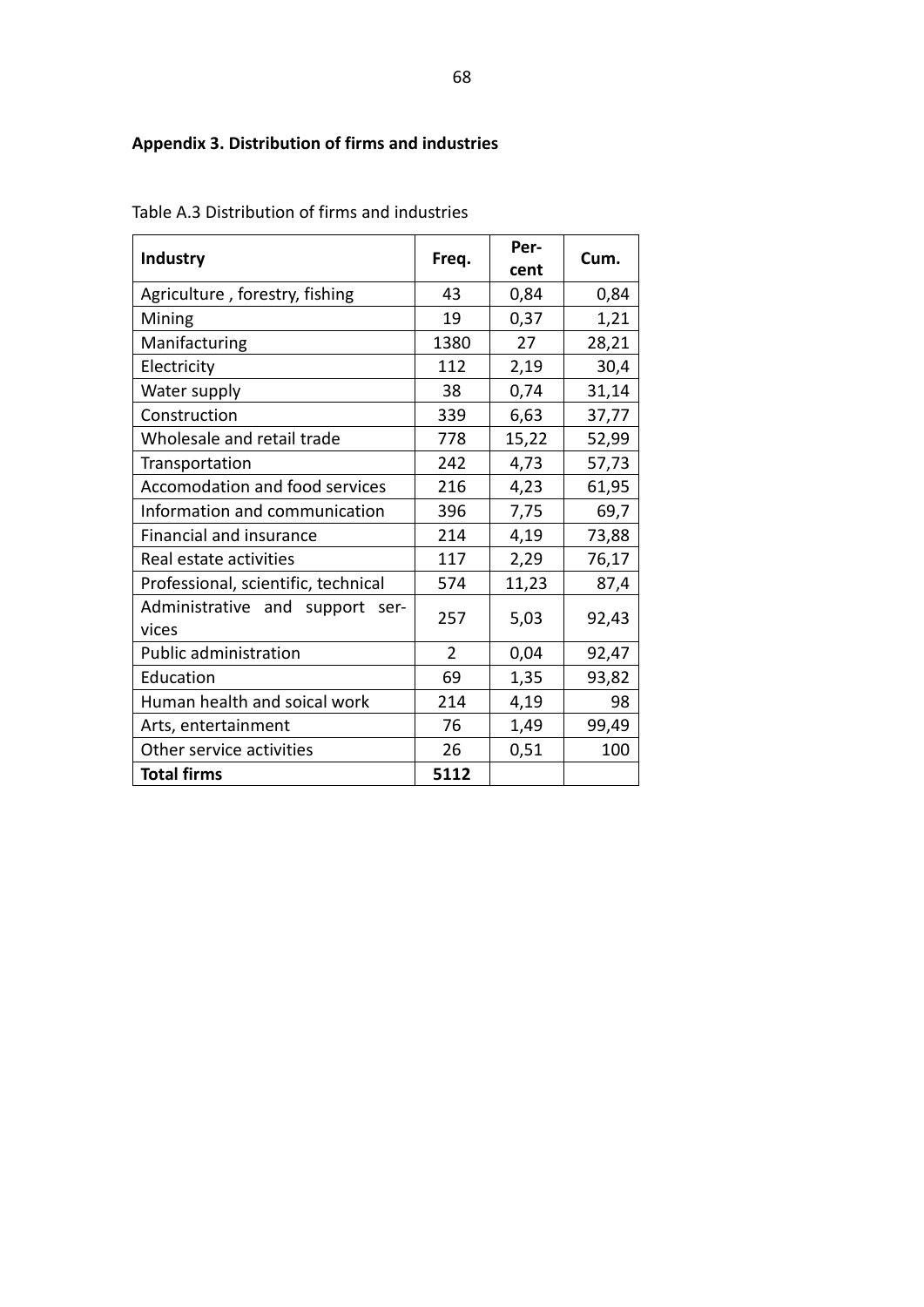Table A.4 Distribution of firms and industries by industries invested in R&D (numbers of firms)

| Distribution of firms by industries invested in R&D (numbers of firms) |          |           |                 |            |                                          |              |  |
|------------------------------------------------------------------------|----------|-----------|-----------------|------------|------------------------------------------|--------------|--|
| <b>R&amp;D</b><br>ex-<br>penses                                        | Manifac. | Electric. | Water<br>supply | Transport. | <b>Information</b><br>communica-<br>tion | <b>Total</b> |  |
| 3950                                                                   |          |           | 0               |            |                                          |              |  |
| 10000                                                                  |          |           | ი               |            |                                          |              |  |
| 100000                                                                 | 12       |           | 1               |            | 3                                        | 17           |  |
| 500000                                                                 | 11       |           |                 |            | 3                                        | 15           |  |
| 1000000                                                                | 5        |           | ი               |            |                                          |              |  |
| 2000000                                                                |          |           | ი               |            |                                          |              |  |
| 4000000                                                                |          |           | ი               |            |                                          |              |  |
| <b>Total</b>                                                           | 31       |           |                 |            | 8                                        | 43           |  |

| Distribution of firms by firm size and their R&D in-<br>vestments (number of firms) |              |         |       |              |  |  |
|-------------------------------------------------------------------------------------|--------------|---------|-------|--------------|--|--|
|                                                                                     |              | Medium- |       |              |  |  |
| <b>R&amp;D expenses</b>                                                             | <b>Small</b> | sized   | Large | <b>Total</b> |  |  |
| 3950                                                                                | O            | n       |       | 1            |  |  |
| 10000                                                                               | O            | 1       | 0     | 1            |  |  |
| 100000                                                                              | O            | 2       | 15    | 17           |  |  |
| 500000                                                                              | n            | ი       | 15    | 15           |  |  |
| 1000000                                                                             | n            | ი       | 7     |              |  |  |
| 2000000                                                                             | n            | ი       | 1     |              |  |  |
| 4000000                                                                             | O            | O       | 1     |              |  |  |
| <b>Total</b>                                                                        |              |         | 40    |              |  |  |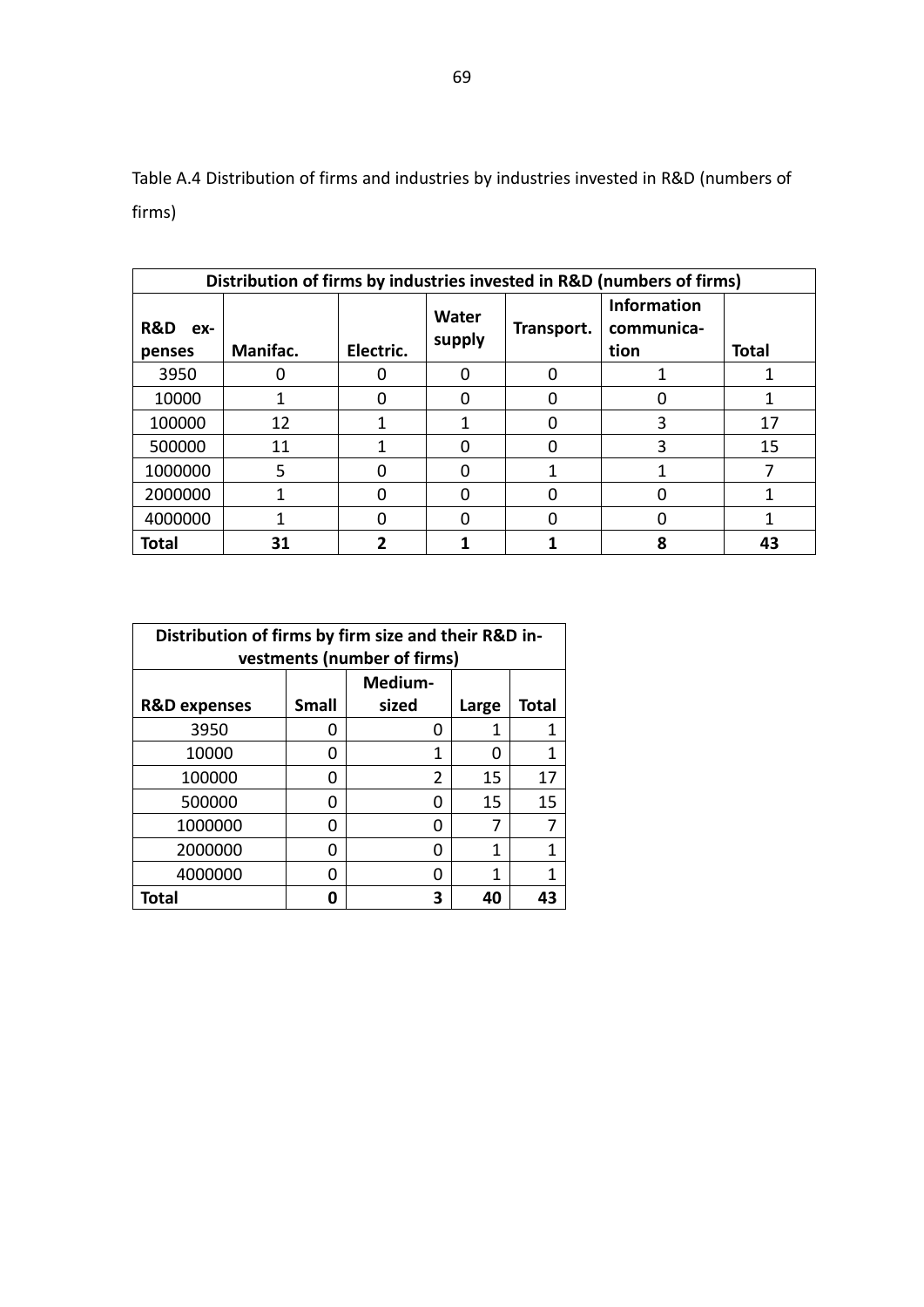|              |       | Growth of turnover 2017/2016 |        |  | Growth of turno |              |
|--------------|-------|------------------------------|--------|--|-----------------|--------------|
|              |       |                              |        |  |                 |              |
| %            | Freq. | Percent                      | Cum.   |  | growth          | <b>Small</b> |
| $> -1$       |       | 0.02                         | 0.02   |  | $> -1$          |              |
| $-1 < x < 0$ | 1460  | 29.51                        | 29.53  |  | $-1 < x < 0$    | 621          |
| 0 < x < 5    | 3451  | 69.76                        | 99.31  |  | 0 < x < 5       | 1458         |
| >5           | 35    | 1.47                         | 100,00 |  | >5              | 21           |
| <b>Total</b> | 4947  | 100.00                       |        |  | <b>Total</b>    | 2100         |

|              |       | Growth of turnover 2017/2016 |        | Growth of turnover 2017/2016 by firm size |              |         |       |       |  |  |
|--------------|-------|------------------------------|--------|-------------------------------------------|--------------|---------|-------|-------|--|--|
|              |       |                              |        |                                           |              | Medium- |       |       |  |  |
| ℅            | Freq. | Percent                      | Cum.   | growth                                    | <b>Small</b> | sized   | Large | Total |  |  |
| $> -1$       | 1     | 0.02                         | 0.02   | $> -1$                                    | 0            |         |       |       |  |  |
| $-1 < x < 0$ | 1460  | 29.51                        | 29.53  | $-1 < x < 0$                              | 621          | 578     | 261   | 1460  |  |  |
| 0 < x < 5    | 3451  | 69.76                        | 99.31  | 0 < x < 5                                 | 1458         | 1396    | 597   | 3451  |  |  |
| >5           | 35    | 1.47                         | 100,00 | >5                                        | 21           | 12      | 2     | 35    |  |  |
| Total        | 4947  | 100.00                       |        | <b>Total</b>                              | 2100         | 1986    | 861   | 4947  |  |  |

| Table A.5 Growth of turnover |
|------------------------------|
|------------------------------|

|              |       | Growth of turnover 2013/2012 |                 |  | <b>Growth of turno</b> |              |
|--------------|-------|------------------------------|-----------------|--|------------------------|--------------|
| Growth       | Freq. |                              | Cum.<br>Percent |  | growth                 | <b>Small</b> |
|              |       |                              |                 |  | $> -1$                 | 5            |
| $> -1$       | 5     | 0.12                         | 0.12            |  | $-1 < x < 0$           | 704          |
| $-1 < x < 0$ | 1786  | 42.84                        | 42.96           |  | 0 < x < 5              | 1085         |
| 0 < x < 5    | 2342  | 56.18                        | 99.14           |  | >5                     | 23           |
| >5           | 36    | 0.86                         | 100.00          |  | <b>Total</b>           | 1817         |
| <b>Total</b> | 4169  | 100.00                       |                 |  |                        |              |

|              |       | Growth of turnover 2013/2012 |        |              |              | Growth of turnover 2013/2012 by firm size |       |       |
|--------------|-------|------------------------------|--------|--------------|--------------|-------------------------------------------|-------|-------|
| Growth       | Freq. | Percent                      | Cum.   | growth       | <b>Small</b> | Medium-<br>sized                          | Large | Total |
|              |       |                              |        | $> -1$       | 5            | 0                                         | 0     | 5     |
| $> -1$       | 5     | 0.12                         | 0.12   | $-1 < x < 0$ | 704          | 718                                       | 364   | 1786  |
| $-1 < x < 0$ | 1786  | 42.84                        | 42.96  | 0 < x < 5    | 1085         | 890                                       | 367   | 2342  |
| 0 < x < 5    | 2342  | 56.18                        | 99.14  | >5           | 23           | 12                                        | 1     | 36    |
| >5           | 36    | 0.86                         | 100.00 | <b>Total</b> | 1817         | 1620                                      | 732   | 4169  |

|              |       | Growth of turnover 2009/2008 |        | <b>Growth of turno</b> |                |
|--------------|-------|------------------------------|--------|------------------------|----------------|
| Growth       | Freq. | <b>Percent</b>               | Cum.   | Growth                 | <b>Small</b>   |
| $\leq -1$    |       | 0.03                         | 0.03   | $> -1$                 | 0              |
| $-1 < x < 0$ | 1856  | 56.23                        | 56.26  | $-1 < x < 0$           | 717            |
| 0 < x < 5    | 1409  | 42.68                        | 98.94  | 0 < x < 5              | <b>680</b>     |
| >5           | 35    | 1.06                         | 100.00 | >5                     | 2 <sub>C</sub> |
| <b>Total</b> | 3301  | 100.00                       |        | Total                  | 1417           |

|                  |       | Growth of turnover 2009/2008 |        |              |              | Growth of turnover 2009/2008 by firm size |       |       |
|------------------|-------|------------------------------|--------|--------------|--------------|-------------------------------------------|-------|-------|
| Growth           | Freq. | Percent                      | Cum.   | Growth       | <b>Small</b> | Medium-<br>sized                          | Large | Total |
| $\mathord{<}$ -1 |       | 0.03                         | 0.03   | $> -1$       | 0            |                                           |       |       |
| $-1 < x < 0$     | 1856  | 56.23                        | 56.26  | $-1 < x < 0$ | 717          | 734                                       | 405   | 1856  |
| 0 < x < 5        | 1409  | 42.68                        | 98.94  | 0 < x < 5    | 680          | 519                                       | 210   | 1409  |
| >5               | 35    | 1.06                         | 100.00 | >5           | 20           | 11                                        | 4     | 35    |
| Total            | 3301  | 100.00                       |        | <b>Total</b> | 1417         | 1265                                      | 619   | 3301  |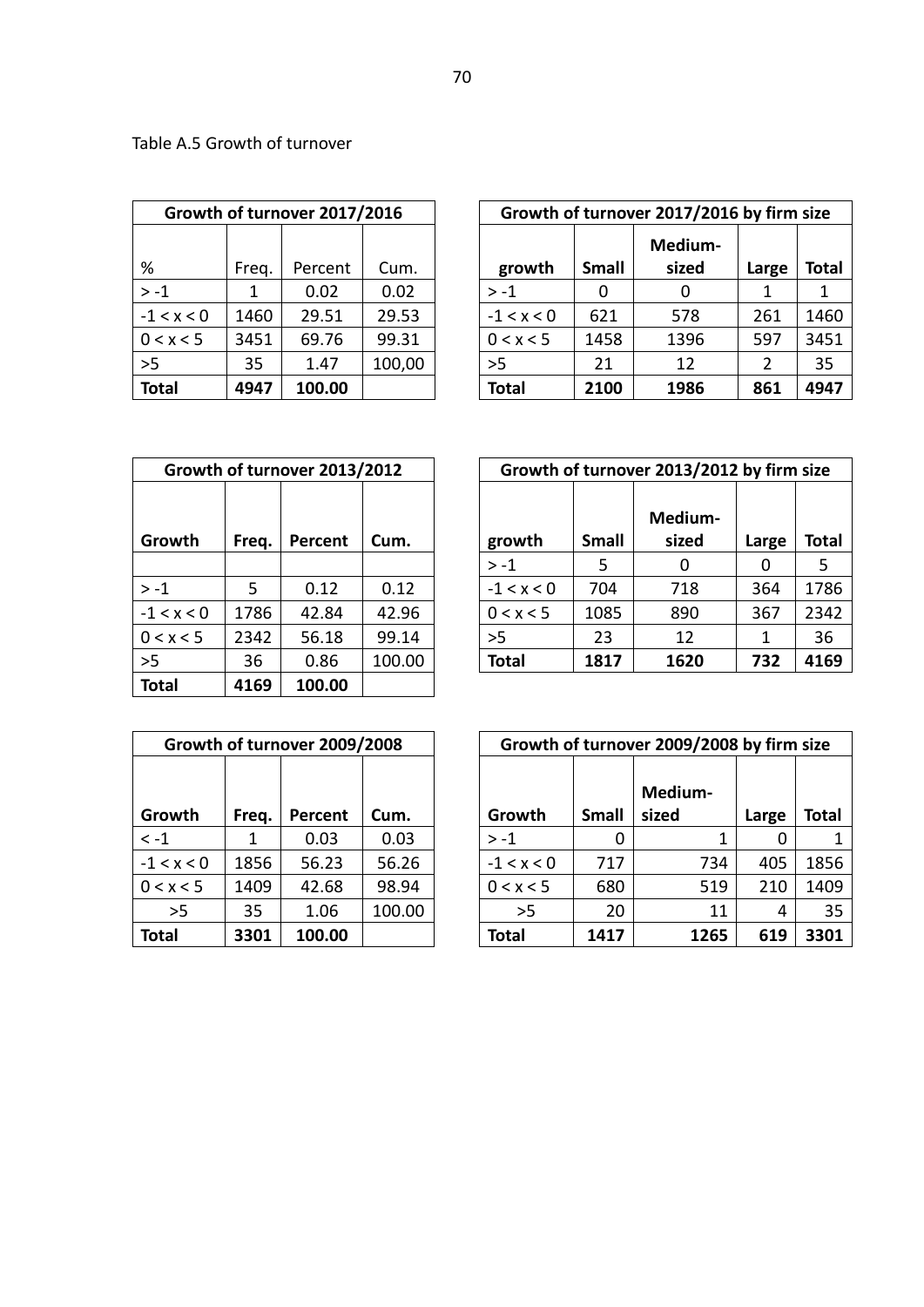| Growth of turnover 2017/2016 by industries |               |      |              |        |              |       |              |        |      |        |  |
|--------------------------------------------|---------------|------|--------------|--------|--------------|-------|--------------|--------|------|--------|--|
|                                            | Agric.        | Min- |              |        |              | Cons- |              | Trans- | Acc. |        |  |
| growth                                     | <b>Forest</b> | ing  | <b>Manif</b> | Elect. | <b>Water</b> | truct | <b>Trade</b> | port   | Food | Inform |  |
| $> -1$                                     | 0             | 0    | 1            | 0      | 0            | 0     | 0            | 0      | 0    | 0      |  |
| $-1 < x < 0$                               | 15            | 5.   | 409          | 44     | 13           | 93    | 222          | 73     | 70   | 112    |  |
| 0 < x < 5                                  | 24            | 12   | 927          | 67     | 23           | 230   | 541          | 165    | 140  | 268    |  |
| >5                                         | 0             |      | 5            | 0      | 0            |       | 3            | 0      |      | 6      |  |
| <b>Total</b>                               | 39            | 18   | 1342         | 111    | 36           | 325   | 766          | 238    | 212  | 386    |  |

# Table A.6 Growth of turnover by industries

| Growth of turnover 2017/2016 by industries |                      |              |                      |               |             |             |              |             |       |              |  |
|--------------------------------------------|----------------------|--------------|----------------------|---------------|-------------|-------------|--------------|-------------|-------|--------------|--|
| growth                                     | <b>Fina</b><br>ncial | Real<br>est. | Prof<br><b>Scien</b> | Admi<br>nist. | Pub.<br>adm | <b>Educ</b> | Health       | <b>Arts</b> | Other | <b>Total</b> |  |
| $> -1$                                     | 0                    |              | 0                    |               | 0           | 0           | $\mathbf{0}$ | 0           | 0     |              |  |
| $-1 < x < 0$                               | 51                   | 32           | 154                  | 50            |             | 31          | 59           | 20          | 6     | 1460         |  |
| 0 < x < 5                                  | 142                  | 82           | 380                  | 192           |             | 36          | 149          | 54          | 18    | 3451         |  |
| >5                                         |                      | 0            | 6                    |               | 0           | 0           |              |             | 0     | 35           |  |
| <b>Total</b>                               | 195                  | 114          | 540                  | 247           | 2           | 67          | 209          | 76          | 24    | 4947         |  |

| Growth of turnover 2013/2012 by industries |               |     |              |        |       |              |       |      |      |        |  |
|--------------------------------------------|---------------|-----|--------------|--------|-------|--------------|-------|------|------|--------|--|
| Min-<br>Agric.<br>Cons-<br>Trans-<br>Acc.  |               |     |              |        |       |              |       |      |      |        |  |
| growth                                     | <b>Forest</b> | ing | <b>Manif</b> | Elect. | Water | truct        | Trade | port | Food | Inform |  |
| $> -1$                                     | 0             | 0   |              | 0      | 0     | $\mathbf{0}$ | 0     |      | 0    | 0      |  |
| $-1 < x < 0$                               | 12            | 6   | 587          | 42     | 14    | 100          | 315   | 90   | 70   | 115    |  |
| 0 < x < 5                                  | 18            | 9   | 583          | 56     | 18    | 162          | 364   | 121  | 111  | 182    |  |
| >5                                         | 0             |     | 12           | 0      | 0     |              | 5     | 0    |      |        |  |
| <b>Total</b>                               | 30            | 16  | 1185         | 98     | 32    | 263          | 684   | 212  | 182  | 304    |  |

|                                                    | Growth of turnover 2013/2012 by industries |      |              |       |     |             |               |             |       |       |  |  |
|----------------------------------------------------|--------------------------------------------|------|--------------|-------|-----|-------------|---------------|-------------|-------|-------|--|--|
| Admi<br><b>Prof</b><br><b>Fina</b><br>Pub.<br>Real |                                            |      |              |       |     |             |               |             |       |       |  |  |
| growth                                             | ncial                                      | est. | <b>Scien</b> | nist. | adm | <b>Educ</b> | <b>Health</b> | <b>Arts</b> | Other | Total |  |  |
| $> -1$                                             | 0                                          | 0    | 1            | 0     | 0   | 0           | 0             | 0           | 0     | 5     |  |  |
| $-1 < x < 0$                                       | 65                                         | 36   | 175          | 72    | 0   | 22          | 34            | 25          | 6     | 1786  |  |  |
| 0 < x < 5                                          | 65                                         | 64   | 263          | 123   |     | 21          | 126           | 41          | 14    | 2342  |  |  |
| >5                                                 | 0                                          | 0    | 4            |       | 0   | 0           | 3             |             | 0     | 36    |  |  |
| <b>Total</b>                                       | 130                                        | 100  | 443          | 196   |     | 43          | 163           | 67          | 20    | 4169  |  |  |